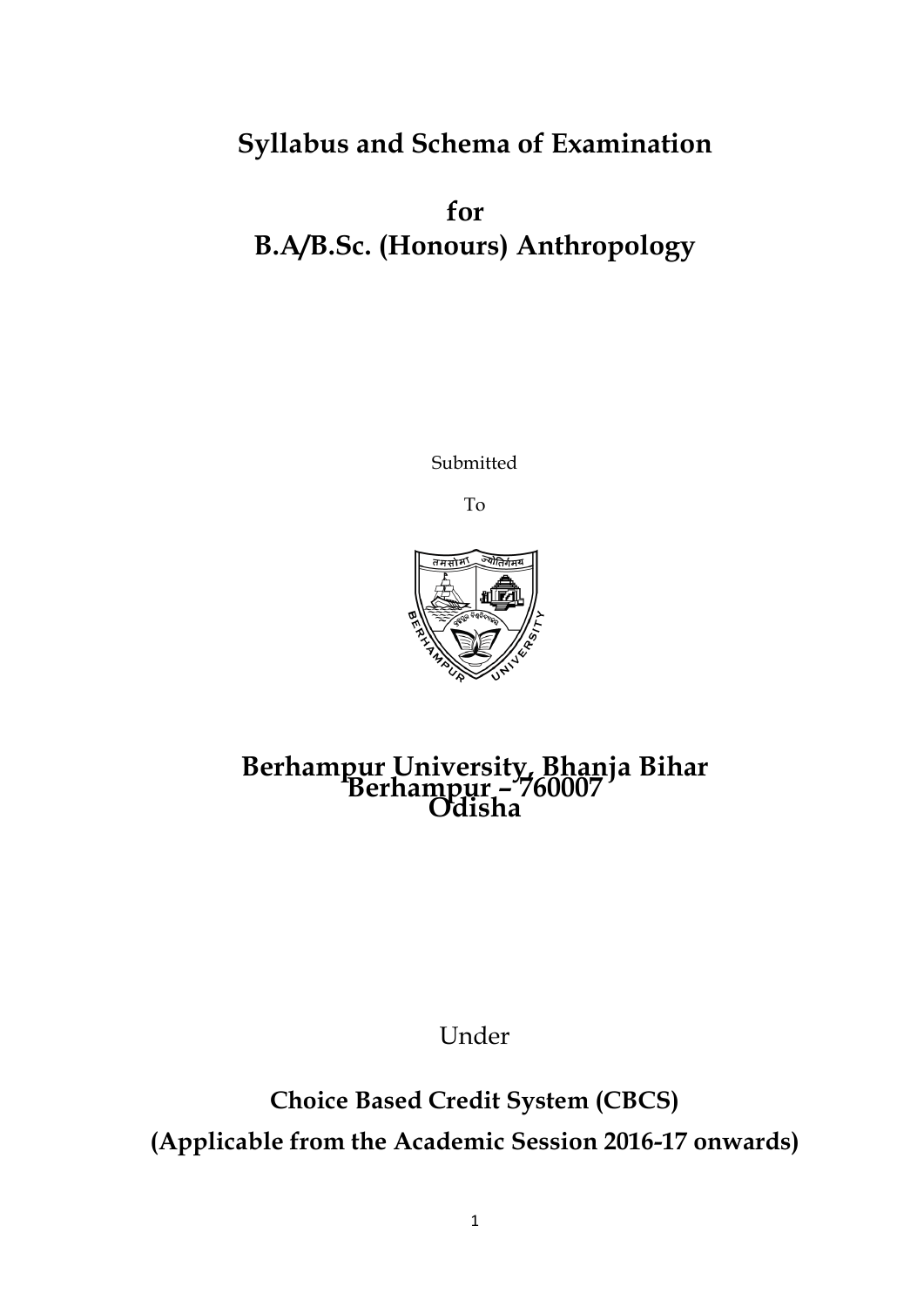# **COURSE STRUCTURE OF CHOICE BASED CREDIT SYSTEM SYLLABUS FOR + 3 DEGREE IN B.A/B. Sc ANTHROPOLOGY (HONS) FOR BERHAMPUR UNIVERSITY, ODISHA**

**Core Course (CC)**-14 papers of 6 credits each.

**Discipline Specific Elective (DSE) -** 04 (3 theory papers + project) of 6 credits.

**Generic Elective (GE)**: 4 papers of 6 credits each (From other two Disciplines – A & B)

**Ability Enhancement (AE):** 2 papers of 2 credits.

**Skill Enhancement Couse (SEC):** 2 papers of 2 credits.

**Total Papers – (4+4+5+5+4+4) = 26 Total Marks: 2400** 

**Total Credit Points: 140 (In all Six semesters)**

| S.No.             | <b>Core Paper</b>                                | <b>Theory</b> | Practical |
|-------------------|--------------------------------------------------|---------------|-----------|
| C1.               | <b>Introduction to Biological Anthropology</b>   |               |           |
| $C2$ .            | Introduction to Socio-cultural Anthropology      |               |           |
| C3.               | Archaeological Anthropology                      |               |           |
| C4.               | Fundamentals of Human Origin & Evolution         |               |           |
| C5.               | Tribes and Peasants in India                     |               |           |
| C <sub>6</sub> .  | Human Ecology                                    |               |           |
| C7.               | <b>Biological Diversity in Human Populations</b> |               |           |
| C8.               | Theories of Culture and Society                  |               |           |
| C9.               | Human Growth and Development                     |               |           |
| C10.              | <b>Research Methods</b>                          |               |           |
| C <sub>11</sub>   | Prehistoric Archaeology of India                 |               |           |
| C12.              | Anthropology in Practice                         |               |           |
| C <sub>13</sub> . | Forensic Anthropology                            |               |           |
| C <sub>14</sub> . | Anthropology of India                            |               |           |

| $\overline{\textbf{S}}.\overline{\textbf{No}}.$ | <b>Elective courses</b>                            | <b>Theory</b> | Practical |
|-------------------------------------------------|----------------------------------------------------|---------------|-----------|
| DSE1.                                           | Physiological Anthropology                         |               |           |
|                                                 | DSE2. Sports and Nutritional Anthropology          |               |           |
|                                                 | <b>DSE3.</b> Human Genetics                        |               |           |
|                                                 | DSE4   Neuro Anthropology                          |               |           |
|                                                 | DSE5. Forensic Dermatoglyphics                     |               |           |
|                                                 | DSE6. Paleoanthropology                            |               |           |
|                                                 | DSE7. Anthropology of Religion,<br>Politics<br>and |               |           |
|                                                 | DSE8. Tribal Cultures of India                     |               |           |
|                                                 | <b>DSE9.</b> Human Population Genetics             |               |           |
|                                                 | <b>DSE10</b> Visual Anthropology                   |               |           |
| DSE11                                           | <b>Fashion Anthropology</b>                        |               |           |
|                                                 | <b>DSE12</b> Demographic Anthropology              |               |           |
|                                                 | <b>DSE13</b> Urban Anthropology                    |               |           |
| DSE <sub>14</sub>                               | Anthropology of Health                             |               |           |
|                                                 | DSE15   Linguistic Anthropology                    |               |           |

**Note:** *Student will write dissertation on the basis of 20 days Field Work in the nearby locality on any branch of Anthropology in 6th Semester. She/He will be supervised by one Teacher/ teachers.*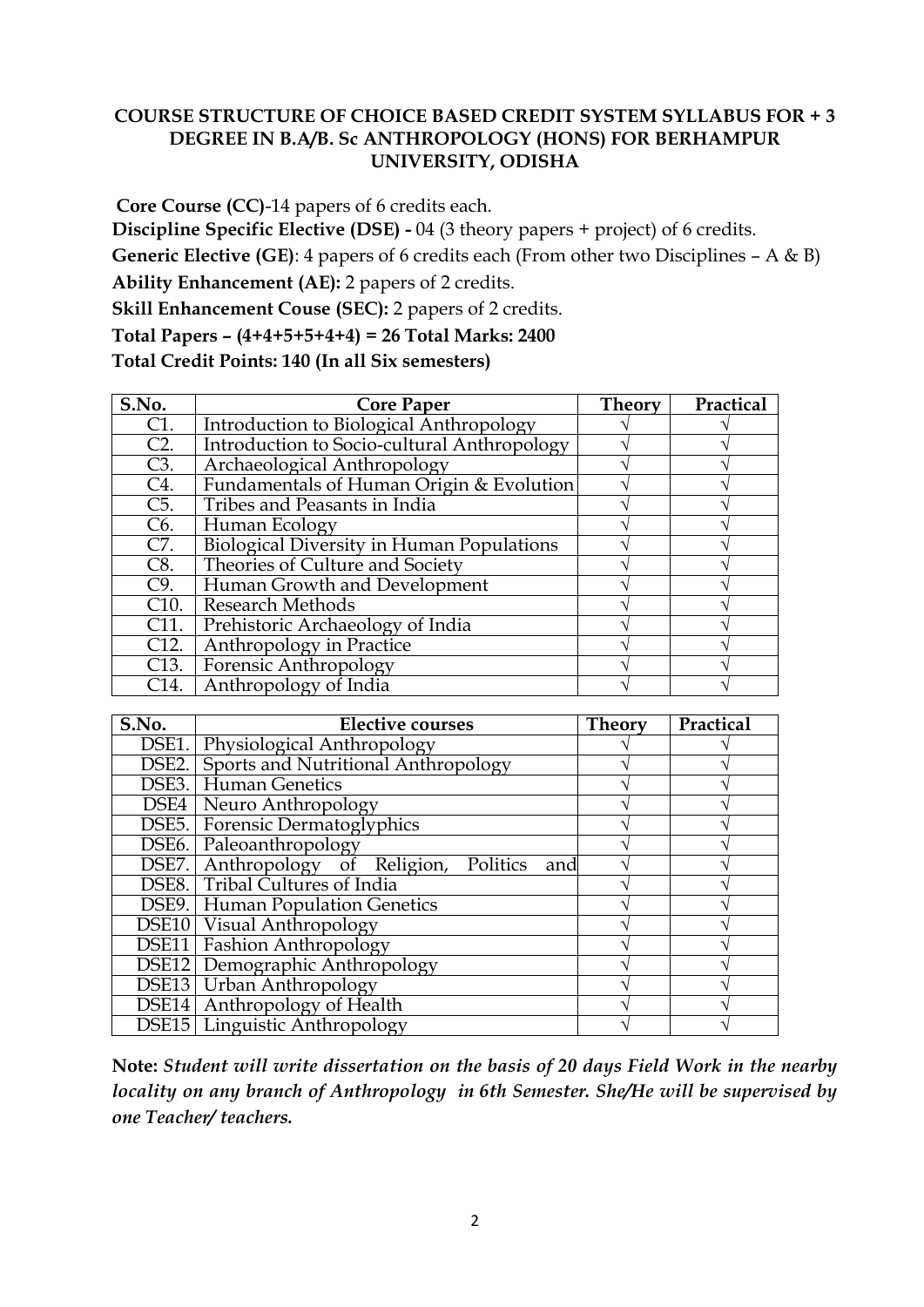#### **Generic Elective (GE)**

**For B.Sc. in Anthropology:** Chemistry, Botany, Zoology, Geology, Geography, Bio-Technology, Environmental Science, Psychology, Statistics, Marine Science, BCA

**For B.A. in Anthropology**: History, Political Science, Economics, Psychology, Geography, Sociology, Home Science, Sanskrit, Odia, Philosophy, BBA and BBA (Health Care management), Tourism Administration

#### **Ability enhancement Elective (skill based) (SEC)**

SEC1. Public Health and Epidemiology SEC 3. Media Anthropology SEC 2. Business and Corporate Anthropology SEC 4. Tourism Anthropology SEC 5. Museology and Cultural Resourse Management

#### **CORE PAPRES Credits: Papers X (Theory +Practical)**

# **C 1. Introduction to Biological Anthropology**

#### **Credit- 4**

**Unit I**: History and development of understanding human variation and evolutionary thought; Theories of evolution; Human variation and evolution in ancient times pre-19th and post-19th Century; Theories of evolution. Lamarckism, Neo Lamarckism, Darwinism, Synthetic theory, Mutation and Neo-Mutation theory.

**Unit II**: History of Physical Anthropology and development of Modern Biological anthropology, aim, scope and its relationship with allied disciplines; Difference in the approaches of modern and traditional Biological Anthropology, with emphasis on human evolution.

**Unit III**: Non human primates in relation to human evolution Classification and characteristics of living primates; Comparative anatomy and behaviour of human and non-human primates; Significance of non-human primate study in Biological Anthropology.

**Unit IV:** Structure and function of an animal cell; cell theory and cell division. Essentials of Genetics; Landmarks in the history of genetics, principles in human genetics Mendel's Laws of inheritance and its application to man; Concept of race & UNESCO Statement on Race; A comparative account of various races of the world.

#### **Practical Credit-2**

| Somatometry                    |              |                    |                                       |
|--------------------------------|--------------|--------------------|---------------------------------------|
| 1. Maximum head length         |              |                    | 9. Physiognomic facial height         |
| 2. Maximum head breadth        |              |                    | 10. Morphological facial height       |
| 3. Minimum frontal breadth     |              |                    | 11. Physiognomic upper facial height  |
| 4. Maximum bizygomatic breadth |              |                    | 12. Morphological upper facial height |
| 5. Bigonial breadth            |              |                    | 13. Head circumference                |
| 6. Nasal height                |              | 14. Stature        |                                       |
| 7. Nasal length                |              | 15. Sitting height |                                       |
| 8. Nasal breadth               |              | 16. Body weight    |                                       |
| Somatoscopy                    |              |                    |                                       |
| 1. Head form                   | 2. Hair form | 3. Facial form     | 4. Eye form                           |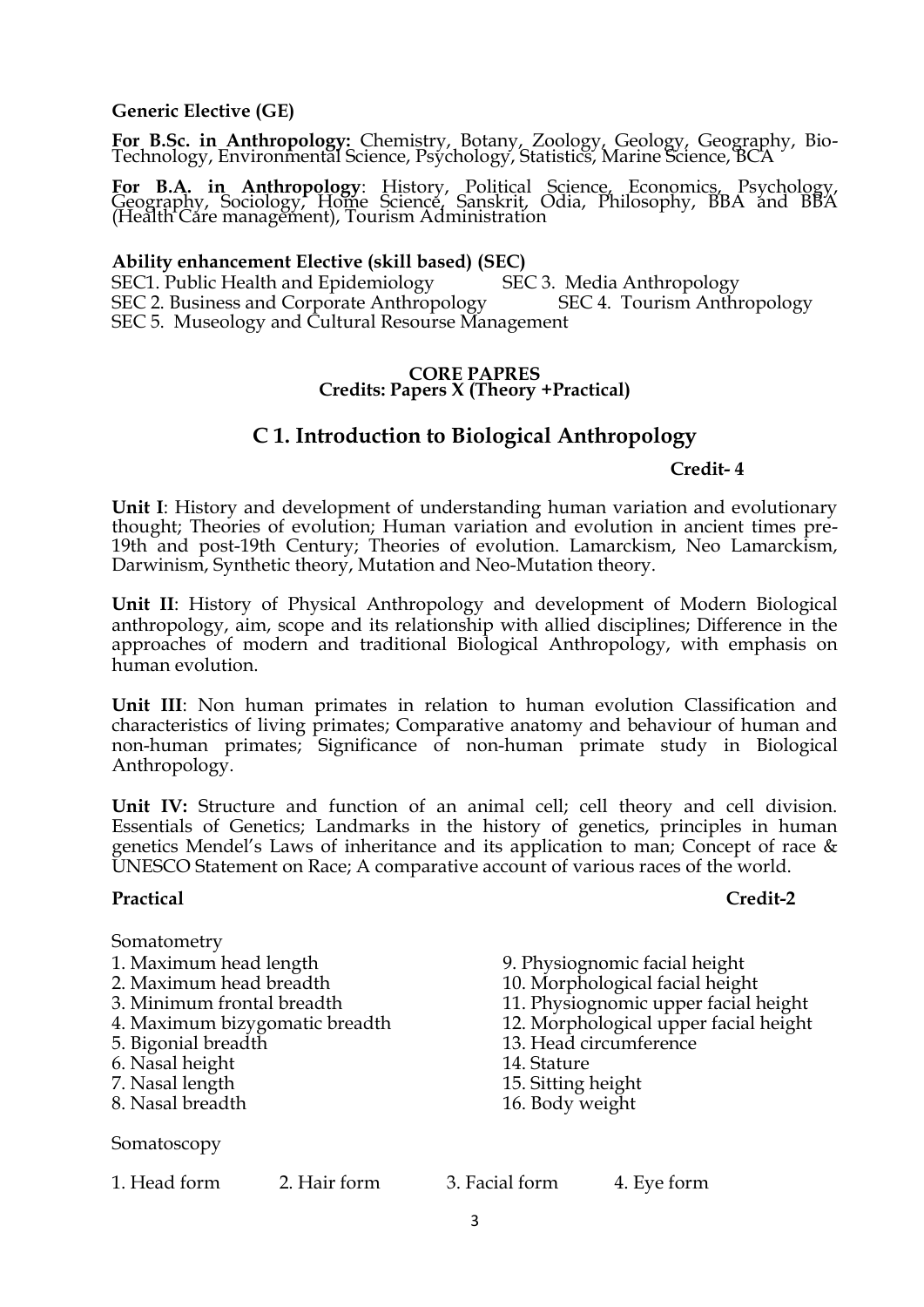5. Nose form 6. Hair colour 7. Eye colour 8. Skin colour

### **Suggested Readings**

1. Jurmain R., Kilgore L., Trevathan W., Ciochon R.L. (2012). Introduction to Physical Anthropology Wadsworth Publ., USA

2. Krober A. L. (1948). Anthropology. Oxford & IBH Publishing Co., New Delhi.

3. Stanford C., Allen J.S. and Anton S.C. (2010). Exploring Biological Anthropology. The Essentials. Prentice Hall Publ, USA.

4. Statement on Race: Annotated Elaboration and Exposition of the Four Statements on Race (1972). Issued by UNESCO. Oxford University Press.

# **C 2. Introduction to Socio-cultural Anthropology**

#### **Credit- 4**

**Unit I:**Anthropological perspective and orientation; Scope and relevance of Social Anthropology; Relationship of Social Anthropology with other disciplines.

Unit II: Concepts of society and culture; status and role; groups and institution, social stratification, and civil society.

**Unit III:** Social organization; social structure; social function; social system.

**Unit IV:** Theory and practice of ethnographic fieldwork; survey method; comparative and historical Methods.

### **Practical Credit- 2**

Methods and Techniques of Social Anthropology: The practical will include the following techniques and methods in collection of data in Social Anthropology.

- 1. Observation
- 2. Interview
- 3. Questionnaire and Schedule
- 4. Case study
- 5. Life history

### **Suggested Readings**

1. Beattie J. (1964). Other Cultures. London: Cohen & West Limited.

2. Bernard H.R. (1940). Research Methods in Cultural Anthropology. Newbury Park: Sage Publications.

3. Davis K. (1981). *Human Society.* New Delhi: Surjeet Publications.

*4.* Delaney C. (2004). *'Orientation and disorientation' In Investigating Culture: An Experiential Introduction to Anthropology.* Wiley-Blackwell.

5. Ember C. R. et al. (2011). *Anthropology.* New Delhi: Dorling Kindersley.

*6.* Ferraro G. and Andreatta S. (2008). In *Cultural Anthropology: An Applied Perspective.*  Belmont: Wadsworth.

7. Haviland, Prins, Walrath, McBride (2007). Introduction to Anthropology. Cengage Learning India Pvt. Ltd., New Delhi

8. Haviland, Prins, Walrath, McBride (2008).Cultural Anthropology. Cengage Learning India Pvt. Ltd., New Delhi

9*.* Karen O'reilly. (2012). *'Practical Issues in Interviewing' Ethnographic Methods.*  Abingdon: Routledge

10. Lang G. (1956). 'Concept of Status and Role in Anthropology: Their Definitions and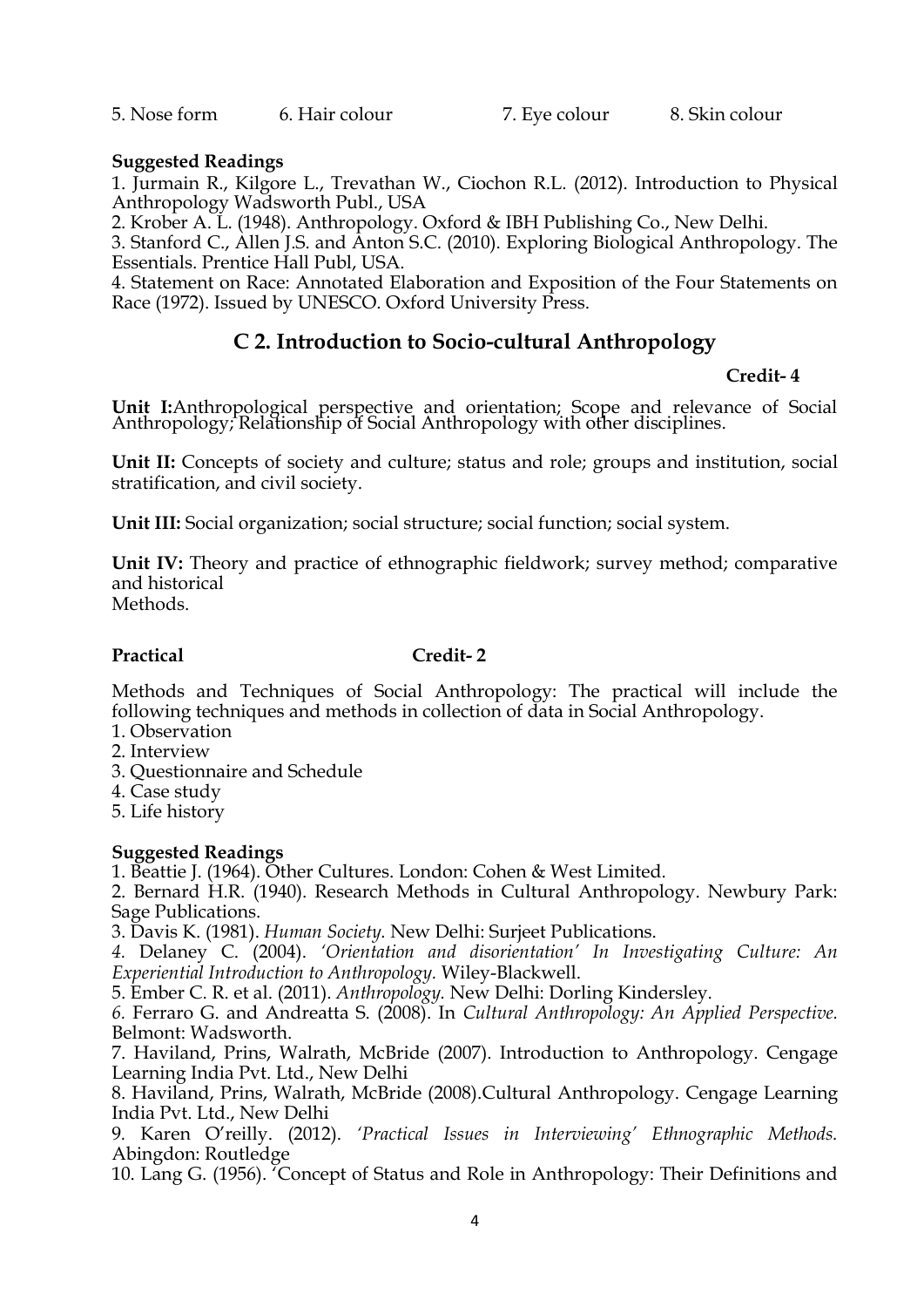Use. *The American Catholic Sociological Review.*17(3): 206-218

11. O'reilly K. (2012). *Ethnographic Methods.* Abingdon: Routledge.

12. Parsons T. (1968). *The Structure of Social Action*. New York: Free Press

13*.* Rapport N. and Overing J. (2004). *Key Concepts in Social and Cultural Anthropology.*  London: Routledge.

13*.* Royal Anthropological Institute of Great Britain and Ireland (1971). *'Methods' In Notes and Queries on Anthropology*. London: Routledge & Kegan Paul Ltd.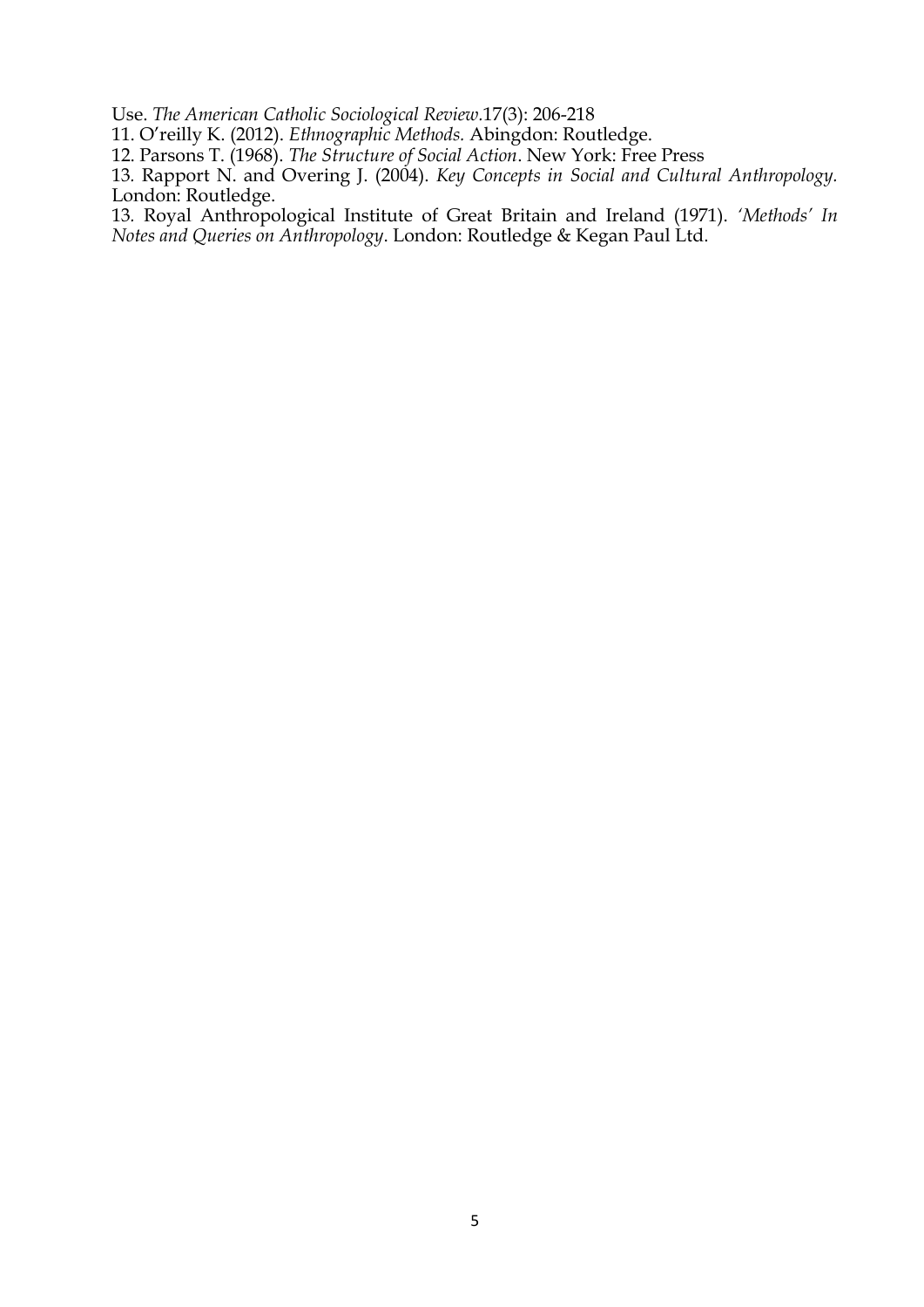# **C3. Archaeological Anthropology**

### **Credit- 4**

**Unit I:** Introduction, Definition and scope of archaeological anthropology; Relation with other disciplines; Methods of studying archaeological anthropology.

**Unit II:** Methods of Estimation of Time and Reconstruction of the Past; Absolute dating methods: Radiocarbon<sup>14</sup> dating (C<sup>14</sup>), Potassium-Argon, Fission Track Dating; Relative dating methods: Stratigraphy, Palaeontology, Palynology.

**Unit III:** Geochronology of Pleistocene Epoch; Glacial and Interglacial; Pluviation and Inter Pluviation; Different types of geoclimatic events.

**Unit IV:** Understanding Culture; Technique of tool manufacture and estimation of their relative efficiency; Classification of tools: primary and combination fabrication techniques; Earliest evidence of culture in the world: Konso, Olorgesaille, Olduvai Gorge Pirro Nord, Damanisi, Attirampakkam, Isampur, Kuliana.

#### **Practical Credit- 2**

Typo-technological Analysis of Prehistoric Tools: Identification, Interpretation and Drawings of the tool Types

- 1. Core Tool Types
- 2. Flake Tool Types
- 3. Blade Tool Types
- 4. Microlithic Tool Type
- 5. Neolithic Tool Type

### **Suggested Readings**

1. Allchin and Allchin (1993). *The Rise of Civilization of India and Pakistan*. Cambridge University Press

2. Bhattacharya D.K. (1978). *Emergence of Culture in Europe*, Delhi, B.R. Publication.

3. Bhattacharya D.K. (1979). *Old Stone Age Tools and Techniques*. Calcutta, K.P. Bagchi Company

4. Bhattacharya D.K. (1996). *Palaeolithic Europe*. Netherlands, Humanities Press.

- 5. Champion et al. (1984). *Prehistoric Europe.* New York, Academic Press.
- 6. Fagan B.M. (1983). *People of Earth: An Introduction*. Boston, Little, Brown & Company.
- 7. Phillipson D. W. (2005). *African Archaeology*. Cambridge, Cambridge University Press.
- 8. Sankalia H.D. (1964). *Stone Age Tools.* Poona Deccan College

# **C 4. Fundamentals of Human Origin & Evolution**

#### **Credit- 4**

**Unit-I:** Primate origins and radiation with special reference to Miocene hominoids: Ramapithecus, distribution, features and their phylogenetic relationships.

**Unit-II:** Australopithecines: distribution, features and their phylogenetic relationships. Appearance of genus Homo (Homo habilis) and related finds. Homo erectus from Asia,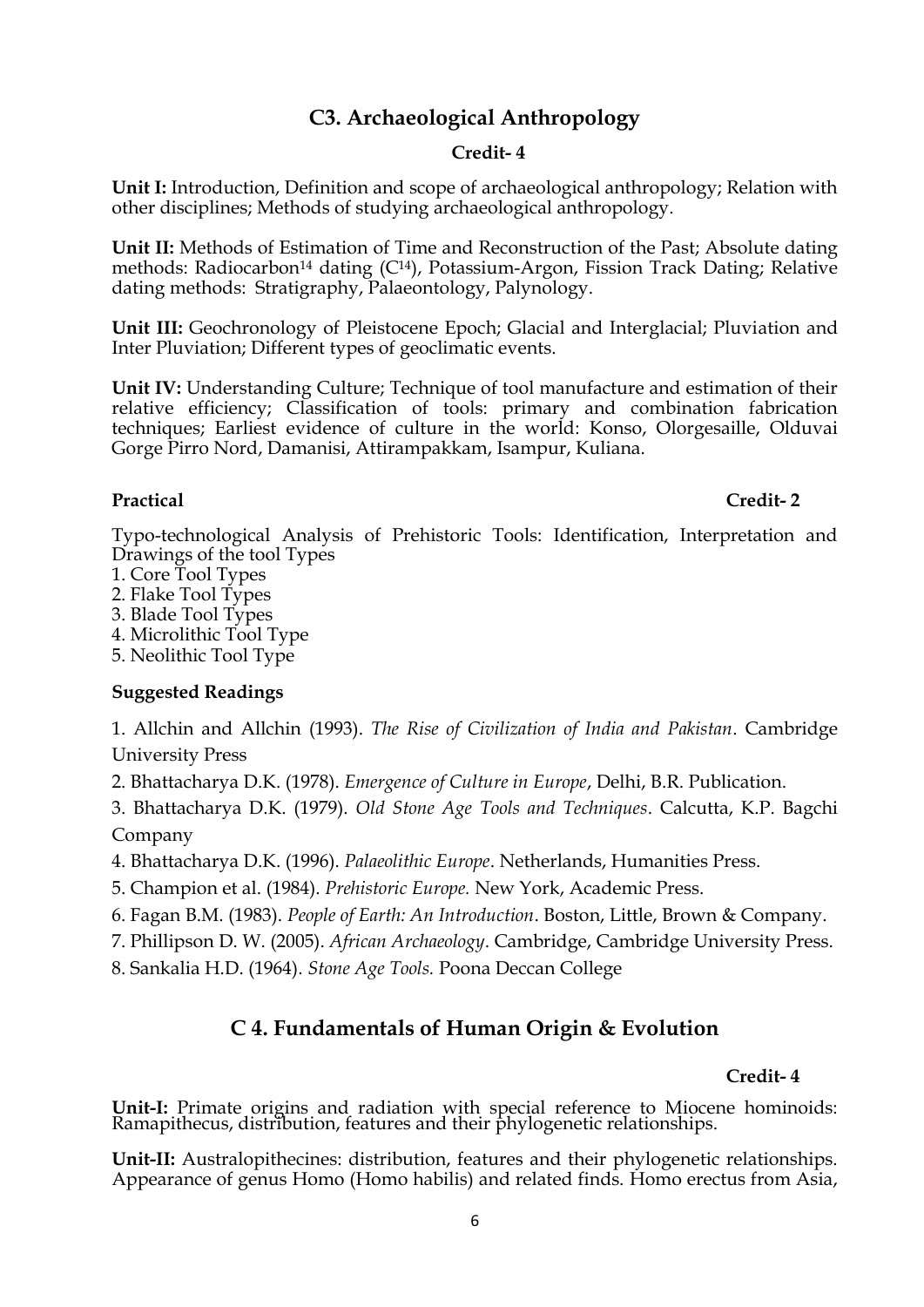Europe and Africa: Distribution, features and their phylogenetic status.

**Unit-III:** The origin of Homo sapiens: Fossil evidences of Neanderthals and Archaic *Homo sapiens sapiens.*

**Unit-IV:** Origin of modern humans (*Homo sapiens sapiens*): Distribution and features; Multiregional and Out of Africa theory ; Hominisation process **.**

#### **Practical (Any two) Credit- 2**

| 1. Craniometry: Maximum cranial length | Maximum cranial breadth |
|----------------------------------------|-------------------------|
| Maximum bizygomatic breadth            | Maximum frontal breadth |
| Minimum frontal breadth                | Nasal height            |
| Nasal breadth                          | Bi-mastoid breadth      |
| Greatest occipital breadth             | Upper facial height     |
| Cranial index                          | Nasal index             |

2. Osteometry: Measurements of long bones: lengths, minimum/least circumference and caliber index

3. Identification of casts of fossils of family hominidae: Drawing and comparison of characteristics.

### **Suggested Readings**

1. Buettner-Janusch, J. (1966). *Origins of Man: Physical Anthropology*. John Wiley & Sons, Inc., New York, London, Sydney.

2. Conroy, G.C. (1997)*. Reconstructing Human Origins: A Modern Synthesis*. W. W. Norton & Company, New York, London.

3. Howell F.C. (1977). *Horizons of Anthropology*. Eds. S. Tax and L.G. Freeman, Aldine Publishing House, Chicago.

4. Nystrom P. and Ashmore P. (2011). *The Life of Primates*. PHI Learning Private Limited, New Delhi.

5. Seth P. K. and Seth S. (1986). *The Primates.* Northern Book Centre, New Delhi, Allahabad.

6. Singh I. P. and Bhasin M.K. (1989). *Anthropometry: A Laboratory Manual on Biological Anthropology.* Kamla-Raj Enterprises, Chawri Bazar, Delhi.

7. Standford C.; Allen J.S. and Anton S.C. (2012). *Biological Anthropology: The Natural History of Mankind.* PHI Learning Private Limited, New Delhi.

8. Swindler D. R. (2009). *Introduction to the Primates*. Overseas Press India Pvt. Ltd., New Delhi.

# **C 5. Tribes and Peasants in India**

### **Credit- 4**

**Unit I:** Definition and Concept of Tribe; Problems of nomenclature, distribution and classification; Features of tribes in India.

**Unit II:** Tribes in India. The history of tribal administration; Constitutional safeguards; Draft National Tribal Policy, Issues of acculturation assimilation and integration; Impact of development schemes and programme on tribal life.

**Unit III:** Concept of Indian Village; The concept of peasantry; Approaches to the study of peasants – economic, political and cultural. Characteristics of Indian village: social organization; economy and changes. Caste system and its changes in the Indian society.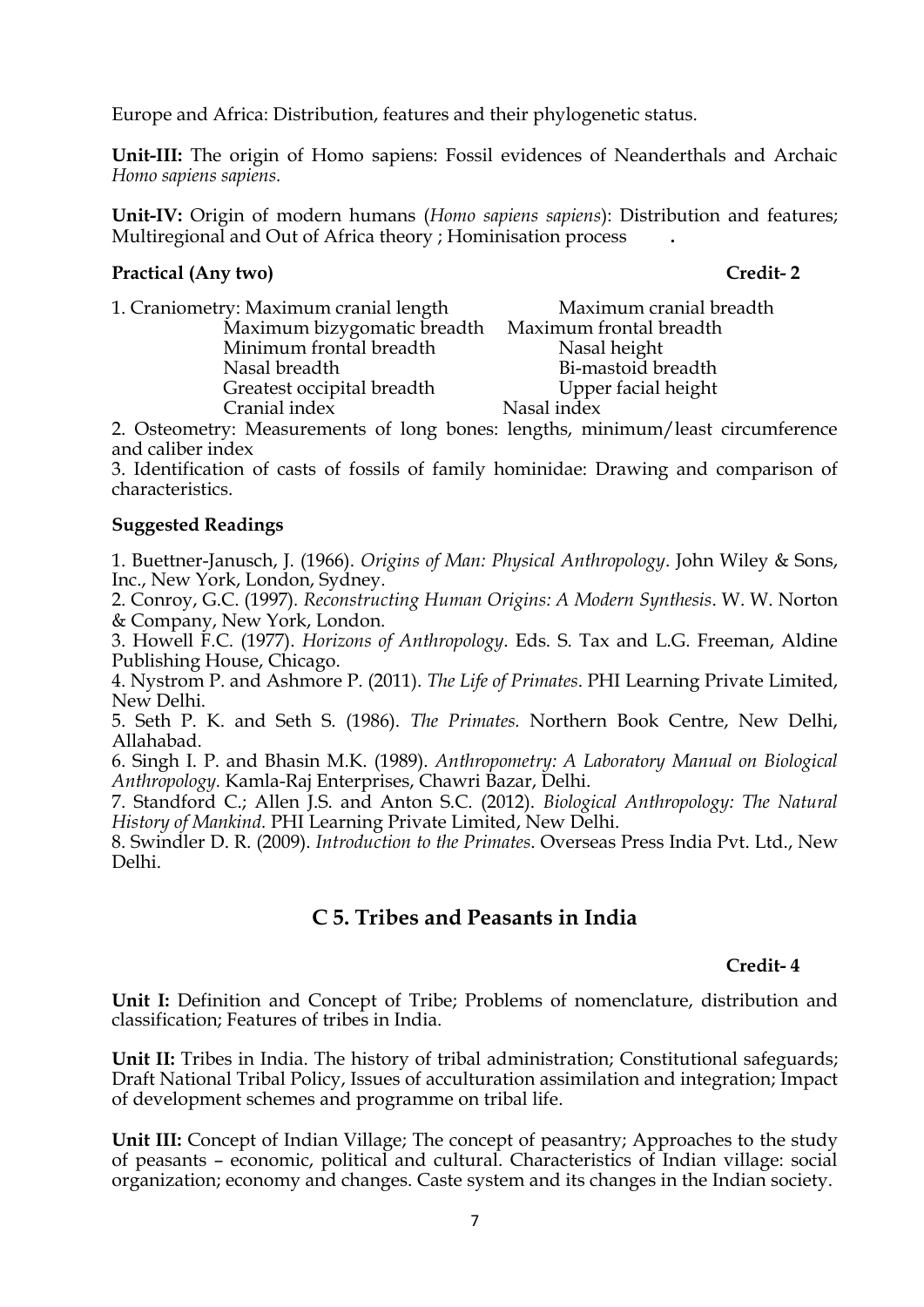**Unit IV:** Ethnicity Issues: Tribal and peasant, movements; Identity issues.

#### **Practical Credit- 2**

Reading of Ethnography: Students are required to read and analyze any two of the ethnographies (as listed below) and prepare a report based upon it. The report should clearly link up the study with the concept of tribe and peasantry and delineate clearly the concept used in the text.

- 1. Research questions/objectives of the study and their relevance.
- 2. Theoretical schema.
- 3. Methods and techniques used in the study.
- 4. Key findings and their significance in the context of the objectives of the study.
- 5. Critical analysis of the finding on the basis of contemporary available resources.

#### **List of Ethnographies**:

*The Todas.* Delhi : Hindustan Publishing Corporation Verrier Elwin (1992). The *Muria and their Ghotul.* USA: Oxford University Press.

*Argonauts of the Western Pacific.* London: Routledge and Kegan Paul Ltd.

□ Furer-Haimendorf C.V. (1939). *The Naked Nagas*. London: Methuen and Co.

□ Evans-Pritchard E.E. (1940). *The Nuer: A Description of the Modes of Livelihood and Political Institutions of a Nilotic* People*.* Oxford : Clarendon Press.

□ Majumdar D. N. (1950). *Affairs of tribes.* Lucknow: Universal Publishers Ltd.

*Indian Village*. London*:* Routledge and Kegan Paul Ltd.

*Hindus of the Himalayas.* Berkeley: California University Press.

#### **Suggested Readings**

1. Gupta D. (1991). Social Stratification. Oxford University Press: Delhi.

2. Madan V. (2002). The Village in India. Oxford University Press: Delhi.

3. Nathan D. (1998). Tribe-Caste Question. Simla: IIAS.

4. National Tribal Policy (draft). (2006). Ministry of Tribal Affairs. Government of India.

5. Patnaik S.M. (1996). Displacement, Rehabilitation and Social change. Inter India Publication, Delhi.

6. Shah G. (2002). Social Movement and the State. Delhi: Sage.

7. Shanin T. (1987). Peasants and Peasantry. New York, Blackwell.

8. Vidyarthi L.P. and Rai B.K. (1985) Tribal Culture in India, New Delhi, Concept Publishing Company.

9. Wolf E. (1966). Peasants. NJ, Prentice Hall.

#### **C 6. Human Ecology Credit- 4**

#### **Theory**

**Unit 1:** Concepts in Ecology: Definition, ecosensitivity adaptation, acclimation, acclimatization, biotic and abiotic component.

**Unit II:** Methods of studying human ecology. Adaptation to various ecological stresses: heat, cold and high altitude; Ecological rules and their applicability to human populations.

**Unit III:** Culture as a tool of adaptation; Various modes of human adaptation in prestate societies; (i) Hunting and food gathering (ii) Pastoralism and (iii) Shifting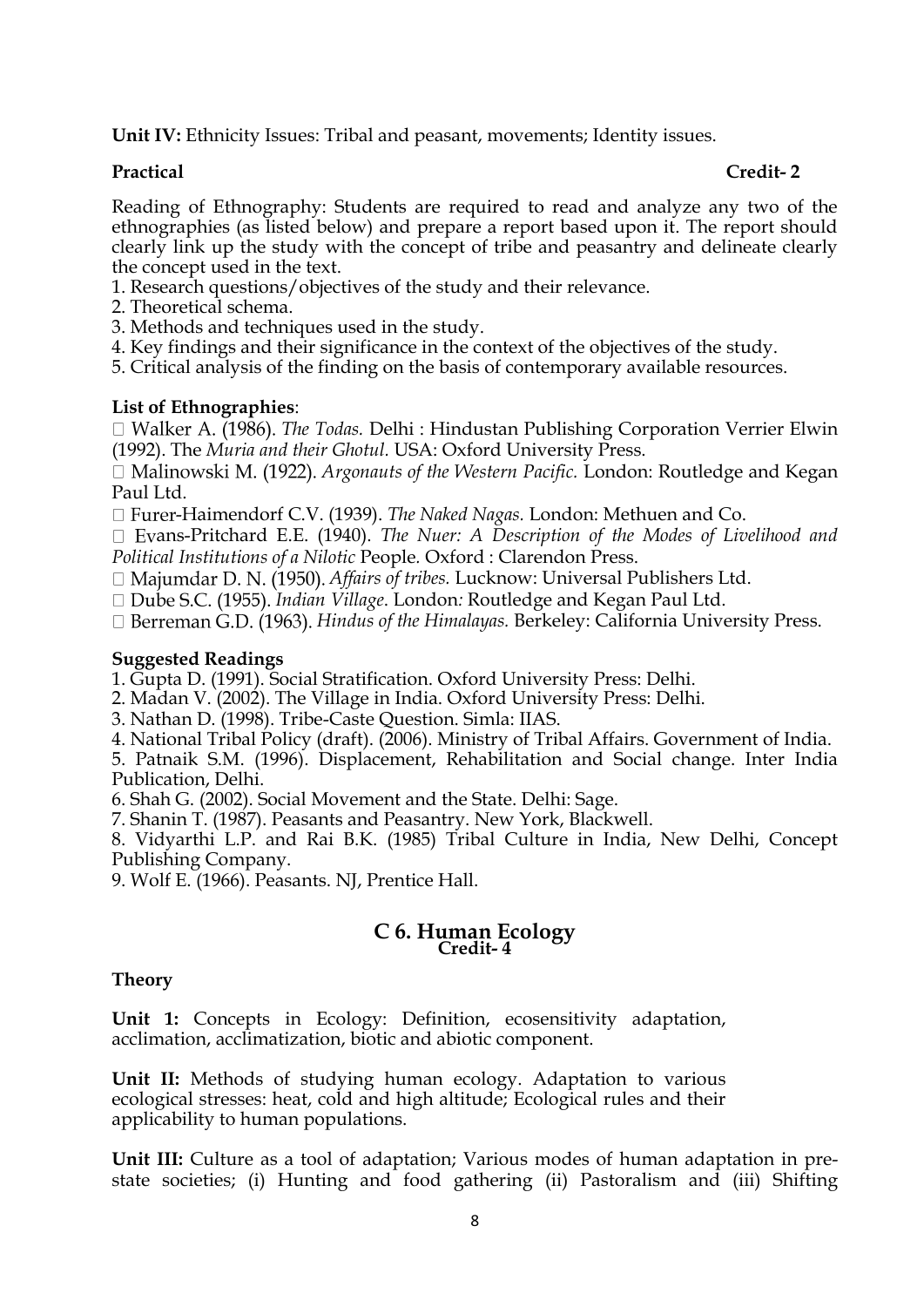cultivation and Agriculture and peasantry.

Unit VI: Ecological themes of state formation: i. Neolithic revolution, ii. Hydraulic Civilization, Impact of urbanization and industrialization on Man.

# **Practical Credit- 2** Biological Dimensions *Size and Shape Measurements* 1. Stature 5. Total Lower Extremity Length 2. Sitting Height 6. Nasal Breadth 3. Body Weight 7. Nasal Height 4. Total Upper Extremity Length

*Size and Shape Indices (Any two)*

| 1. Body Mass Index         | 4. Relative Upper Extremity Length       |
|----------------------------|------------------------------------------|
| 2. Ponderal Index          | 5. Relative Total Lower Extremity Length |
| 3. Relative Sitting Height | 6. Nasal Index                           |

#### **Cultural Dimensions**

1. Make a research design pertaining to any environmental problem and do a project based on it.

#### **Suggested Reading**

1. Human ecology: biocultural adaptation in human communities. (2006) Schutkowski, H. Berlin. Springer Verlag.

2. Human ecology and cognitive style: comparative studies in cultural and physical adaptation. (1976). Berry, J.B. New York: John Wiley.

3. Human ecology. (1964) Stapledon. Faber & Faber.

4. Studies in Human Ecology. (1961) Theodorson, G.A. Row, Peterson & Company Elmsford, New York.

5. Human ecology: (1973) Problems and Solutions. Paul R. Ehrlich, Anne H. Ehrlich and John P. Holdress.W.H. Freeman & Company, San Francisco.

6. Cohen, Yehudi A. 1968. Man in adaptation; the cultural present. Chicago: Aldine Pub. Co.

7. Redfield, Robert. (1965). Peasent society and culture an anthropological approach to civilization. Chicago [u.a.]: Univ. of Chicago Press.

8. Symposium on Man the Hunter, Richard B. Lee, and Irven DeVore. 1969. Man the hunter. Chicago:Aldine Pub. Co.

9. Dave Deeksha & S.S. Katewa (2012). Text Book of Environmental Studies. Cengage Learning India Pvt. Ltd., Delhi

10. Eugene P. Odum and Gary W. Barrett (2004). Fundamentals of Ecology. Cengage Learning; 5 edition.

# **C 7. Biological Diversity in Human Populations**

### **Theory Credit- 4**

**Unit I**: Concept of Biological Variability; Race, Hardy-Weinberg Law; Sources of Genetic Variation; Structuring Genetic Variation; Interpretation of Human Variation, Genetic Polymorphism (Serological, Biochemical and DNA Markers).

**Unit II**: Role of Bio-cultural Factors: Human Adaptability Cultural Biology; Bio-cultural factors influencing the diseases and nutritional status; Evolution of Human diet, biological perspectives of ageing process among different populations.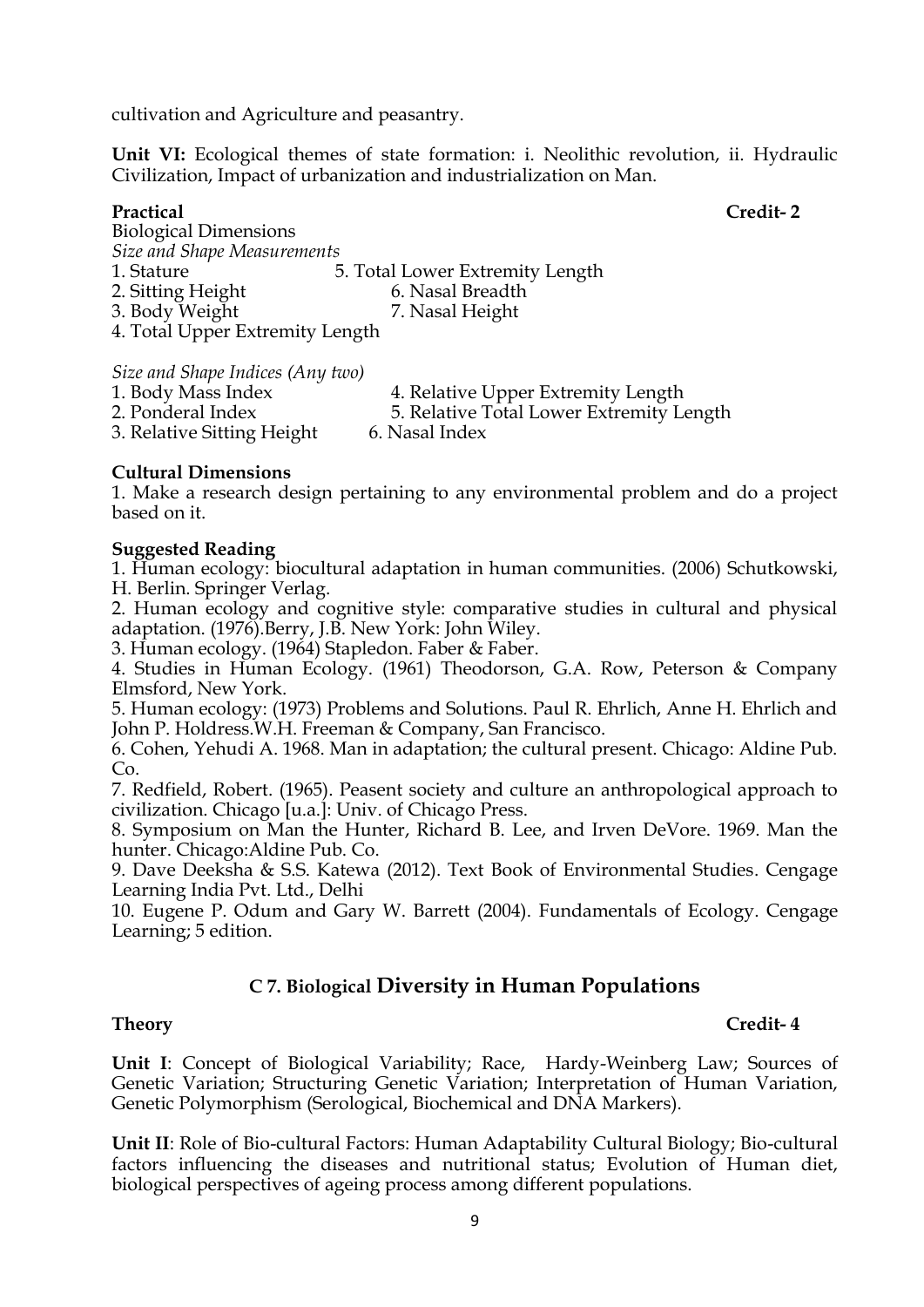**Unit III**: Demographic Perspective Demographic Anthropology; Sources of Demographic Data, Demographic Processes, Demographic profile of Indian populations and its growth structure; Inbreeding and Consanguinity – Biological consequences of inbreeding, frequency of inbreeding in world populations; Methods of counselling.

**Unit IV**: Genetic diversity among Indian Population A critical appraisal of contribution of Risley, Guha, Rickstett and Sarkar towards understanding ethnic elements in the Indian populations.

#### Practical (Any Two) Credit-2

1. Craniometric Measurements (Skull & Mandible)

2. Determination of B, O; and Rh blood groups of ten subjects.

3. Analysis and interpretation of finger ball pattern types, palmar main lines and pattern index; Finger print classification and development of chance prints and statistical treatment of the data collected (Ten Subjects)

4. Collection of demographic data from secondary sources.

#### **Suggested readings:**

1. Baker P.T. and J.S. Weiner (ed.) (1996) *The Biology of Human Adaptability*. Oxford & New York, Oxford University Press.

2. Bhende A. and T. Kantikar (2006) *Principles of Population Studies*. Himalayan Publishing House, Mumbai

3. Bogin B. (1999). *Pattern of Human Growth*. 2nd edition CUP.

4. Cameron Noel and Barry Bogin (2012) *Human Growth and development*. Second edition, Academic Press Elsevier.

5. Eckhardt R.B.(1979) *The Study of Human Evolution*. McGrand Hill Book Company, USA.

6. Frisancho R. (1993) *Human Adaptation and Accommodation*. University of Michigan press

7. Harrison G.A., Tanner, J.M., Pilbeam, D.R., Baker, P.T. (1988) *Human Biology*. Oxford University Press.

8. Jurmain Robert Lynn kilgore Wenda Trevathan and Ciochon (2010). *Introduction to Physical Anthropology*. Wadsworth Publishing, USA.

9. Kapoor A.K. and Satwanti Kapoor (ed) (1995). *Biology of Highlanders*. Jammu, Vinod Publisher & Distributor.

10. Kapoor A.K. and Satwanti Kapoor (eds) (2004) *India's Elderly-A Multidisciplinary Dimension*. Mittal Publication, New Delhi.

11. Klepinge L.L. (2006). *Fundamentals of Forensic Anthropology*. John Willey & Sons.,New Jersey.

12. Malhotra K.C. and B. Balakrishnan(1996) *Human Population Genetics in India.*

13. Malina Robert M., Claude. Bouchard, Oded. Bar-Or. (2004) Growth, and Physical Activity. *Human Kinetics*.

14. Stanford C., Allen, S.J. and Anton, C.S. (2013): *Biological Anthropology*. 3rd edition, Pearson, USA.

# **C8. Theories of Culture and Society**

### **Theory Credit- 4**

**Unit I**: Emergence of Anthropology: Interface with evolutionary theory and colonialism, changing perspectives on Evolutionism, Diffusionism and Culture area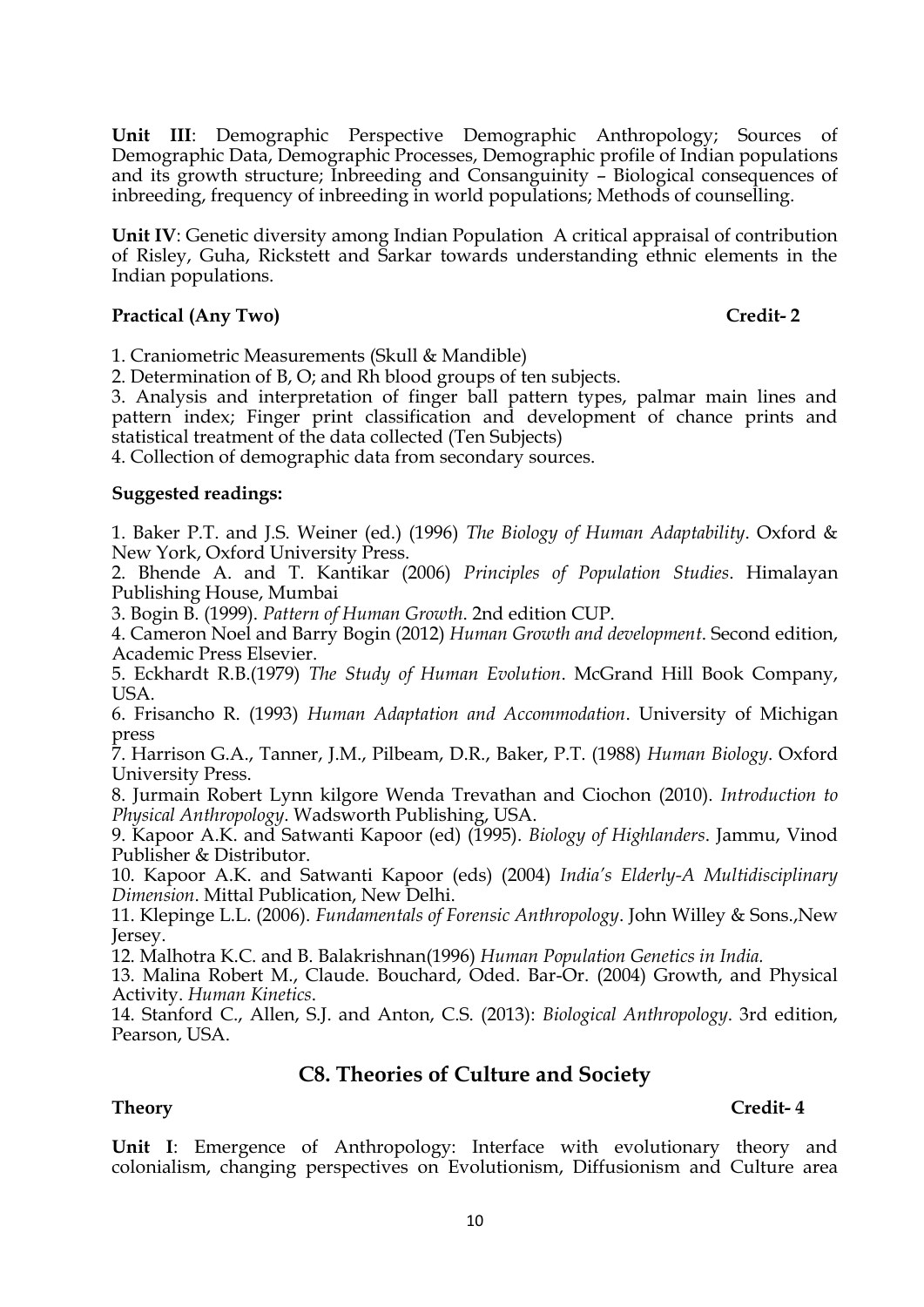theories.

**Unit II**: Emergence of Fieldwork tradition; Historical Particularism, American Cultural Tradition.

**Unit III**: Durkheim and Social integration; Functionalism and Structural-functionalism and British Social Anthropology.

**Unit IV**: Structuralism: Claude Levi-Strauss and Edmund Leach; Symbolism and Interpretative approach.

**Practical Credit- 2** As a part of the practical following exercises will be undertaken by the students so as to enable them to connect the theories they learn with things of everyday living.

1. To identify a topic relating to contemporary issue and formulate research questions and clearly identify the theoretical perspectives from which they are derived.

2. Identification of variables of a study.

- 3. Various types of hypotheses.
- 4. Formulation of hypothesis.

5. Distinction between hypothesis testing and exploratory research.

6. Identification of universe and unit of study with justifications.

7. Choice of appropriate research technique and method in the context of theoretical framework.

8. Data collection and analysis

#### **Suggested Readings**

1. Applebaum H.A. (1987) *Perspectives in Cultural Anthropology*. Albany: State University of New York.

2. Barnard A. (2000). *History and Theory in Anthropology*. Cambridge: Cambridge University.

3. McGee R.J. and Warms R.L. (1996) *Anthropological Theories: An Introductory History***.**

4. Moore M. and Sanders T. (2006). *Anthropology in Theory: Issues in Epistemology*, Malden, MA: Blackwell Publishing.

# **C 9. Human Growth and Development**

### **Theory Credit- 4**

**Unit I:** Concept of human growth, development, differentiation and maturation; Evolutionary perspective on human growth (including living primates and fossil human ancestors).

**Unit II:** Prenatal (conception till birth) and postnatal (birth till senescence) period of growth, pattern of normal growth curves, variation from normal growth(canalization, catch-up growth and catch-down growth), ethnic and gender differences in growth curves, secular trend.

**Unit III:** Bio-cultural factors (genetic, social, and ecological factors) influencing patterns of growth and variation, methods and techniques to study growth, significance/ applicability of growth studies

Nutritional epidemiology-concept of balanced diet, impact of malnutrition (over and under) with special reference to obesity, Kwashiorkor and Marasmus. Assessment of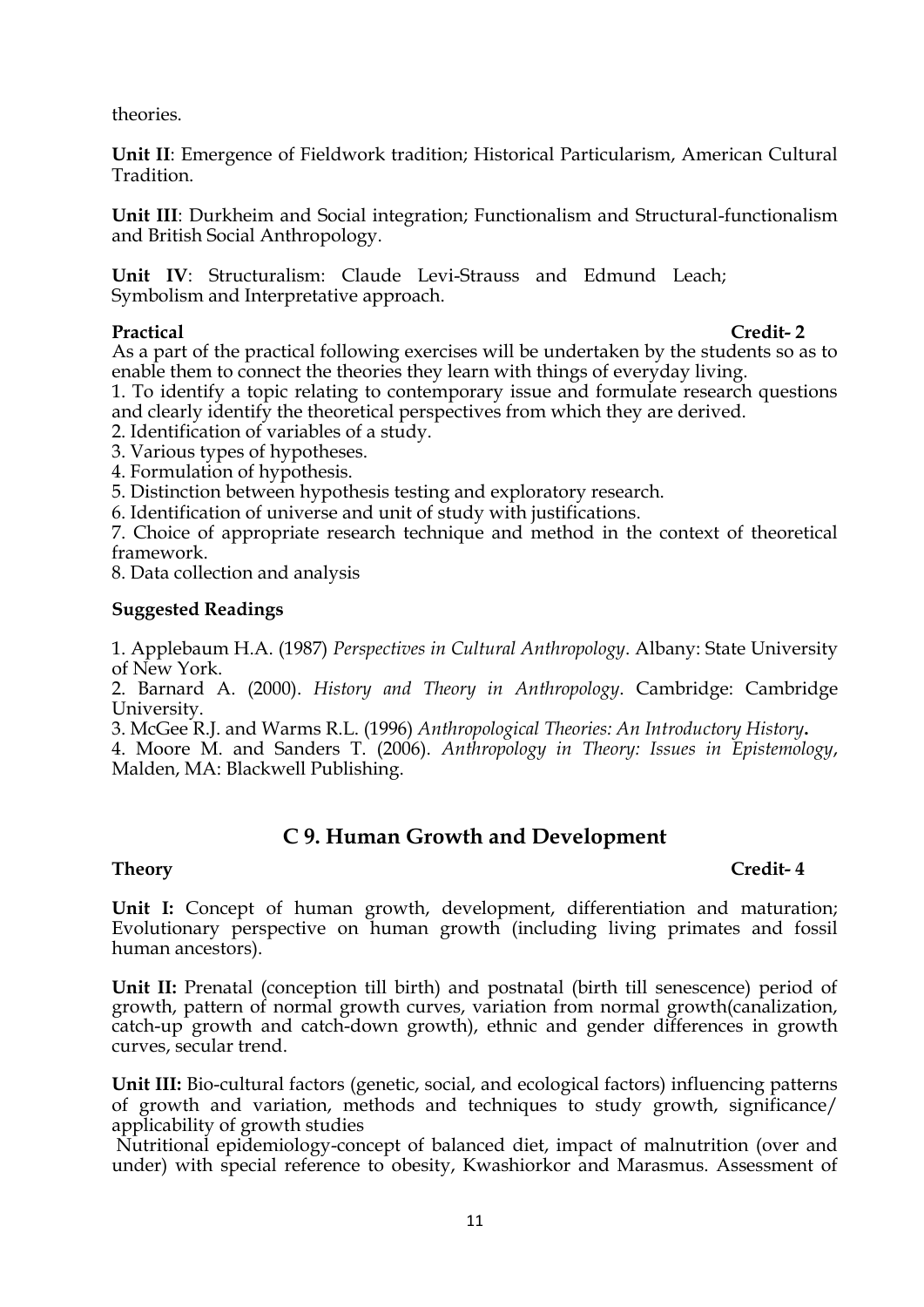nutritional status.

**Unit IV:** Human physique and body composition – models and techniques; gender and ethnic differences; Somatotyping and human physique with reference to Sheldon, Parnell, Heath and Carter methods.

### Practical (Any two) Credit-2

1. Growth status: Somatometry (stature, body weight, mid upper arm circumference etc), assessment of chronological age, percentile, z-score, height for age, weight for age, BMI for age

2. Obesity assessment: General (BMI, body fat %, Conicity index, body adiposity indices) and regional adiposity indices (WC, WHR, WHtR)

3. Estimation of body composition (fat percentage and muscle mass) with skinfold thickness and bioelectric impedance

4. Nutritional assessment through dietary pattern and anthropometric indices

### **Suggested Readings**

1. Bogin B. (1999) Patterns of human growth. Cambridge University Press.

2. Frisancho R. (1993) Human Adaptation and Accommodation. University of Michigan Press.

3. Cameron N and Bogin B. (2012) Human Growth and Development. Second edition, Academic press Elsevier.

4. Harrison GA and Howard M. (1998). Human Adaptation. Oxford University Press.

5. Harrison GA, Tanner JM, Pibeam DR, Baker PT. (1988). Human Biology. Oxford University Press.

6. Jurmain R, Kilgore L, Trevathan W. Essentials of physical anthropology. Wadsworth publishing.

7. Kapoor AK and Kapoor S. (1995) Biology of Highlanders. Vinod Publisher and Distributor.

8. Kathleen K. (2008). Encyclopedia of Obesity. Sage.

**9.** Malina RM, Bouchard C, Oded B. (2004) Growth, Maturation, and Physical Activity. Human Kinetics.

**10.** McArdle WD, Katch FI, Katch VL. (2001) Exercise Physiology: Energy, Nutrition, and Human Performance.

**11.** Singh I, Kapoor AK, Kapoor S. (1989). Morpho-Physiological and demographic status of the Western Himalyan population. In Basu and Gupta (eds.). Human Biology of Asian Highland Populations in the global context.

**12.** Sinha R and Kapoor S. (2009). Obesity: A multidimensional approach to contemporary

global issue. Dhanraj Publishers. Delhi.

# **C10. Research Methods**

# **Theory Credit- 4**

**Unit I**: Field work tradition in Anthropology; Ethnographic approach, contribution of Malinowski, Boas and other pioneers; cultural relativism, ethnocentrism, etic and emic perspectives, comparative and historical methods, techniques of rapport establishment identification of representative categories of informants, maintenance of field diary and logbook.

**Unit II**: Research Design; Review of literature, conceptual framework, formulation of research problem, formulation of hypothesis, sampling, tools and techniques of data collection: Survey method, Observation, Questionnaire, Schedule, Interview, Case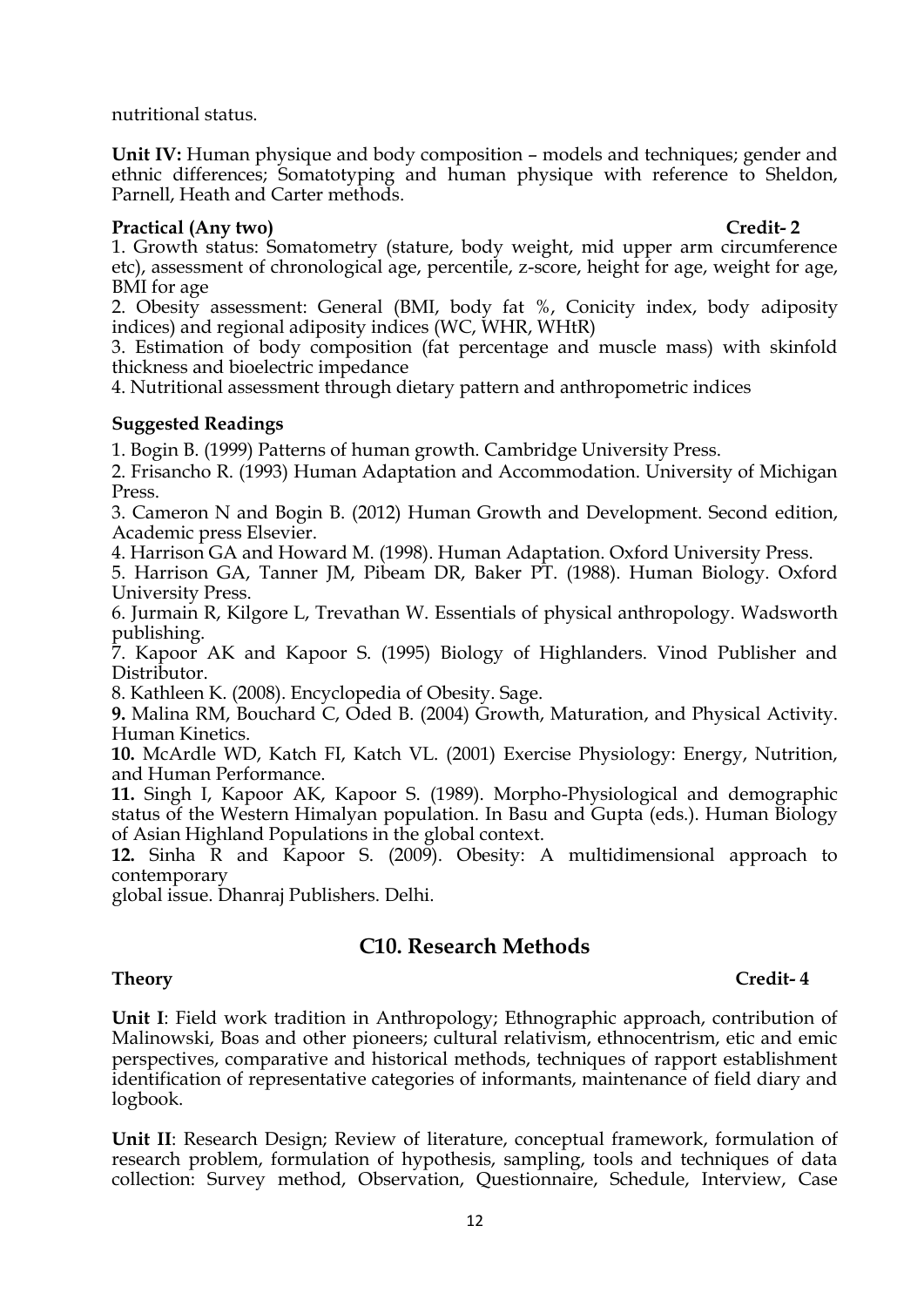study, Life history and Genealogy; data analysis and report writing- Chapterization, preparing a text for submission and publication, concepts of preface,notes (end and footnotes), glossary, prologue and epilogue, appendix, bibliography(annotated) and references cited, review and index.

**Unit III:** Ethics and Politics of Research Identify, define, and analyze ethical issues in the context of human subject research; Ethical importance of consent, privacy and confidentiality in research; Issues of academic fraud and plagiarism, conflicts of interest, authorship and publication.

**Unit IV:** Bio-Statistics; Guiding ideals and critical evaluation of major approaches in research methods, basic tenets of qualitative research and its relationship with quantitative research; Types of variables, presentation and summarization of data (tabulation and illustration).Descriptive statistics- Measurers of Central Tendency, Measure of Variation, Skewnessand Kurtosis, Variance and standard deviation, Normal and binomial distribution; Tests of Inference- Variance ratio test, Student's 't' tests, Chisquare test.

**Practical Credit- 2**

1. Construction of Genealogy & Pedigree Analysis.

2. Observation: Direct, Indirect, Participant, Non-participant, Controlled

3. Questionnaire and Schedule, Interview- Unstructured, Structured, Key informant interview, Focussed Group Discussion, and Free listing, pile sorting

4. Case study and life history

### **Suggested Readings**

 $\square \square \square$ Garrard E and Dawson A. What is the role of the research ethics committee? Paternalism,

inducements, and harm in research ethics. Journal of Medical Ethics 2005; 31: 419-23. Bernard H.R. Research Methods in Anthropology, Qualitative and Quantitative

Approaches. Jaipur: Rawat Publications. 2006.

□□□Madrigal L. Statistics for Anthropology. Cambridge: Cambridge University Press. 2012.

Zar JH. Biostatistical Analysis. Prentice Hall. 2010.

□□□Michael A. The Professional Stranger. Emerald Publishing. 1996.

Bernard R. Research Methods in Anthropology: Qualitative and Quantitative

Approaches. AltaMira Press. 2011.

□□□Emerson RM, Fretz RI and Shaw L. Writing Ethnographic Fieldnotes. Chicago, University of Chicago Press. 1995.

**IIILawrence NW. Social Research Methods, Qualitative and Quantitative** Approaches.

Boston: Allyn and Bacon. 2000.

O'reilly K. Ethnographic Methods. London and New York: Routledge. 2005.

**DIDDPatnaik S.M. Culture, Identity and Development: An Account of Team** Ethnography

among the Bhil of Jhabua. Jaipur: Rawat Publications. 2011.

**DEDPelto PJ** and Pelto GH. Anthropological Research, The Structure of Inquiry. Cambridge:

Cambridge University Press. 1978.

Sarantakos S. Social Research. London: Macmillan Press. 1998.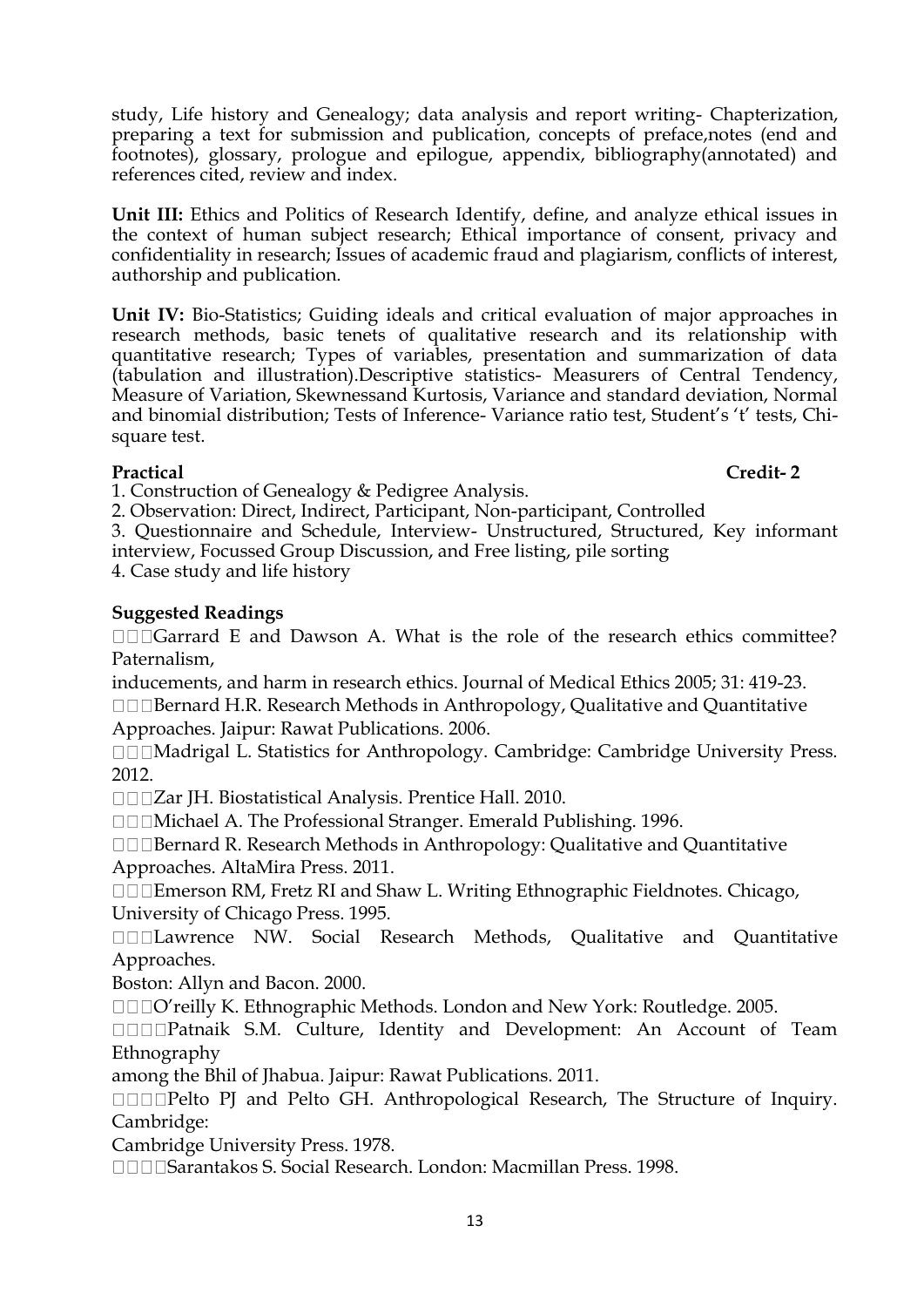# **C11. Prehistoric Archaeology of India**

# **Theory Credit- 4**

# **Unit I: Pleistocene chronology of India; Palaeolithic cultures in India.**

Palaeolithic cultures in India: Lower Palaeolithic cultures – evidences from Kashmir Valley and Peninsular India), Middle Palaeolithic culture in India, Upper Palaeolithic culture in India (characteristic features, major type tools, important sites, chronology with stratigraphic evidences). Some important sites of Odisha may be discussed on above cultural periods.

# **Unit II: Mesolithic cultures in India.**

Mesolithic cultures in India (characteristic features, major type tools, important regions and sites, chronology with stratigraphic evidences (some important sites of Odisha may be discussed on above cultural periods).

### **Unit III: Neolithic cultures in India.**

Neolithic culture in India (characteristic features, major type tools, important regions and sites, chronology with stratigraphic evidences (some important sites of Odisha may be discussed on above cultural periods).

### **Unit IV: Rock art of India.**

Prehistoric Art in India with special reference to Central India and Odisha.

- Practical **Credit 2** 1. Identification of tools:
- (a) Hand axe varieties, chopper/chopping tools
- (b) Cleaver varieties
- (c) Side scraper varieties
- $(d)$  Knives e) Burins(f) End scrapers(g) Borer(h) Microlithic tools
- (i) Bone tools
- 2. Identification of lithic technology.

# **Suggested Reading:**

- 1. Agarwal, D. P.1984, *Archaeology of India*. New Delhi: Select Book Services Syndicate.
- 2. Allchin, Briget. and Raymond Allchin,1982. *The Rise of Civilization in India and Pakistan.Cambridge*: Cambridge University Press.
- 3. Allchin, B. and R. Allchin, 1997. *Origins of Civilization: The Prehistory and Early Archaeology of South Asia*. New Delhi. Viking by Penguin Books India (P) Ltd.
- 4. Bhattacharya, D. K.1990, *An Introduction to Prehistoric Archaeology*. Delhi; Hindustan Publishing Corporation
- 5. Bhattacharya, D. K.2001. *An Outline of Indian Prehistory*. Delhi: Palaka Prakashan.
- 6. Chakrabarti, D.K. 2001. *India: An Archaeological History: Palaeolithic Beginning to Early Historic Foundation*. New Delhi: Oxford University press.
- 7. Jain, V.K.2009, *Prehistory and Protohistory of India*. New Delhi: D.K. Printworld (P) Ltd.
- 8. Paddayya, K. (Ed.), 2002, *Recent Studies in Indian Archaeology*. New Delhi.
- 9. Pappu R. S.2001, *Aheulian Culture in Peninsular India-- An Ecological Perspective*, New Delhi: D.K. Printworld (P) Ltd.
- 10.Rammi Reddy, V.1987, *Elements of Prehistory*. New Delhi: Mittal Publications.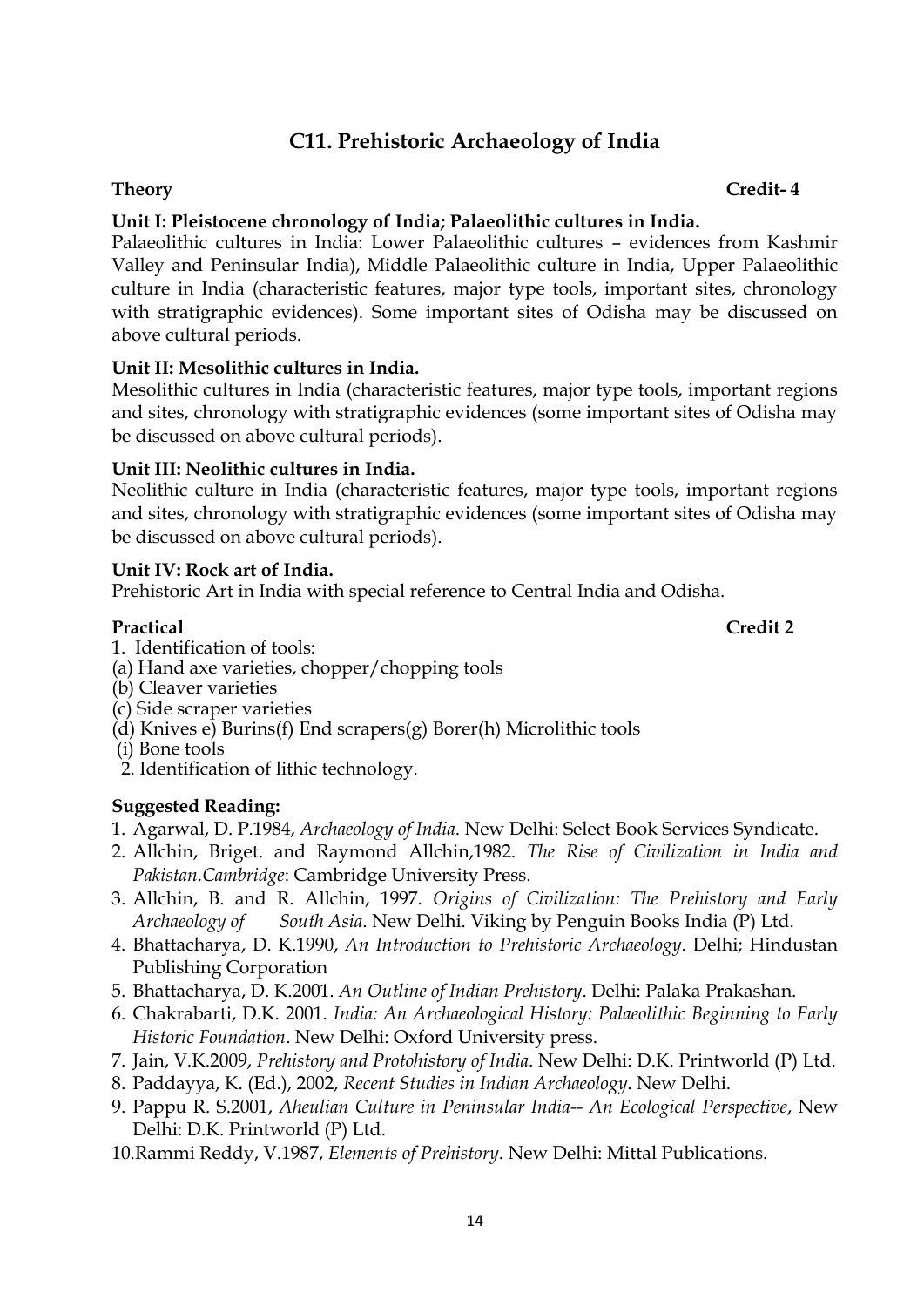11.Rammi Reddy, V.1989, *Palaeolithic and Mesolithic Cultures*. New Delhi: Mittal Publications.

12.Rammi Reddy, V.1991, *Neolithic and Post-Neolithic Cultures*. New Delhi: Mittal Publications.

13.Sankalia, H.D.1974. *Prehistory and Protohistory of India and Pakistan*. Pune: Deccan College.

14.Sankalia (1982) Stone Tool Type and Technology. Delhi, B.R.Publication.

15.Settar, S. and R. Korisettar (Ed), 2001, *Indian Archaeology in Retrospect,* Vol.1: PREHISTORY Archaeology of South Asia. New Delhi: Manohar in association with Indian Council of Historical Research.

# **C12. Anthropology in Practice**

### **Theory Credit- 4**

**Unit I:** Academic Anthropology; Academics and Practitioners: Differences, Structure, Activities, Controversies and Issues: Applied Anthropology, Action Anthropology and Development Anthropology.

**Unit II:** Role of Anthropology in Development; Anthropology and Public Policy, Need Assessment and Community Development, Anthropology of NGO's, Business Anthropology, Environment and Community Health, Social and economic sustainability, Cultural resource management.

**Unit III:** Future Dynamics in Anthropology; Trends in Anthropology: Anthropology of Tourism, Anthropology In Census; Designing And Fashion, Visual Anthropology.

**Unit IV**: Biosocial anthropology in practice; Bio-social elements of human development at national and international level, application of conceptual framework of Forensic Anthropology in judicial settings both criminal and civil, Population Dynamics and relationship between population growth and various aspects of culture such as means of subsistence, kinship, social complexity, social stratification and political organization, Bio-social counselling of an individual or population.

# **Practical Credit- 2**

1. The students will visit a NGO or corporate office or census office in Odisha and its adjoining areas and write principal observations on the same.

2. Write a project on constitutional provisions or evaluation of any development project/report.

3. Draw a scene of crime and identify the various evidences in a portrayed crime scene. 4. Write a project on Religious Tourism / Tribal Tourism / Health Tourism / Fashion / Human Rights / Ecotourism.

5. Write a project on the demographic profile from secondary data.

6. Collect data on bio-social problem and design counselling and give the analysis and interpretation.

# **Suggested Readings**

1. Arya A and Kapoor AK. (2012). Gender and Health Management in Afro-Indians. Global Vision Publishing House, New Delhi.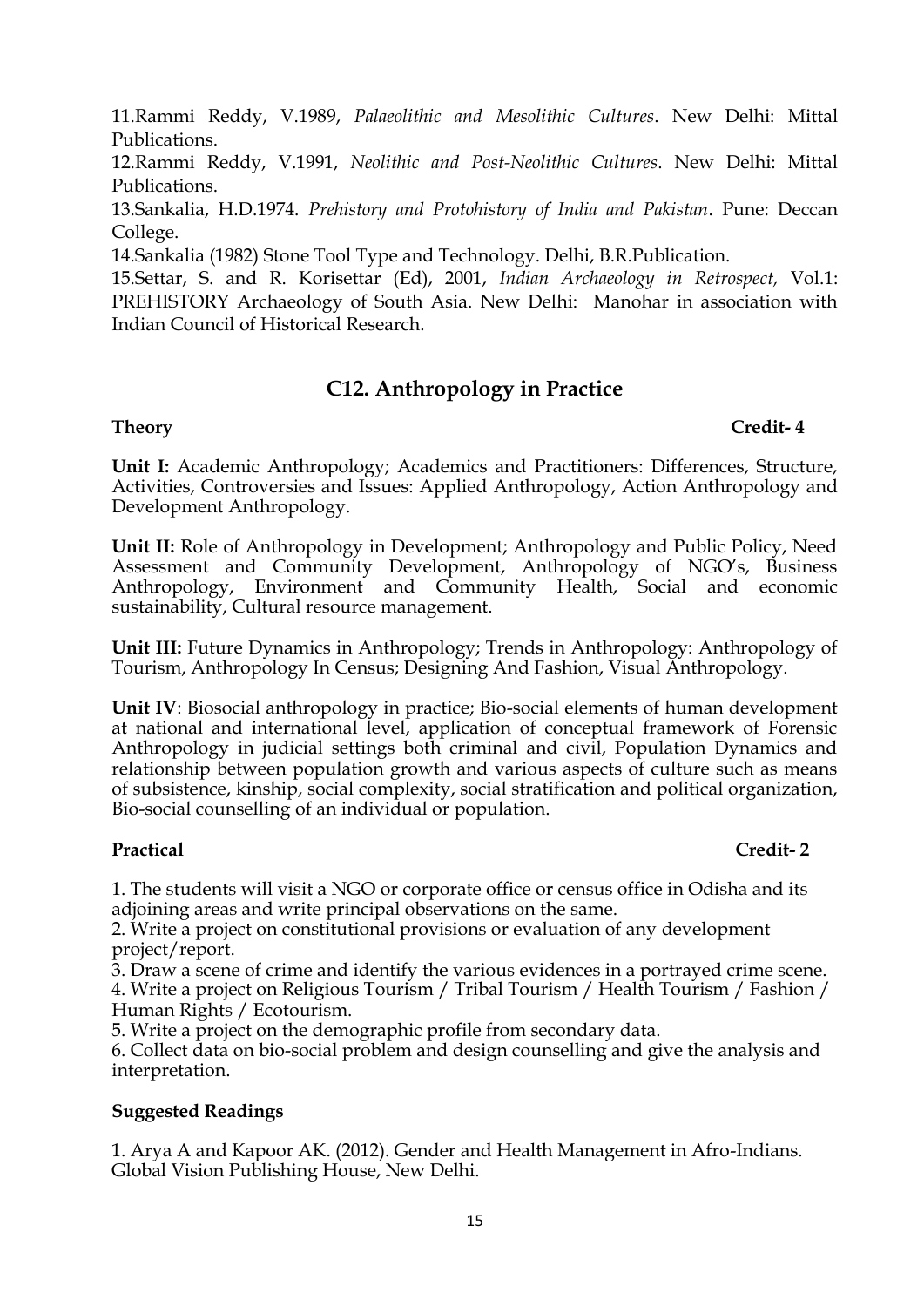2. Kertzer DI and Fricke T. (1997). Anthropological Demography. University of Chicago Press.

3. Basu, A. and P. Aaby (1998). The Methods and the Uses of Anthropological Demography. 329 pp. Oxford, Clarendon Press

4. Carter A. (1998). Cultural Models and Demographic Behavior. In The Methods and the

Uses of Anthropological Demography edited by Basu A and Aaby P. Oxford: Clarendon

Press. pp 246-268.

5. Census of India (2001, 2011) and National Family Health Survey (2006,2010).

6. Ervic, Alxander M., (2000). Applied Anthropology: Tools and Prespectives for

Contemporary Practise, Boston, MA: Allyn and Bacon.

7. Erwin A. (2004). Applied Anthropology Tools and Practice, Allyn and Bacon.

8. Gupta S and Kapoor AK. (2009). Human Rights among Indian Populations: Knowledge,

Awareness and Practice. Gyan Publishing House, New Delhi.

9. Willen SS. (2012). Anthropology and Human Rights: Theoretical Reconsiderations and

Phenomenological Explorations. Journal of Human Rights. 11:150–159.

10. Goodale M. (2009). Human Rights: An Anthropological Reader. Wiley Blackwell.

11. Gupta S and Kapoor AK. (2007). Human Rights, Development and Tribe. In : Genes,

Environment and Health – Anthropological Prespectives. K. Sharma, R.K. Pathak, S.

Mehra and Talwar I (eds.). Serials Publications, New Delhi.

12. Margaret AG. (2003). Applied Anthropology: A Career-Oriented Approach, Boston, MA: Allyn and Bacon.

13. Halbar BG and Khan CGH. (1991). Relevance of Anthropology – The Indian Scenario.

Rawat Publications, Jaipur.

14. Kapoor AK (1998). Role of NGO's in Human Development : A Domain of Anthropology. J Ind Anthrop Soc; 33:283-300.

15. Kapoor AK and Singh D. (1997). Rural Development through NGO's. Rawat Publications, Jaipur.

16. Klepinger LL (2006). Fundamentals of Forensic Anthropology. Wiley-Liss Publications

17. Kumar RK and Kapoor AK. (2009). Management of a Primitive Tribe: Role of Development Dynamics. Academic Excellence, Delhi.

18. Mehrotra N and Patnaik SM. (2008). Culture versus Coercion: The Other Side of Nirmal Gram Yojna, Economic and Political weekly. pp 25-27.

19. Mishra RC (2005). Human Rights in a Developing Society, Mittal Publications, Delhi. 20. Noaln RW. (2002). Anthropology in Practice: Building a Career outside the Academy.

Publishing Lynne Reinner.

21. Patnaik SM (1996). Displacement, Rehabilitation & Social Change. Inter India Publications, New Delhi.

22. Patnaik SM (2007). Anthropology of Tourism: Insights from Nagaland. The Eastern Anthropologist. 60(3&4):455-470

23.Srivastav OS (1996). Demographic and Population Studies. Vikas Publishing House, India

24. Vidyarthi LP and BN Sahay (2001). Applied Anthropology and Development in India,

National Publishing House, New Delhi.

25. Vidyarthi LP. (1990). Applied Anthropology in India – Principles, Problems and Case

Studies. Kitab Mahal, U.P.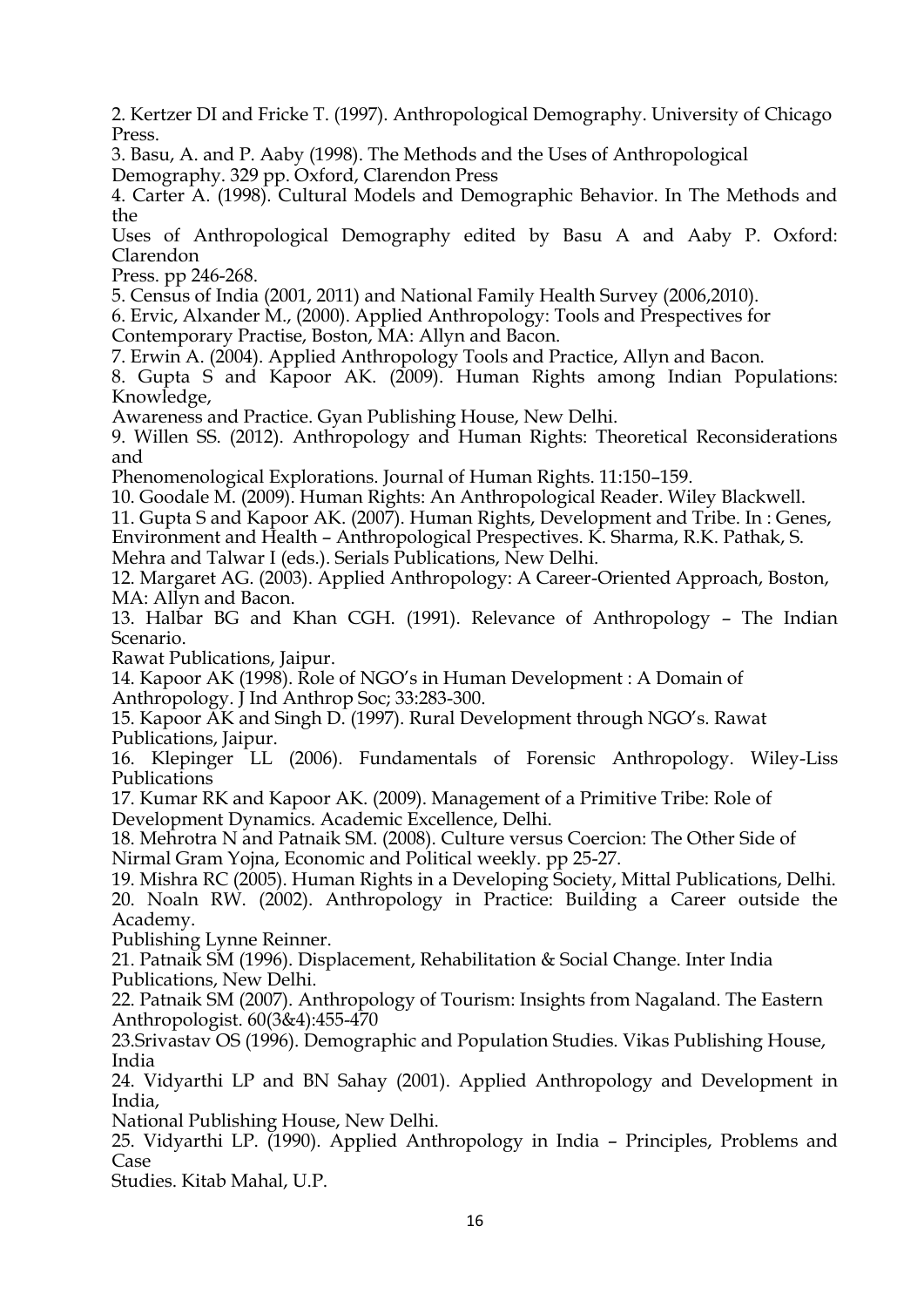26. Vidyarthi V (1981). Tribal Development and its Administration. Concept Publishing Company, New Delhi.

# **C13. Forensic Anthropology**

### **Theory Credit- 4**

**Unit-I:** Introduction to Forensic Anthropology: Definition, Brief History, Scope, Applications and

Integration of Forensic Anthropology.

**Unit-II:** Basic Human Skeletal Biology, Identification of Human and Non-Human Skeletal Remains,

Ancestry, age, sex and stature estimation from bones, Discovery and Techniques for recovering skeletonized Human Remains.

**Unit-III:** Personal Identification, Complete and Partial Identification, Methods of Identification in

Living Persons: Somatometry, Somatoscopy, Occupational Marks, Scars, Bite Marks, Tattoo Marks, Fingerprints, Footprints, Lip Prints, Nails, Handwriting, Deformities and Others.

**Unit-IV:** Serology: Identification and Individualization of bloodstain, urine, semen and saliva.

Patterns of Bloodstains; Individualization: Forensic Odontology-Tooth Structure and Growth, Bite Marks, Facial Reconstruction, DNA Profiling.

# **Practical Credit- 2**

1. Study of Human Long Bones. Estimation of age, sex and stature from bones.

2. Somatometric and Somatoscopic Observation on living persons.

3. Identification of bloodstain, urine, semen and saliva.

4. Examination of Fingerprints and Handwriting.

### **Suggested Readings:**

1. Bass W.M. (1971). Human Osteology: A Laboratory and Field manual of the Human Skeleton. Columbia: Special Publications Missouri Archaeological Society.

2. Black S. and Ferguson E. (2011). *Forensic Anthropology 2000 to 2010.* CRC Press, London.

3. Byers, S. N. (2008). Forensic Anthropology. Boston: Pearson Education LTD.

4. Gunn A. (2009) *Essential Forensic Biology* (2nd ed). Chichester: Wiley-Blackwell

5. Modi, R. B. J. P. (2013). *A Textbook of Medical Jurisprudence and Toxicology*. Elsevier.

6. Reddy V. R. (1985). Dental Anthropology, Inter-India Publication, New Delhi.

7. Spencer, C. (2004). Genetic Testimony: A Guide to Forensic DNA Profiling, Pearson, New Delhi.

8. Vats Y., Dhall J.K. and Kapoor A.K. (2011). Gender Variation in Morphological Patterns of Lip Prints among some North Indian Population. *J. Forensic Odontology*, 4: 11-15.

9. Wilkinson, C. (2004). *Forensic facial reconstruction*. Cambridge University Press.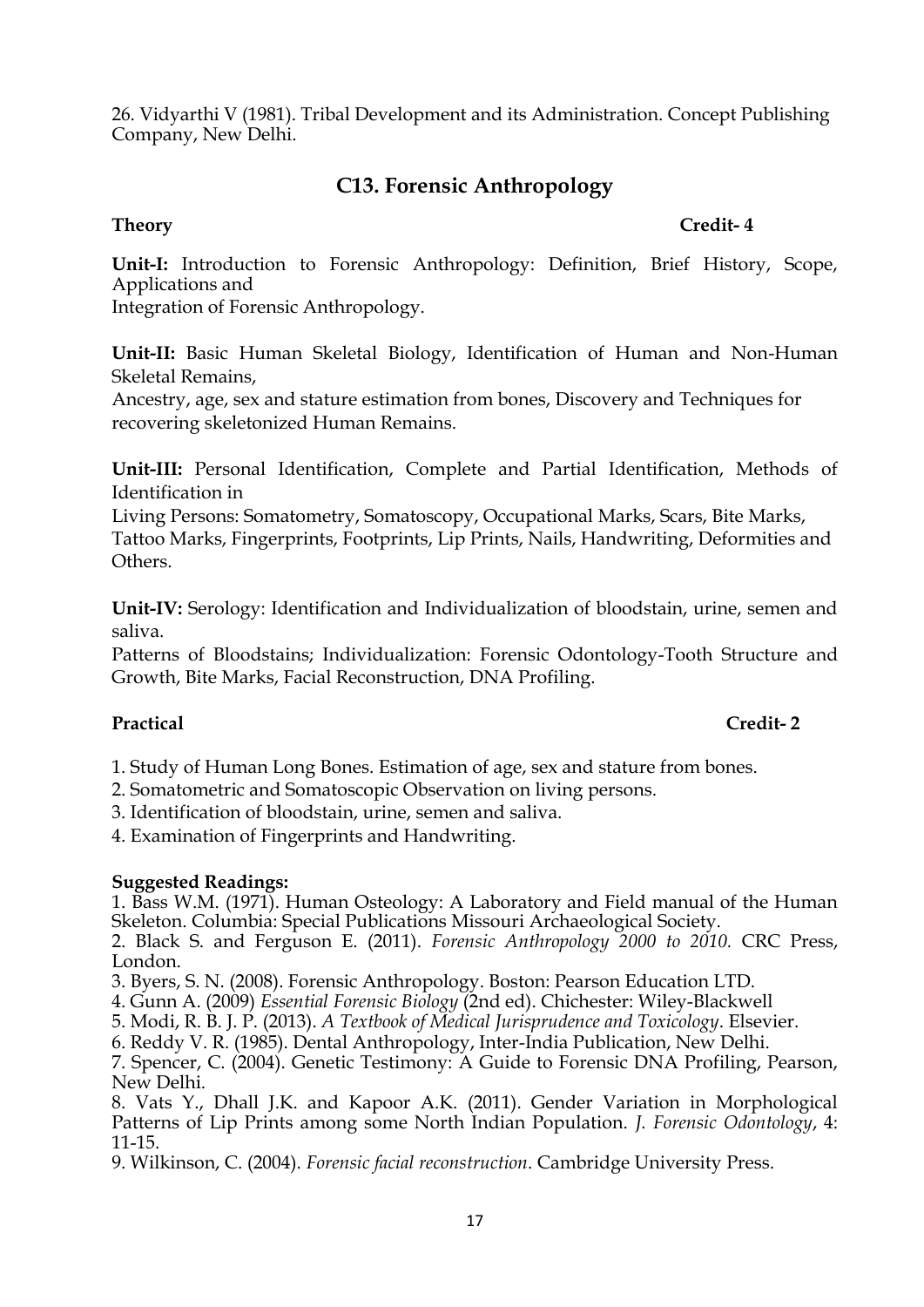# **C 14. Anthropology of India**

### **Theory Credit- 4**

**Unit I:**Origin, history and development of Anthropology in India, approaches to study Indian society and culture- traditional and contemporary Racial and linguistic elements in Indian population Understanding the diversity of Indian social structure - concept of Varna, Jati, Caste, Ashram or purusharatha, gender hierarchies - their economic and cultural impact, origin and evolution of social structures and their underlying philosophies; Contribution of contemporary biological, social and archaeological anthropologists in India.

**Unit II:** Aspects of Indian Village –social organisation, agriculture and impact of market economy on villages**;** Tribal situation in India- biogenetic variability, linguistic and socio-economic characteristics; Problems of tribal peoples, land-alienation, indebtedness, lack of educational facilities, shifting-cultivation, migration, forests and tribal unemployment, health and nutrition, tribal movement and quest for identity

**Unit-III:** Developmental projects- tribal displacements and rehabilitation problem; Impact of culture-contact, urbanization and industrialization on tribal and rural Population ; Basic concepts -Great tradition and little tradition, sacred complex, Universalization and parochialization, Sanskritization and Westernization, Dominant caste, Tribe-caste; continuum, Nature-Man-Spirit complex, pseudotribalism.

**Unit IV:** Problems of exploitation and deprivation of scheduled caste/ tribe and Other Backward

Classes. Constitutional Provisions for the Scheduled caste and scheduled tribes, Evaluation and Development of Indian Population; Human Rights, Protection and enforcement of human rights, Human rights of special category and marginal groups, Emerging trends of human rights with respect to terrorism, globalization and environment.

### **Practical Credit- 2**

1. Identify various traits/variables which can be used in racial classification and comment

on its relevance.

2. Review a book/edited volume on Indian social structure such as caste, religion, tribe or

rural population and give its salient features.

3. Explore the biological diversity of any population group considering a minimum of five

genetic traits.

4. Highlight the contributions of any two contemporary Indian anthropologists.

#### **Suggested Reading**

1. Nicholas D. (2001). Castes of Mind: Colonialism and the Making of Modern India. Princeton University Press.

2. Bernard CS. (2000). India: The Social Anthropology of Civilization. Delhi: Oxford University Press.

3. Bhasin MK, Watter H and Danker-Hopfe H. (1994). People of India – An Investigation of Biological variability in Ecological, Ethno-economic and Linguistic Groups. Kamla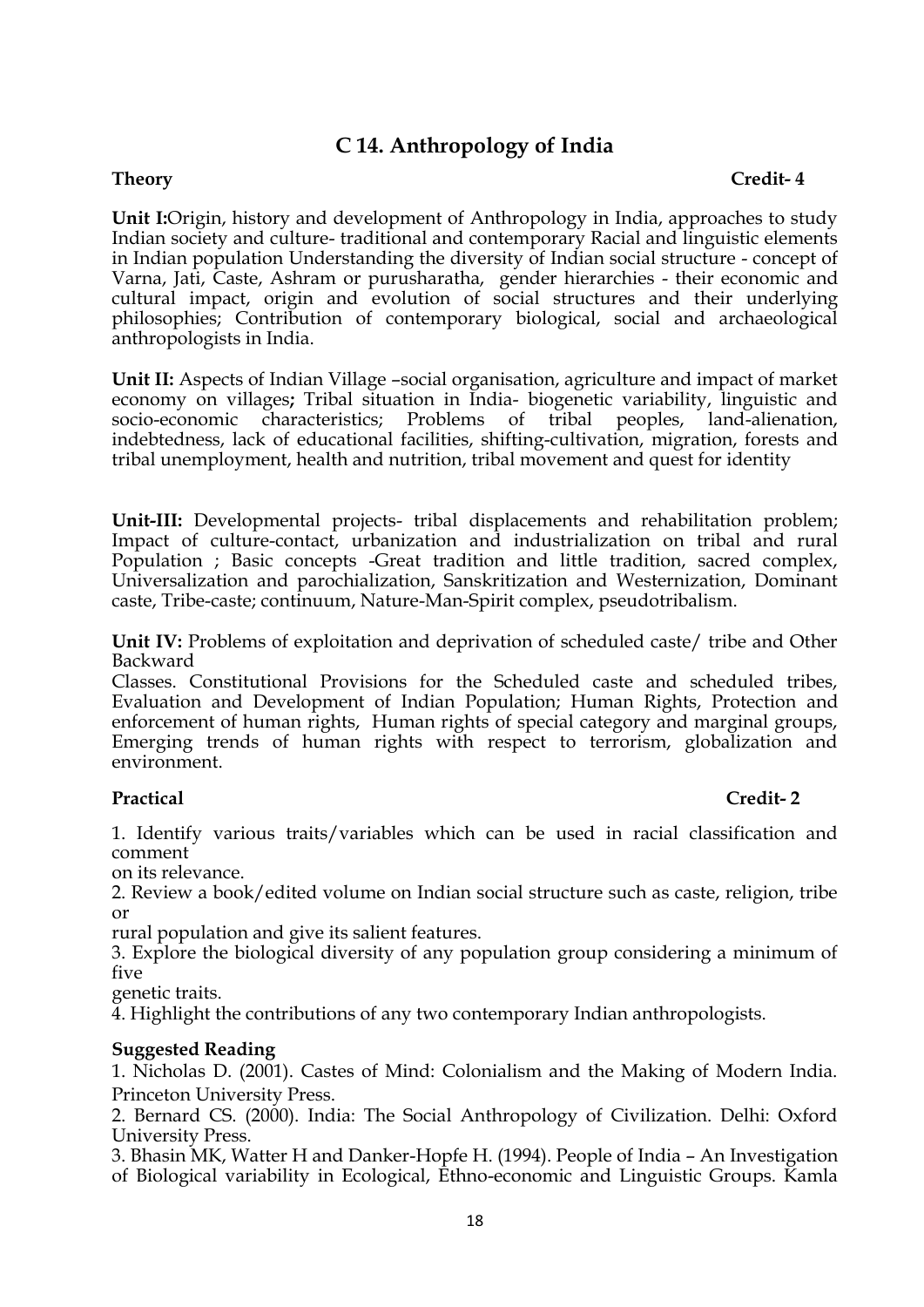Raj Enterprises, Delhi

4. Lopez DS. (1995). Religions of India in Practice. Princeton University Press

5. Gupta D. Social Stratification. Delhi: Oxford University Press.

6. Karve I. (1961). Hindu Society: An Interpretation. Poona : Deccan College

7. Guha BS. (1931). The racial attributes of people of India. In: Census of India, 1931, vol I, Part III (BPO, Simla)

8. Trautmann TR (2011). India: Brief history of Civilization. Oxford University Press : Delhi

9. Vidyarthi LP and Rai BK. (1976). The tribal culture of India. Concept Publishing Co,Delhi.

10. Haddon AC. (1929). Races of man. Cambridge University, London.

11. Kapoor A.K. (1992). Genetic Diversity among Himalayan Human Populations. M/S Vinod Publishers, Jammu

12. Majumdar DN. (1901). Races and Culture of India. Asia Publishing House, Bombay

13. Dube SC. (1992). Indian Society. National Book Trust, India : New Delhi.

14. Dumont L. (1980). Homo Hierachicus. University of Chicagon Press.

15. Guha B.S. (1931). The racial attributes of people of India. In : Census of India, 1931, vol I, Part III (BPO, Simla)

16. Malhotra K.C. (1978). Morphological Composition of people of India. J. Human Evolution.

#### **ELECTIVE COURSES (DSE) Credits: Any four papers = Theory +Practical = (4+2) (Including one Project Report)**

### **DSE 1. Physiological Anthropology**

#### **Theory Credit- 4**

**Unit I:** Fundamentals of work physiology- homeostasis; metabolism and energy and systems; exercise, respiratory system and haemodynamics (blood pressure, pulse rate, heart rate and oxygen-transporting system, blood flow, Hb, heamatocrit etc).

**Unit II:** Acute physiological adjustments during transition from resting homeostasis to sub-maximal and maximal exercise; chronic physiological adaptations to exercise training; age, sex and population variation in the physiological characteristics.

**Unit III:** Cardio-vascular and respiratory endurance, physical working capacity and physical fitness- evaluation of response and assessment; relationship of body measurements with cardio-vascular and respiratory functions, aerobic and anaerobic exercise training, health related fitness in gender and ethnic group; Principles of effective physical conditioning techniques.

**Unit IV:** Impact of smoking, alcohol, drug, pollution and occupation on cardiorespiratory functions; physical performance and environmental stress, chronic diseases, malnutrition, lifestyle disease Factors affecting physical performance and capacity, relation between physique, body composition, nutrition and performance; Ageing and health related aspects of exercise.

#### **Practical (Any two) Credit- 2**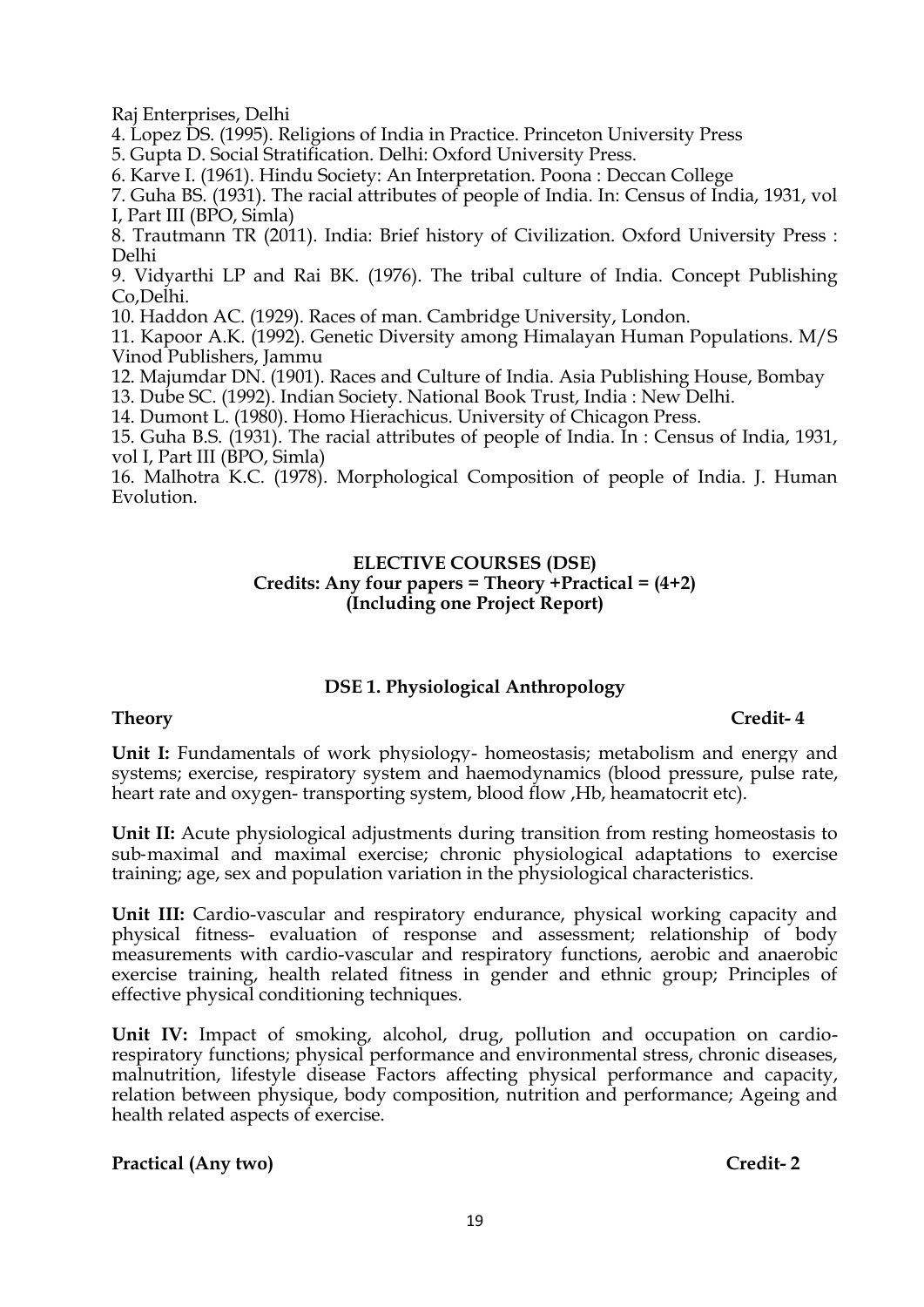1. Cardiovascular function (Blood pressure, heart rate, pulse rate)

2. Respiratory function (Tidal volume, vital capacity, forced vital capacity, minute ventilation etc.)

3. Haemoglobin estimation

4. Step-test

5. Treadmill test

# **Suggested Readings:**

**1.** McArdle WD, Katch FI and Katch VL. (2010). Exercise Physiology: Nutrition, Energy, and Human Performance. Lippincott Williams & Wilkins**.**

2. Powers SK and Howley ET. (2007). Exercise Physiology: Theory and Application to Fitness and Performance. McGraw-Hill.

3. Sherwood L. (2008). Human Physiology: From Cells to Systems. Brooks Cole.

4. Case RM. (1985). Variations in Human Physiology. Manchester University Press.

5. Vander AJ, Sherman JH ad Dorothys L. (1978). Human Physiology: The Mechanisms of Body Functions. Mc Graw-Hill Education.

6. Nageswari KS and Sharma S. (2006).Practical workbook of Human Physiology. Jaypee Brothers, Medical Publisher.

7. Wildmaier EP, Raff H, Strang KT. (2014). Vander's Human Physiology: The Mechanisms of Body. Mc Graw Hill Education.

8. Hale T. (2003). Exercise Physiology. England :John Wiley & Sons Inc.

# **DSE 2. Sports and Nutritional Anthropology**

### **Theory Credit- 4**

**Unit I:** Anthropology of sports- Physical fitness, component of physical fitness.

**Unit II:** Physical conditioning, training-techniques and physiological effects, environmental effects on physical performance: effect of heat stress, cold stress and high altitude on physiological response and performance.

**Unit III**: Body composition and Athletes, sports selection and monitoring.

**Unit IV:** Human biological variability, health and nutrition; doping and performance; cultural constructions and physiologic implications of food across time, space and society; an integrated bio-behavioural perspective towards food preference.

### **Practical (Any two) Credit-2**

1. Assessment of daily nutrient intake (Weighing method)

2. Evaluate association of nutritional status and physical performance

3. Demonstrate cultural perspective for preference of specific food of a population

# **Suggested Readings**

1. Stinson S. (1992). Nutritional Adaptation. Annual Review of Anthropology 21:143- 170.

2. Brughart R. (1990). The Cultural Context of Diet, Disease and the Body. In Diet and Disease in Traditional and Developing Societies. GA Harrison and JC Waterlow, eds. P. 307-325. Cambridge University Press. Cambridge.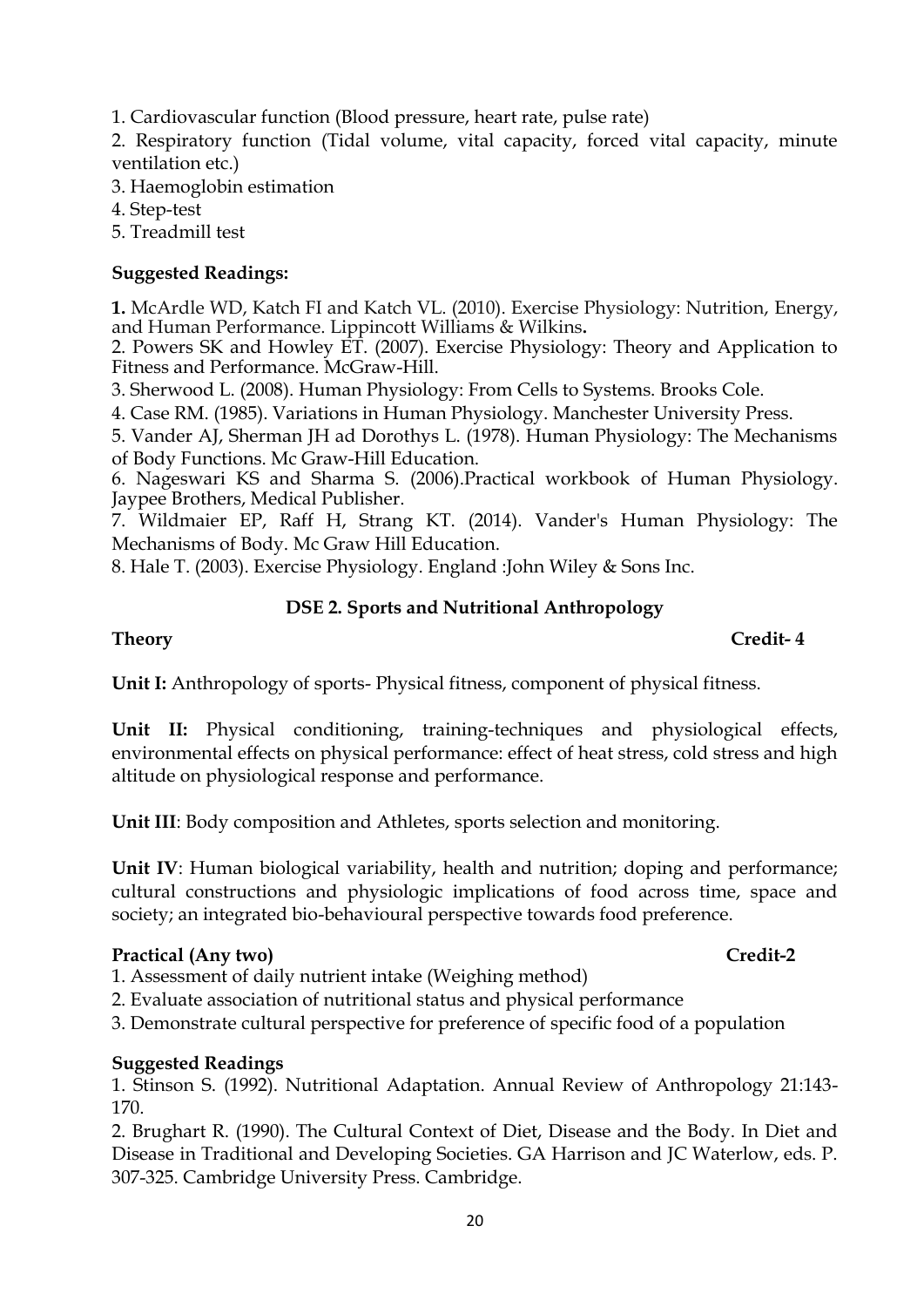3. Rozin P. (1987). Psychobiological Perspectives on Food Preferences. In Food and Evolution: Toward a Theory of Food Habits. M. Harris and EB Ross (eds.). Temple University Press. Philadelphia, pp. 181-205.

4. Quandt SA. (1987). Methods for Determining Dietary Intake. In Nutritional Anthropology. FE Johnston, ed. Pp. 67-84. Liss. NY.

5. Ulijasek SJ and Strickland SS. (1993). Introduction. In Nutritional Anthropology: Prospects and Perspectives. Pp. 1-5. Smith Gordon. London.

### **DSE 3. Human Genetics**

# **Theory Credit- 4**

**Unit I:** Structure, Function and Inheritance of the human genome- gene, DNA structure and replication, DNA repair and recombination, gene expression, coding and noncoding region.

**Unit II:** Expression of genetic information: from Transcription to Translation – the relationship between genes and protein, transcriptions; transcription and RNA processing, encoding genetic information, decoding the codons: the role of transfer RNAs.

**Unit III:** Methods of Genetic Study in Human: Pedigree analysis and expressivity; Chromosomal Basis of Genetic Disorders (Karyotypes and identification of chromosome variation; Nucleic Acid Hybridization Assays, cytogenetic mapping), Genetic mapping (Microsatellite and other DNA polymorphisms), LOD score; sequencing strategies (PCR based Sanger sequencing to Exome sequencing), concept of non-mendelian inheritance and complex diseases.

**Unit IV:** Genomic Diversity & Human Evolution Genomic Variation: Genomic Polymorphisms (SNPs, VNTR, CNVs, etc); haplotypes and haplogroups; genotypephenotype correlations, epigenetics Peopling of the Indian Subcontinent: Evidence from mtDNA and Y-chromosome; evolutionary genetics; Molecular evolution; DNA sequence variation and human origins.

# **Practical (Any two) Credit-2**

- 1. Blood Collection, transportation and storage in field
- 2. DNA Extraction from whole blood
- 3. DNA Quantification, Aliquoting and sample preparation
- 4. PCR and electrophoresis
- 5. Gel Documentation

### **Suggested Readings:**

1. Strachan T and Read AP. (2004). Human Molecular Genetics. Garland Science

2. Brown TA. (2007). Genomes. Garland Science.

3. Griffiths AJF. (2002). Modern Genetic Analysis: Integrating Genes and Genomes. WH Freeman Press.

4. Griffiths AJF, Wessler SR, Carroll SB, Doebley J. (2011). An Introduction to Genetic Analysis. Macmillan Higher Education.

5. Cavalli-sforza LL, Menozzi P, Piazza A (1994). History and Geography of Human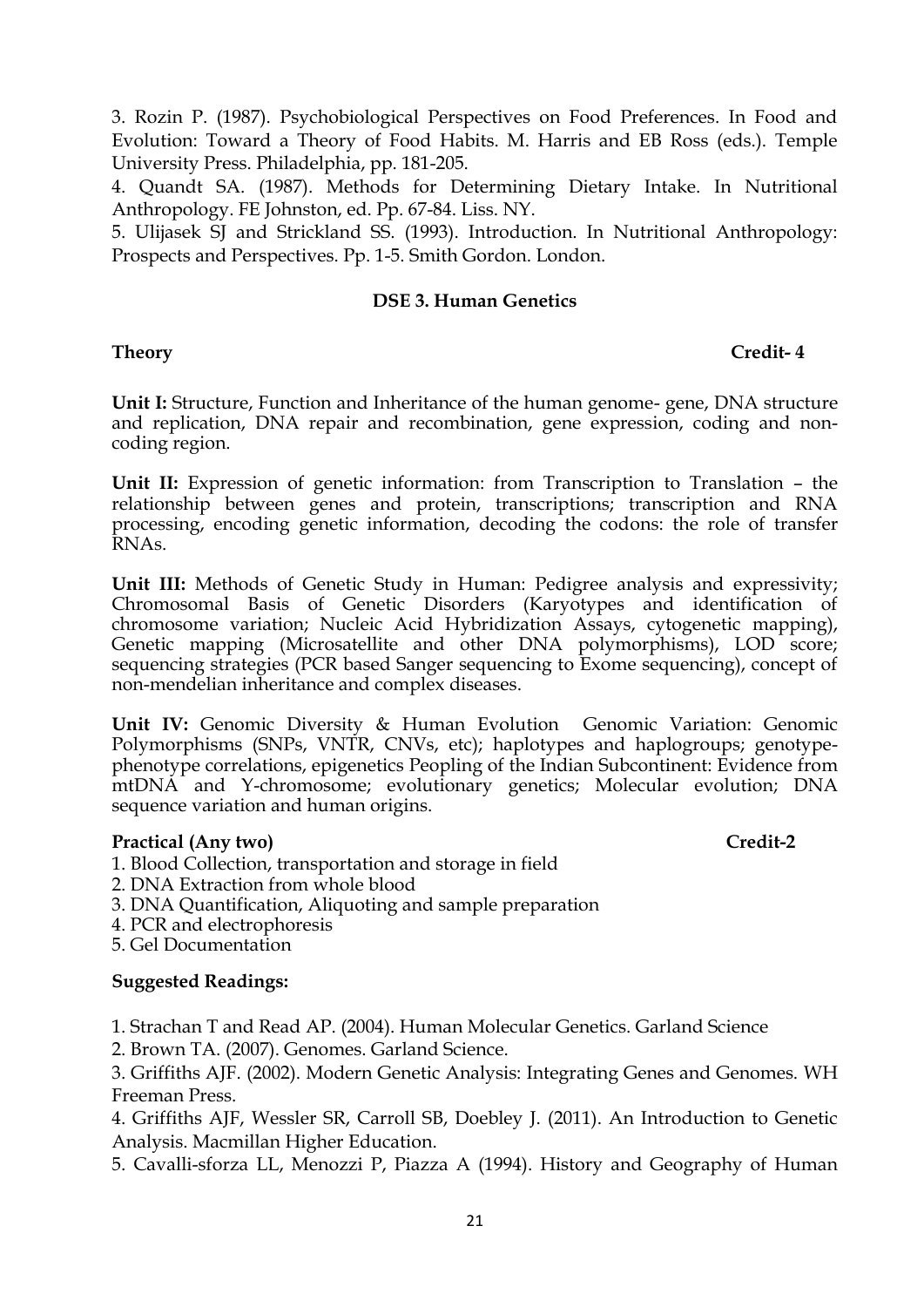Genes. Princeton University.

6. Cummings Michael R. (2009). Human Genetics. Cengage Learning India Pvt. Ltd, Delhi.

7. Cummings MR (2011). Human Heredity: Principles and Issues. Brooks/Cole, Cengage Learning

8. Giblett, ER. (1969). Genetic Markers in Human Blood. Blackwell Scietific, Oxford.

9. Jobling M, Hurls M and Tyler-Smith C. (2004). Human Evolutionary Genetics: Origins, Peoples & Disease. New York: Garland Science.

10. Lewis R. (2009). Human Genetics: Concepts and Application. The McGraw−Hill Companies, Inc.

11. Patch C. (2005). Applied Genetics in Healthcare. Taylor & Francis Group

12. Snustad .D.P. and Simmons M.J. (2006). Principles of Genetics, Fourth Edition, John Wiley & Sons USA

13. 14. Verma, P.S. and V.K. Aggarwal (1974). Cell Biology, Genetic, Molecular Biology, Evolution and Ecology. S.Chand and Company Pvt. Ltd., New Delhi.

14. Vogel F. and Motulsky A.G. (1996). Human Genetics. Springer, 3rd revised edition**.**

#### **DSE 4. Neuro Anthropology**

### **Theory Credit- 4**

Unit 1: Enculturation and Behaviour; Neuroanthropology Holism, The Basics of Neuroanthropology; The Nature of Variation; Overview of Brain, Neural Systems & Their Interconnections; Niche construction Theory; Evolution and the Brain, Social Cognitive Development, Culture and Socialization.

Unit 2: Balancing Between Cultures; Human Capacities, Skills and Variation; Male embodiment in subsistence societies; Overcoming Mind/Body Dualism;

Unit 3: War and Dislocation: Neuroanthropological model of trauma; Autism,theory of mind and religious development; Cultural consonance, Consciousness and Depression. Neuroconstructivism and Embodied Learning; Human Development: A Biocultural Process; Enculturation and Memory; The Neuroanthropology of Stress; The Neuroanthropology of PTSD (Post traumatic stress disorder); Psychiatry in Neuroanthropological Perspective. Addiction and Neuroanthropology

Unit 4: Neurological and Anthropological Methods; Neuroanthropology Applied; Critical Neuroscience; The Social and Personal Uses of Neuroscience.

### **Practical (Any two) Credit-2**

1.Case Studies on Human behavior, Capacities, Skills, and Variation (or, a case study report on understanding addiction using neuroanthropology)

2. Prepare a report on socio-cultural and biological perspective of human behaviour and inter-individual variation.

3. Somatometric measurements of human skull and relation with neural activity.

4. Class blog participation :Once every week, each student will be responsible for finding one source in the popular/lay press that's related to the topic for that week (e.g., from newspapers, news magazines, science magazines), and introducing a brief online discussion about what it says and why it's relevant

5. A report on Disorder, and its case study on any disorder and a report in neuroanthropological perspective.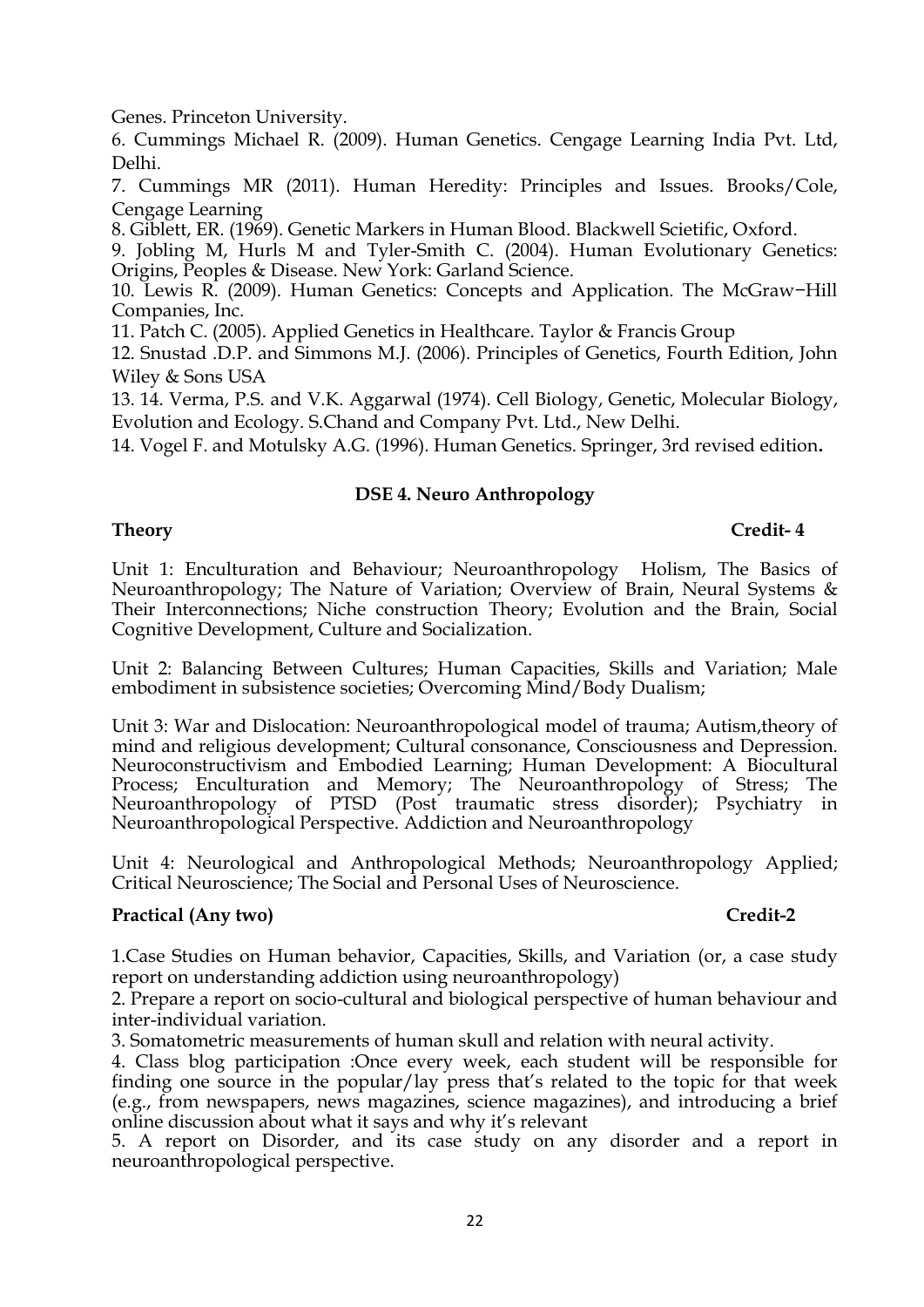### **Suggested Reading:**

Downey,(2008) Balancing between Cultures, in The Encultured Brain.J. of Neuroanthropology

Downey,(2010) 'Practice without Theory': A Neuroanthropological Perspective on Embodied Learning.JRAI

Miller & Kinsbourne,(2011) Culture and Neuroscience in Development Psychology: Contributions and Challenges. Child Development perspectives. <http://onlinelibrary.wiley.com/doi/10.1111/j.1750-8606.2011.00188.x/abstract>

Worthman,(2010) The Ecology of Human Development: Evolving Models for Cultural Psychology *[Required for 500 level, optional for 400 level]* <http://jcc.sagepub.com/content/41/4/546.abstract>

Davidson & McEwen,(2012) Social Influences in Neuroplasticity: Stress and Interventions to Promote Well-Being.J.of Nature Neuroscience. <http://www.nature.com/neuro/journal/v15/n5/full/nn.3093.html>

Bonanno et al.,(2011) Weighing the Costs of Disaster: Consequences, Risks, and Resilience in Individuals, Families, and Communities. Association for psychological science. Luhrmann, (2012) Beyond the Brain <http://www.wilsonquarterly.com/article.cfm?AID=2196>

Kirmayer & Gold,(2012). Re-Socializing Psychiatry: Critical Neuroscience and the Limits of Reductionism, in Critical Neuroscience. Blackwell Reference online.

Lende and Downey, (2012) The Encultured Brain: An introduction to Neuroanthropology. Cambridge: Massachusetts Institute of Technology Press.

Goldin&Merrick,(2012)Neuroscience or Neurobabble. [http://www.stats.org/stories/2012/Neuroscience\\_Or\\_Neurobabble\\_jul16\\_12.html](http://www.stats.org/stories/2012/Neuroscience_Or_Neurobabble_jul16_12.html)

Margulies,(2011) The Salmon of Doubt, in Critical Neuroscience.

Lende,(2012).Neuroanthropology, Applied Research, and Developing Interventions.http://blogs.plos.org/neuroanthropology/2012/05/10/neuroanthro ology- applied-research-and-developing-interventions/

Buchowski et al.,(2011) Aerobic Exercise Training Reduces Cannabis Craving and Use in Non-Treatment Seeking Cannabis-Dependent Adults http://www.plosone.org/article/info%3Adoi%2F10.1371%2Fjournal.pone.0017465 <http://www.mc.vanderbilt.edu/news/releases.php?release=2044>

Xue et al.,(2012) A Memory Retrieval-Extinction Procedure to Prevent DrugCravingandRelaps.http://www.sciencemag.org/content/336/6078/241.full

# **DSE 5. Forensic Dermatoglyphics**

**Theory Credit- 4**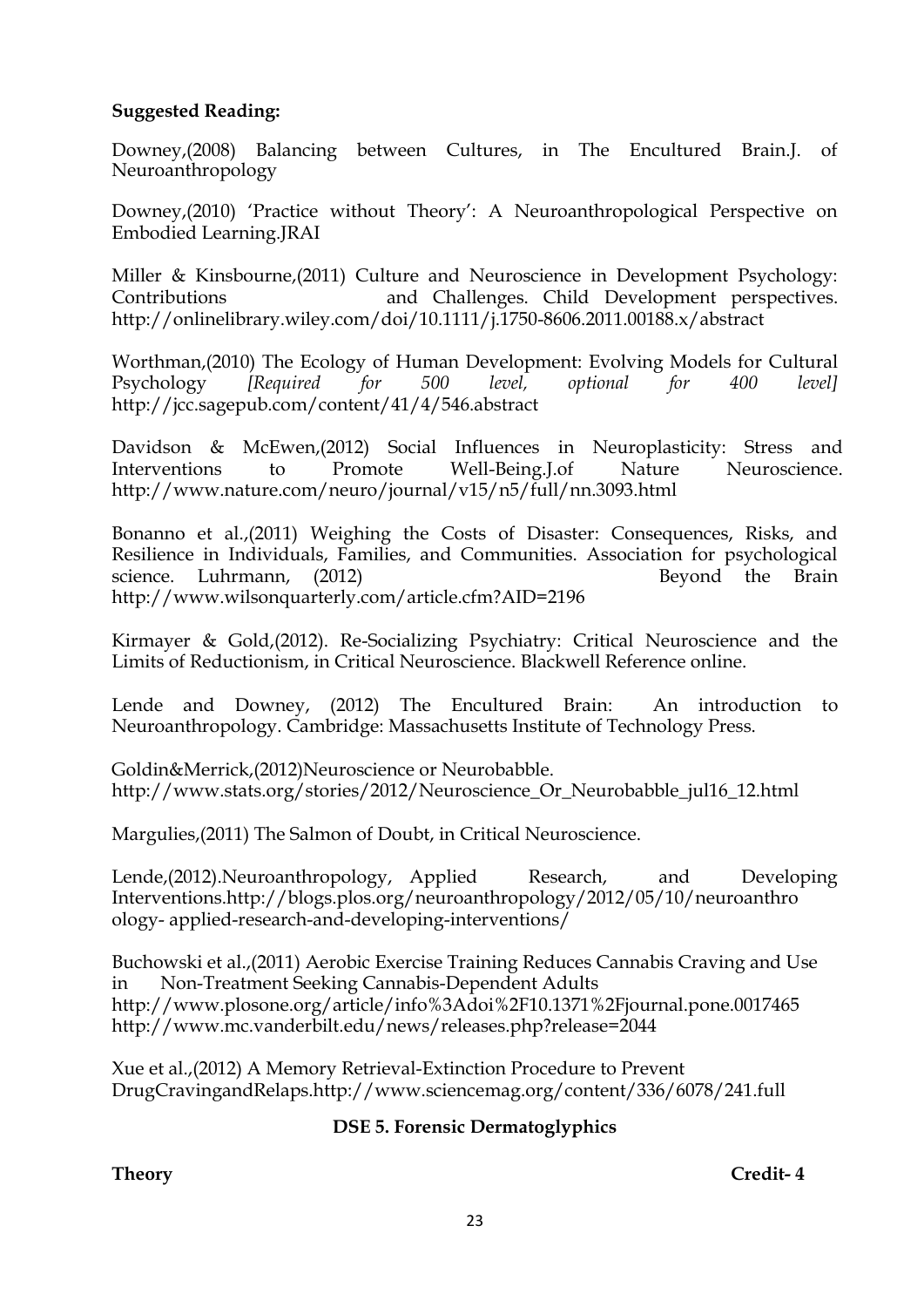**Unit-I:** Introduction to Dermatoglyphics: History and Development, scope and Applications.

**Unit-II**: Formation of fingerprint ridges, pattern types and patterns area. Classification of Fingerprints- Henry Classification, Vucetich System, Single-Digit Classification.

**Unit-III:** Types of Fingerprints: Plastic, Visible and Latent Prints. Conventional and Modern methods for development of latent fingerprints- Silver Nitrate, Ninhydrin, Iodine Fuming, Powder Methods, Metal Deposition Method, Small Particle Reagent and Laser Techniques.

**Unit-IV:** Basis of Fingerprint Comparison: Class Characteristics and Individual Characteristics, Determination of Identity. Other Dermatoglyphic Patterns: Palm Print, Sole Prints and Toe Prints. Recent advances: Fingerprint and Palmprint Recognition, Automated Fingerprint Identification System.

# **Practical (Any two) Credit-2**

1. Recording and Study of Finger and Palm Prints

2. Determination of palmar main line formula, Ridge count and indices

3. Comparison of Fingerprints and Palmprints on the basis of class and individual ridge Characteristics

4. Development of latent fingerprints using different chemical and powder methods.

# **Suggested Readings:**

Cowger, J. F. (1992). *Friction ridge skin: comparison and identification of fingerprints* (Vol. 8) CRC Press.

Cummins, H., & Midlo, C. (1961). *Finger prints, palms and soles: An introduction to dermatoglyphics* (Vol. 319). New York: Dover Publications.

Jain, A. K., Flynn, P., & Ross, A. A. (2007). *Handbook of biometrics*. Springer Science & Business Media.

Lee, H. C., Ramotowski, R., & Gaensslen, R. E. (Eds.). (2001). *Advances in fingerprint technology*. CRC press.

Berry, J., & Stoney, D. A. (2001). The history and development of fingerprinting. *Advances in fingerprint Technology*, *2*, 13-52.

Mehta, M. K. (1980). Identification of thumb impression and cross examination of fingerprints. N. M. Tripathi Publication, Bombay.

# **DSE 6. Paleoanthropology**

# **Theory Credit- 4**

**Unit I:** Dating methods, geological time scale, taphonomy and interpretation of the paleontological and archaeological records, taxonomic and chronological problems of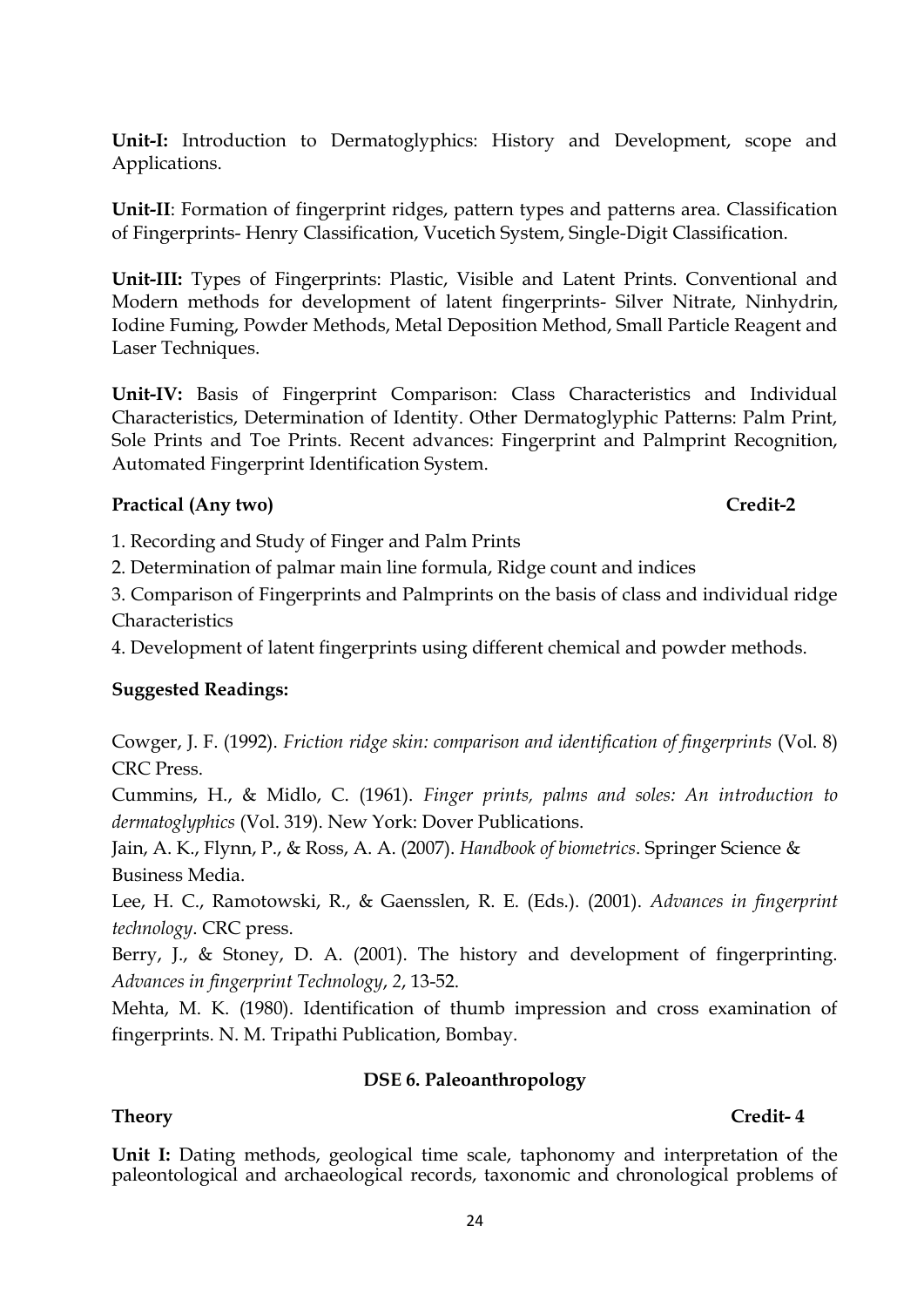fossils records.

Evolutionary biology: Origins and evolution of stone age technology (Human origins: Development, distribution and fossilized evidence of Australopithecines, Paranthropus (Zinjanthropus), Homo habilis, Homo erectus, Archaic H. sapiens, prehistoric huntergatherers, modern pastoral communities, emergence of prehistoric people in Africa).

**Unit II:** Primate and Non-Primate Models for Early Hominid Behaviour; hominization process- Evolution of hominid-human bipedalism; Primate speciation and extinctions: a geological perspective, adaptive primate radiation, differential rate of somatic evolution.

**UnitIII:** Palaeodemography- reconstruction of population patterns from skeletal analysis, determination of demographic variables in prehistoric populations and postneolithic population growth, theory and techniques in paleodemography, methodological issues for reconstructing demographic structure, demographic models of mortality and their interpretation.

**Unit IV.** Palaeopathology- bioarchaeological approach of disease; effects of agriculture, urbanization and slavery on health and disease; colonization and disease with special emphasis on the New World; dispersion of modern humans - molecular and morphological patterns of relationship.

# **Practical Credit-2**

- 1. Comparative primate osteology
- 2. Description and identification of the disarticulated skeleton of non-human primates
- 3. Identification and description of fossil casts
- 4. Excursion to a site for seven days for collection of fossil material and its report

# **Suggested readings**

1. Napier JR and Napier PH. (1985). The Natural History of the Primates. Cambridge, MA: The MIT Press

2. Boyd R and Silk JB. (2009). How Humans Evolved. London: WW Norton.

3. Tattersall I. (2009). The Fossil Trail: How We Know What We Think We Know about Human Evolution. New York: Oxford University Press.

4. Waldron T. (2008): Palaeopathology. Cambridge University Press.

5. Cela-conde CJ and Frisancho J. (2007). Human Evolution: Trails from the past. Ayala Oxford University Press.

6. Barnes E. Diseases and Human Evolution. (2005). University of New Mexico Press.

7. Pinhasi R and Mays S (2008). Advances in Human Palaeopathology. Chichester: JohnWiley & Sons, Inc. (PM).

8. Hoppa RD and Vaupel JW. (2002). Paleodemography: Age Distributions from Skeletal Samples. Cambridge University Press.

9. Lansen CS, Matter RM and Gebo DL. (1998). Human Origin: The fossil Record. Waveland Press.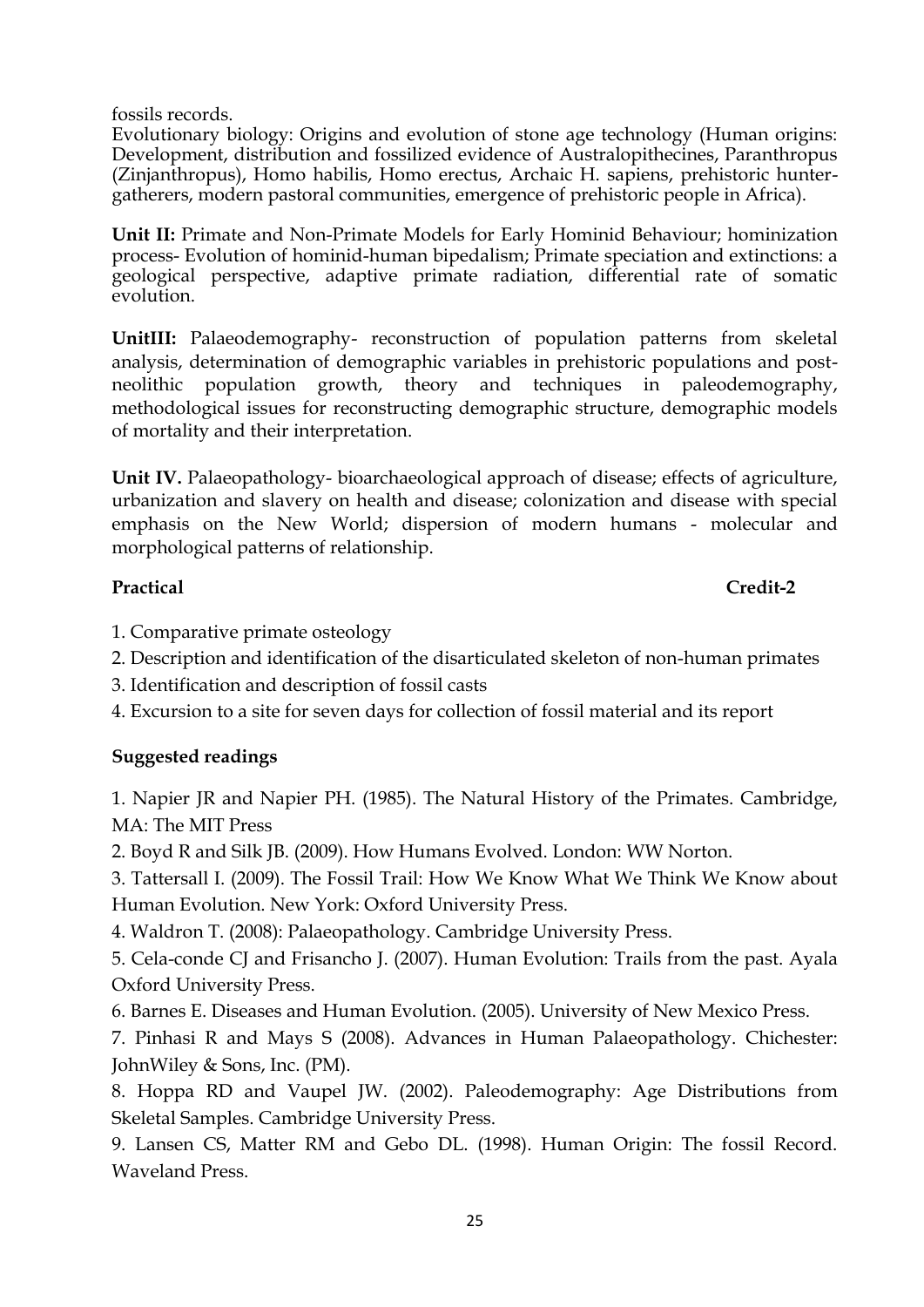10. Cameron DW and Colin P. Groves CP. (2004). Bone, Stones and Molecules: "Out of Africa" and Human Origins. Elsevier Inc.

11. Stringer C. (2011). The Origin of Our Species. London: Allen Lane.

12. Conroy GC. (2005). Reconstructing Human Origins. WW Norton and Company.

# **DSE 7. Anthropology of Religion, Politics and Economy**

# **Theory Credit- 4**

**Unit I:** Anthropological approaches to understand religion- magic, animism, animatism, totemism, naturism; witchcraft and sorcery; Religious specialists: shaman, priests, mystics; Overview of Anthropological Theories of Religion; Religion as the sacrality of ecological adaptation and socialness

Unit II: Economic institutions: principles of production, distribution, and consumption in simple and complex societies; critical examination of relationship between economy and society through neo-classical, substantivist, and neo-marxist approaches, various forms of exchange: barter, trade and market; Forms of currencies; reciprocities: generalized, balanced and negative.

Unit III: Political institutions: concepts of power and authority; types of authority; state and stateless societies; law and justice in simple and complex societies; the prospects for democracy and tolerance among and within the world's diverse civilizations; the meaning and sources of identity in complex contemporary societies; the origins of modern politics, its institutions, and cultures, both Western and non-Western.

**Unit IV:** Interrelationship between religion, politics and economy; religious conversion and movements, emergence of new religious sects in the global order.

# **Practical Credit-2**

1. Case study of any of the social institute (religion, economic, political) with respect to culture perspective

# **Suggested Readings:**

2. Durkheim E. (1986). The elementary forms of the religious life, a study in religious sociology. New York:Macmillan.

3. Benedict A. (2006). Imagined Communities: Reflections on the Origin and Spread ofNationalism. Verso

4. Gledhill J. (2000). Power and Its Disguises: Anthropological Perspectives on Politics. 2nd ed. London: Pluto Press.

5. Ellis F. (2000). A framework for livelihood analysis. In Rural Livelihoods and Diversity in Developing Countries . Oxford: Oxford University Press.

6. Henrich J, Boyd R, Bowles S, Camerer C, Fehr E, Gintis H, McElreath R, Alvard M et al. (2005). 'Economic Man' in cross-cultural perspective: Behavioral experiments in 15 small-scale societies. Behavior and Brain Science. 28(6):795-815;

7. Henrich J. (2002). Decision-making, cultural transmission, and adaptation in economic anthropology. In: J. Ensminger (Ed.), Theory in Economic Anthropology (pp.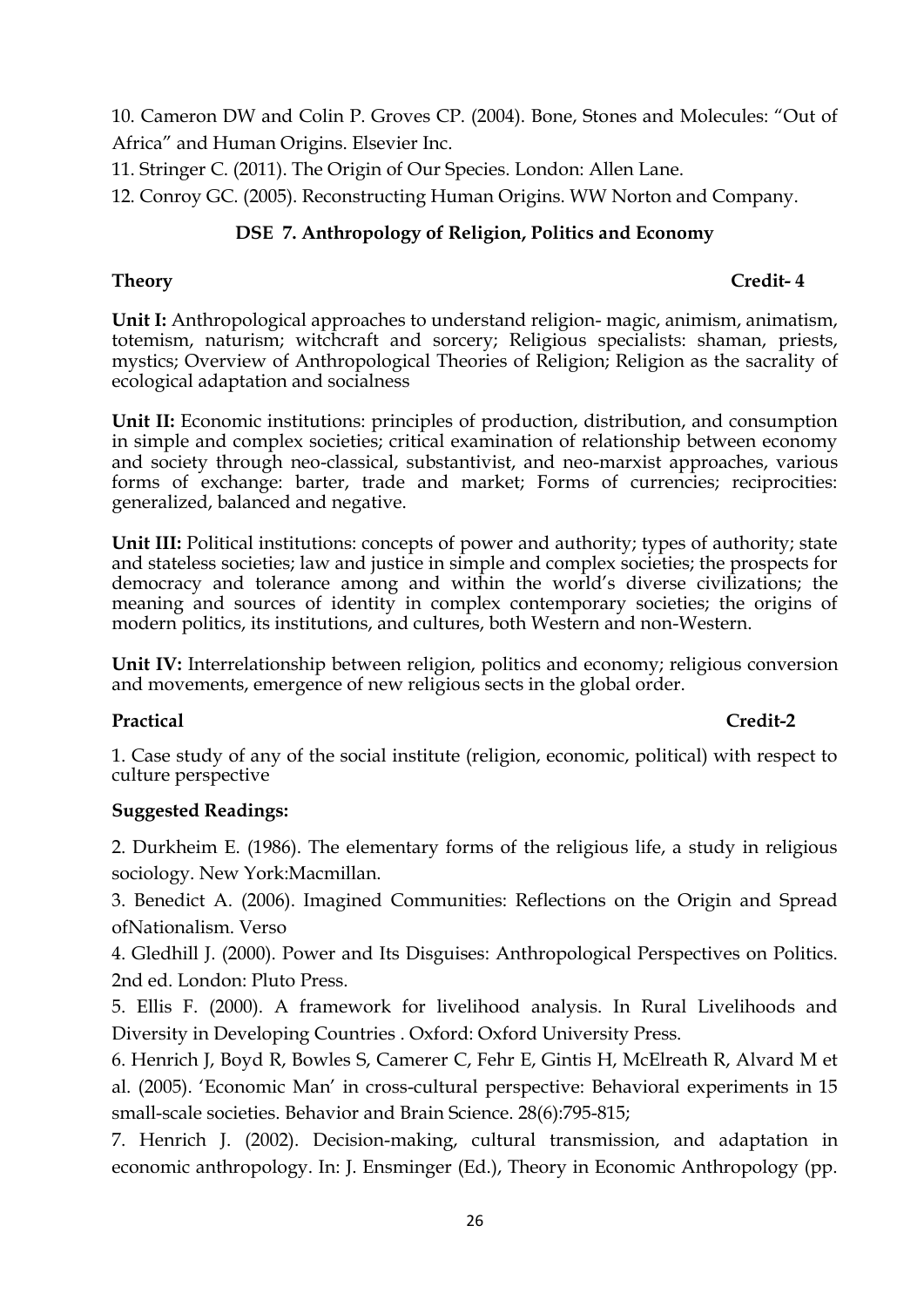251-295). Walnut Creek, CA: Altamira Press.

8. Lambek. M. (2008) A Reader in the Anthropology of Religion.

9. Eller JD. (2007). Introducing Anthropology of Religion. New York: Routledge.

10. Glazier SD. (1997). Anthropology of Religion: A Handbook. Westport, CT: Greenwood Press.

11. Frick GD and Langer R. (2010). Transfer and Spaces. Harrassowitz (Germany).

12. Evans-Pritchard EE. (1937). Witchcraft, Oracles and Magic among the Azande, Oxford: Clarendon Press.

13. Frazer JG. (1978). The Illustrated Golden Bough, London: Macmillan.

14. Barbara M. (2011). Cultural Anthropology. New Jersey: Pearson Education.

15. Ember CR. (2011). Anthropology. New Delhi: Dorling Kinderslay.

16. Herskovits MJ. (1952). Economic Anthropology: A Study in Comparative Economics. New York: Alfred A Knopf Inc.

17. Malinowski B. (1922) Argonauts of the Western Pacific. London: Routledge.

18. Polyani K. et al (1957), Trade and Market in the Early Empires. Chicago: Henry Regnery Company.

19. Balandier G. (1972). Political Anthropology. Middlesex: Penguine.

# **DSE 8. Tribal cultures of India**

#### **Unit I**: Concept of tribes and its problematic nature, General and specific characteristics of tribes, Classification and distribution of tribes based on their economy, occupation and religion, Racial elements among the tribes, Scheduled and non-scheduled categories of tribes, Particularly Vulnerable Tribal Groups (PVTGs).

**Unit II**: Tribe- caste continuum, Gender and Tribe, Distribution of tribes in India.

**Unit III**: Tribes: Nomenclature- emic and etic differences; Tribal movements, Problems of tribal development.

**Unit IV**: Forest policies and tribes, Migration and occupational shift, Tribal arts and aesthetics Displacement, rehabilitation and social change Globalization among Indian tribes.

### **Practical**

- 1. Distribution of Indian Tribes: PVTGs, ST
- 2. Location of different tribes on the map of India
- 3. Write an annotated bibliography on any one tribe
- 4. Write the social structure of any one tribe of India

### **Suggested Readings:**

1. Behera, D.K and Georg pfeffer. Contemporary Society Tribal Studies, Volume I to VII.

**Credit-2**

# **Theory Credit- 4**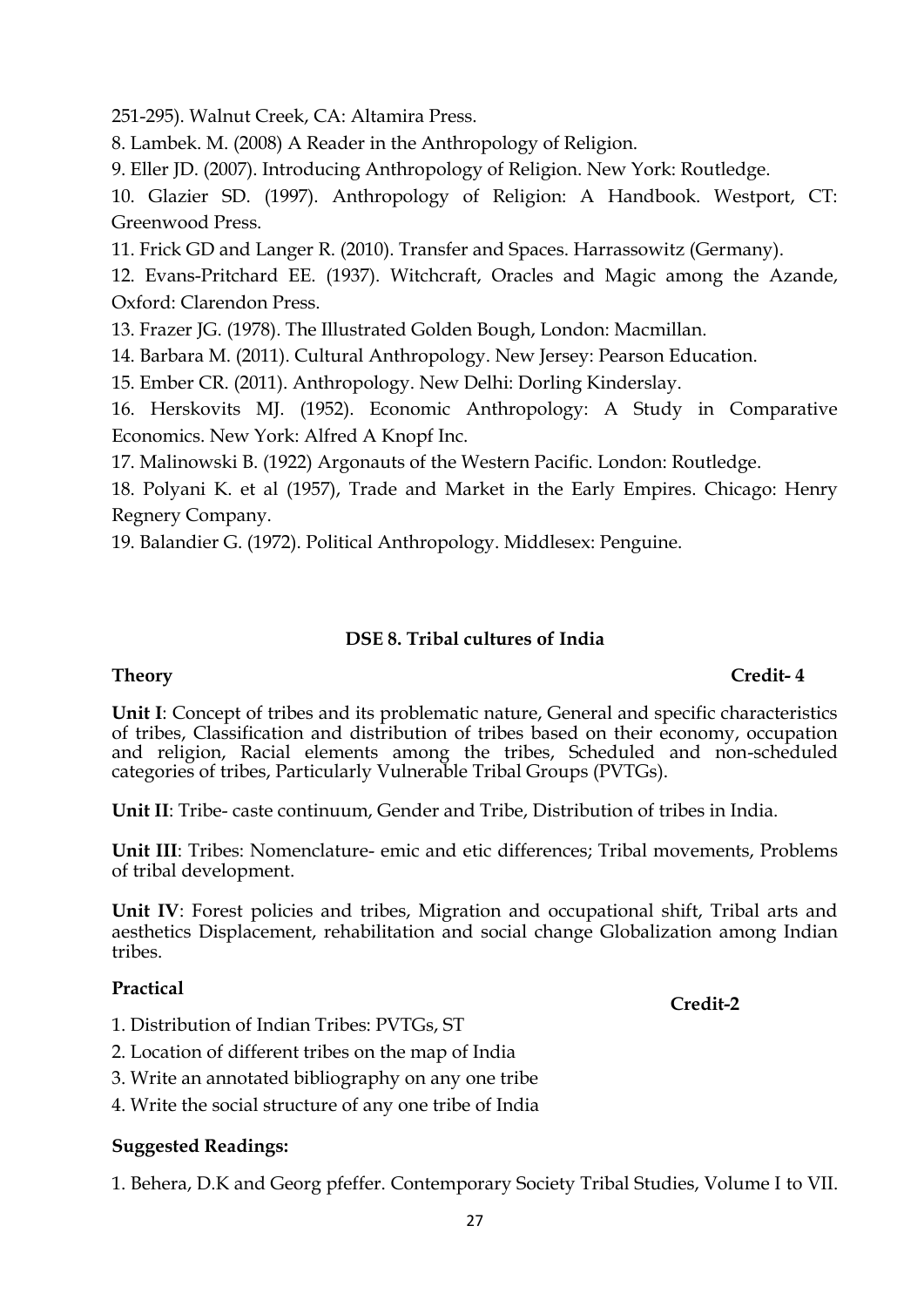New Delhi: Concept Publishing Company

2. Georg Pfeffer. Hunters, Tribes and Peasant: Cultural Crisis and Comparison. Bhubaneswar: Niswas.

3. Vidarthy, L.P. and Rai. Applied Anthropology in India.

4. Vidarrthy.L.P. and B.N. Sahay . Applied Anthropology and Development in India. New Delhi: National Publishing House

### **DSE 9. Human Population Genetics**

# **Theory Credit- 4**

**Unit-I** Hardy-Weinberg principle; Genotypic and allelic frequencies, assumptions of Hardy-Weinberg equilibrium, its applications and exceptions. Mechanism for dynamics in Gene Frequency mutation, selection (pattern and mechanism), Genetic drift (bottle neck and founder effect), Gene flow/migration, inbreeding (inbreeding co-efficient and its genetic consequences).

**Unit II**. Ecological Genetics and Polymorphism; phenotypic & genotypic polymorphisms, transient polymorphism, balanced polymorphisms, models explaining the maintenance of genetic polymorphism (Relationship between sickle cell and malaria, X-linked polymorphism, selection due to infectious diseases and its association with blood groups and other).

**Unit III:** Population structure and admixture in human populations random & nonrandom mating (positive and negative assortative mating), heritability, linkage disequilibrium, genetic markers utility of genetic markers in forensic, population and disease association studies.

**Unit IV**: Human evolutionary genetics From Mendel to molecules: A brief history of evolutionary genetics, Epistasis and the conversion of genetic variances, Human-Ape comparisons.

# Practical (Any Two) Credit-2

- 1. Blood group typing-A1, A2, B, O, MN and Rh (D) blood groups
- 2. Color Blindness
- 3. Glucose-6-phosphate dehydrogenase deficiency(G6PD)
- 4. PTC tasting ability
- 5. Biochemical markers-DNA isolation and polymerase chain reaction (PCR)

# **Suggested Readings**

1. Brooker R.J. (2012). Genetics: analysis & principles. The McGraw-Hill Companies, Inc 4th ed.

2. Cavalli-Sforza, L.L. and Bodmer, W.F (1971). The Genetics of Human Population. San Francisco: Freeman

3. Cooper DN and Kehrer-Sawatzki H. (2008). Handbook of Human Molecular Evolution. John Wiley & Sons, volume-2.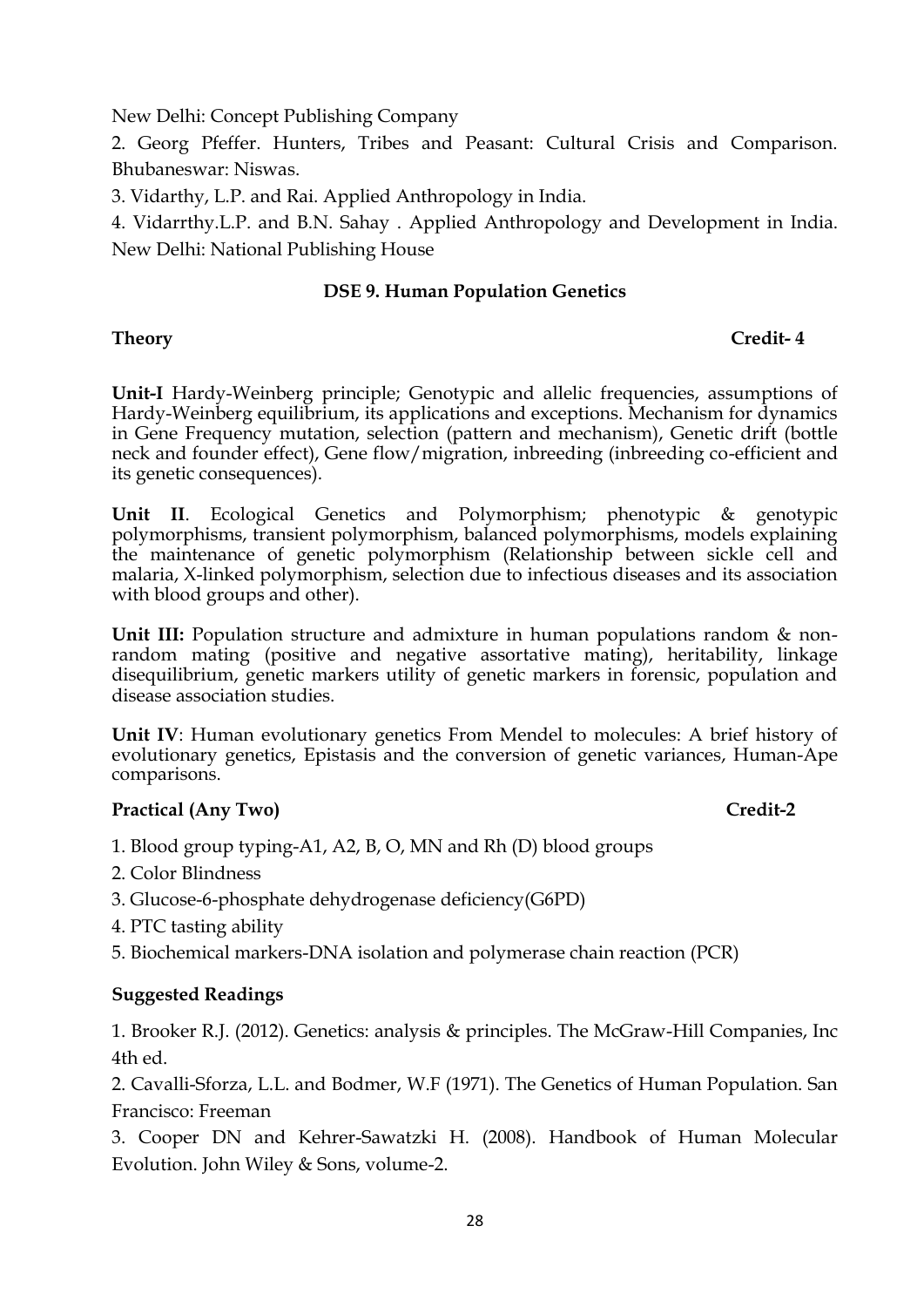4. Crawford MH (2007). *Anthropological Genetics Theory, Methods and Applications*. Cambridge University Press

5. Cummings M.R. (2011). Human Heredity: Principles and Issues*.* Ninth Edition. Brooks/Cole, Cengage Learning

6. Jobling, M.A. Hurls M. and Tyler-Smith C. (2004). *Human Evolutionary Genetics: Origins, Peoples & Disease*. GS. NY

7. Lewis R. (2009). *Human Genetics: Concepts and Applications* 9th Edition. The McGraw−Hill Companies, Inc.

8. Patch C. (2005). *Applied Genetics in Healthcare*. Taylor & Francis Group

9. Relethford J.H. (2012). *Human Population Genetics*. Wiley-Blackwell, USA

10. Snustad .D.P. and Simmons M.J. (2006). *Principles of Genetics*, Fourth Edition, John Wiley & Sons USA, Hoboken NJ

11. Strachan T, Read A.P. (2004). *Human Molecular Genetics*. Garland Science/Taylor & Francis Group.

12**.** Vogel F. and Motulsky A.G. (1996). *Human Genetics*. Springer, 3rd revised edition**.**

# **DSE 10. Visual Anthropology**

### **Theory Credit- 4**

**UNIT 1:** Introduction to Visual Anthropology. Visual Culture. Photographic and Digital Media: Still, Interactive and Moving. Theory and Representation. Anthropology and Images: Ethnophotography and ethnographic films and mass media.

**UNIT 2:** Early Ethnographic Photography: Contexts and Trends. Anthropology of Art and Aesthetics; Ethnographic Photography: Conventions and Methodologies.

**UNIT 3:** Ethnographic Films: Theoretical issues concerning ethnographic film, ethical dimensions of ethnographic film, Interdependency of technology and culture.

**UNIT 4:** Cinema Studies with emphasis on key feature, documentary and ethnographic films with a focal theme - the examination of the 'language of film'.

# **Practical Credit-2**

This paper deals with analysis of visuals such as photographs and films pertaining to cultural practices dealing with institutions of religion, economy and politics.

**Theory and Representation:** Anthropology and Images: Ethnophotography and ethnographic films and mass media. Theories of representation, modern media and political advocacy.

**Anthropology of Art and Aesthetics:** Critical reflection on the relation of images, objects and persons. Objects and images from other societies valued as 'art'.

**Ethnographic Film and Cinema Studies:** This unit consists of screenings followed by seminars. The emphasis will be on key feature, documentary and ethnographic films with a focal theme- the examination of the 'language of film'.

**Practical Implications:** Explore traditional and experimental means of using visual and audiovisual media to research, represent and produce anthropological knowledge. Critical engagement with policy and the use of audio-visual and internet based media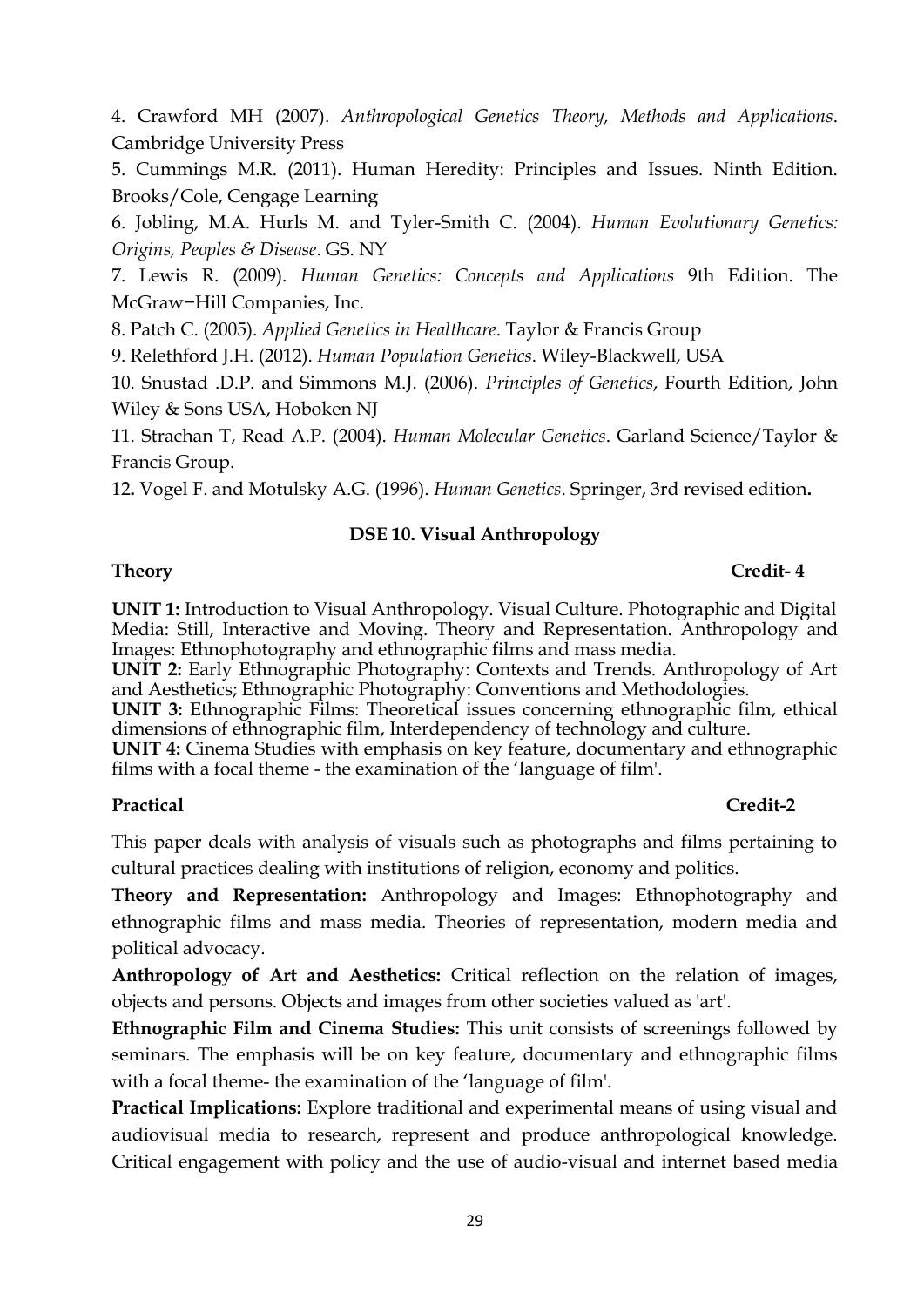in advocacy and activism. The students are required to do the following exercises:

1. Basic principles of producing ethnographic films: text and its focus, camera angles, lighting and decision making behind the camera.

2. Analyze the visual data from classical ethnographies signifying how 'otherness' is constituted.

3. A gendered analysis of visuals produced during colonial and postcolonial times.

4. Hypertext and multimedia as analytic end points.

5. Collection, reporting and analysis of photo-ethnographic data.

6. Digital mirror: computer assisted exercises leading to production of ethnographic text.

# **Suggested Readings**

1. Marcus Banks and Howard Morphy, 1998, Rethinking Visual Anthropology

2. David MacDougall Transcultural Cinema, (Princeton, 1999)

3. Ruby, Jay. 1996. "Visual Anthropology." In Encyclopedia of Cultural Anthropology, David

Levinson and Melvin Ember, editors. New York: Henry Holt and Company, vol. 4: 1345-

1351.

4. Ch. 1, "Reading Pictures," pp. 1-12 [From: Banks, Marcus. 2001. Visual Methods in Social

Research. London: Sage.]

5. Ember C.R. et al (2011). Anthropology. New Delhi: Dorling Kinderslay. [Unit II, III, IV

(Page: 282-321, 430-438, 464, 469-471)]

6. Banks M. and Ruby J. (2011). Made do Be Seen. Perspecitves on the History of Visual Anthropology.University of Chicago Press [Practical]

7. Schneider A. and Wright C. (2010) Between Art and Anthropology: Contemporary Ethnographic Practice.Berg Publishers[Practical]

8. Henley P. (2010). The Adventure of the Real. Jean Rouch and the Craft of ethnographic

Cinema.Chiacago University Press [Practical]

9. Pink S. (2010). Doing Sensory Ethnography. Sage Publications [Practical]

10. Grimshaw A. and Ravetz A. (2009). Observational Cinema. Anthropology, Film, and the Exploration of Social Life.Indiana University Press [Practical]

# **DSE 11. Fashion Anthropology**

Unit I: Theoretical and Ethnographic Approaches to Understanding Fashion and

# **Theory Credit- 4**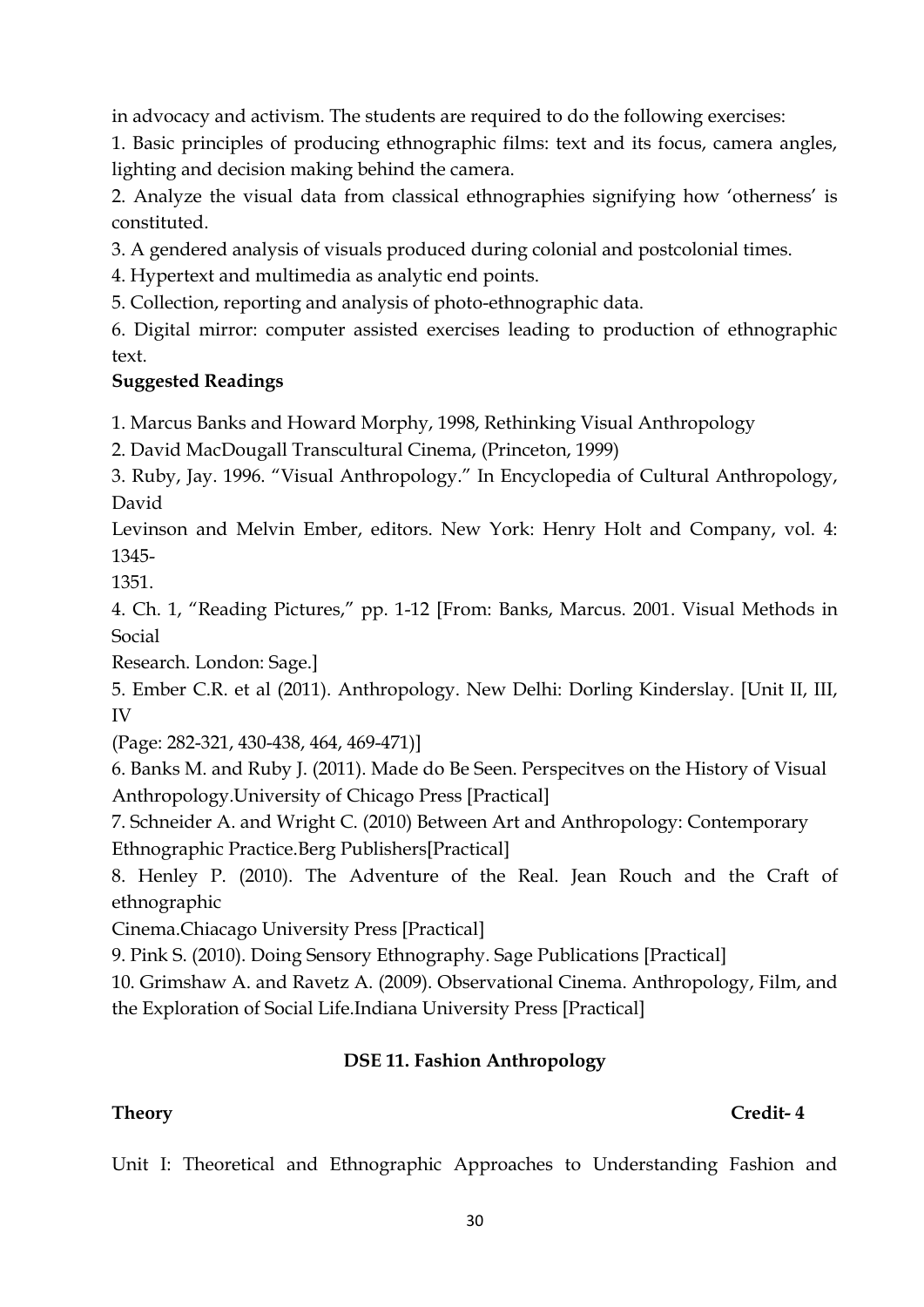Consumer Society; Colonialism, Dress, and Identity : Colonialism, Consumption, and Civilizing Fashion Anti-colonial Dress, Clothing Debates in Burma and Africa.

Unit II: Race and Fashion: The 1980s "Japanese Invasion" and 1990s "Asian Chic" Alternative Approaches to Consumerism

Unit III: Gender, Fashion and Consumption in different Human societies, application of fashion in traditional and modern societies, role of religion in fashion.

Unit IV: Globalization and Dress, leather cosmetic relationships, relationship of tribal clans with reference to embroidery color and designs in ethnic group of India.

# **Practical Credit-2**

1.Identification of Pattern making Garment construction and color dynamics.

2.Sewing and Clothing manufacture practical.

3.Surface ornamentation, Textile crafts and Accessories Design in different ethnic group

4. A comparison of Computer aided design versus traditional designs

# **Suggested Readings**

1. Allman, Jean. Fashioning Power: Clothing, Politics and African Identities. Bloomington: Indiana University Press, 2004.

2. Aronson, Lisa. "Body Modification and Art", in the Berg Encyclopedia of World Dress and Fashion, Volume 1, Africa. Berg Fashion Library, 2010.

3. Bachu, Parmindar. Dangerous Designs: Asian Women Fashion the Diaspora Economies. New York: Routledge, 2004.

4. Bradley Foster, Helen, and Johnson, Donald Clay. Wedding Dress Across Cultures. Berg Fashion Library, 2003.

4. Eicher, Joanne B., and Roach-Higgins, Mary Ellen. "Definition and Classification of Dress: Implications for Analysis of Gender Roles." In Dress and Gender: Making and Meaning. Oxford: Berg, 1992, 8–28.

5. Eicher, Joanne B., and Sumberg, Barbara. "World Fashion, Ethnic and National Dress", in Dress and Ethnicity: Change Across Space and Time. Berg Fashion Library, 1995.

6. El Guindi, Fadwa. Veil: Modesty, Privacy and Resistance. Berg Fashion Library, 2003 [1999].

7. Fair, Laura. "Veiling, Fashion, and Social Mobility: A Century of Change in Zamzibar", in Veiling in Africa. Bloomington: Indiana University Press, 2013, 15–33.

8. Fee, Sarah. "Anthropology and Materiality." In The Handbook of Fashion Studies. London: Bloomsbury, 2013, 301–324.

9. Gott, Suzanne, and Loughran, Kristyne. Contemporary African Fashion. Bloomington: Indiana University Press, 2010.

10. Hansen, Karen Tranberg. "The World in Dress: Anthropological Perspectives on Clothing, Fashion, and Culture" in Annual Review of Anthropology, 34 (2004): 369–392. 11. Hebdige, Dick. Subculture: The Meaning of Style. Routledge, 1979. ISBN: 0415039495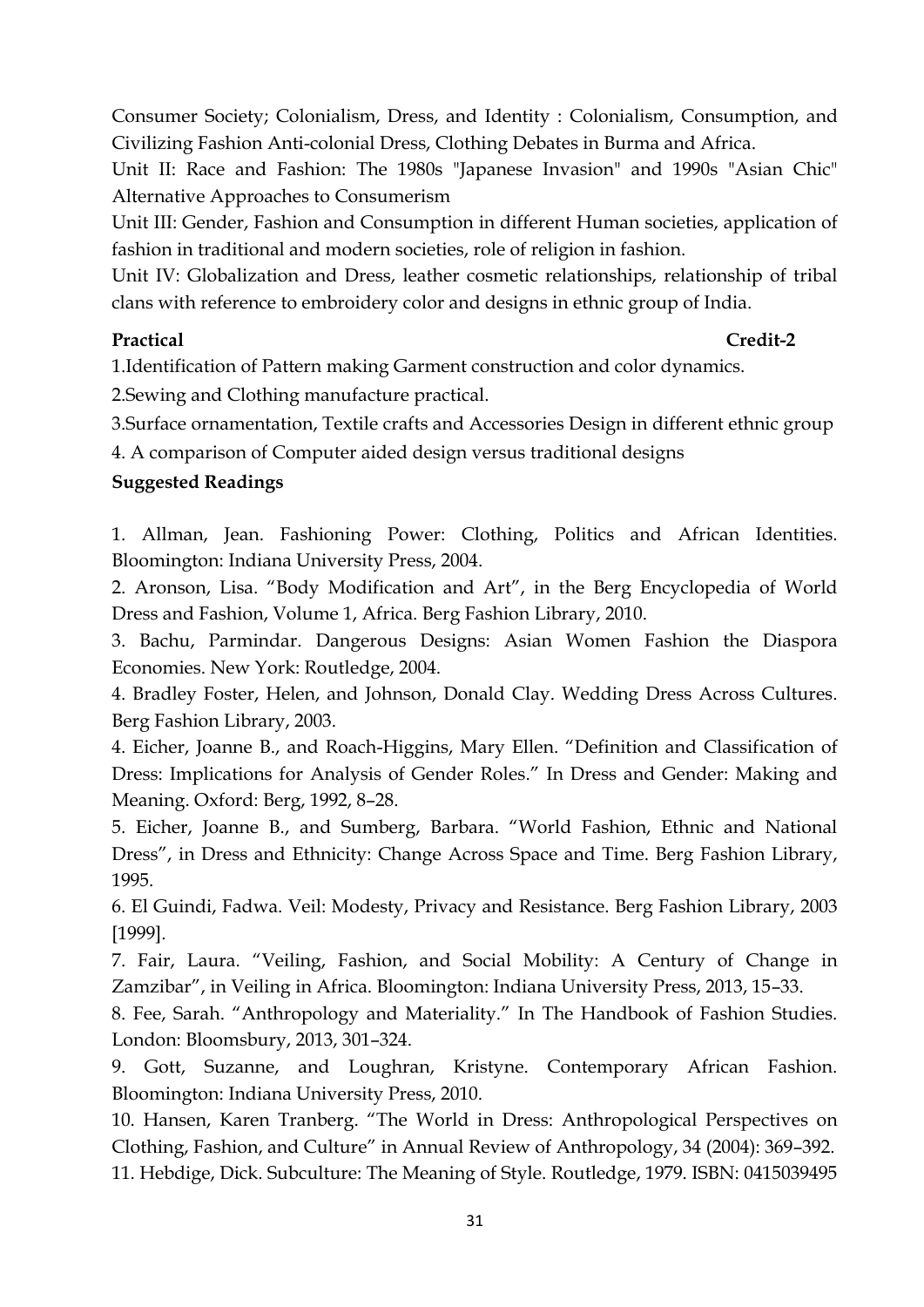12. Hansen, Karen Tranberg. Salaula: The World of Secondhand Clothing and Zambia. Chicago, 2000. ISBN: 0226315819

13. Rooks, Noliwe. Hair Raising: Beauty, Culture, and African American Women. Rutgers, 1996. ISBN: 9780813523125

14. Miller, Daniel and Sophie Woodward, eds. Global Denim. Berg, 2011. ISBN: 9781847886316

15. Mangieri, Tina. "Fashion, Transnationality, and Swahili Men", in African Dress: Fashion, Agency, Performance. London: Bloomsbury, 2013, 153–167.

16. Schneider, Jane. "The Anthropology of Cloth", in Annual Review of Anthropology, 16 (1987): 409–448.

17. Smith, Fred T. "Archaeological Evidence", in the Berg Encyclopedia of World Dress and Fashion, Volume 1, Africa. Berg Fashion Library, 2010.

18. Tarlo, Emma, and Moors, Annelies. Islamic Fashion and Anti-Fashion: New Perspectives from Europe and America. London: Bloomsbury, 2013.

19. Tarlo, Emma. Clothing Matters: Dress and Identity in India. Chicago: University of Chicago Press, 1996.

20. Tarlo, Emma. Visibly Muslim: Fashion, Politics, Faith. Berg Fashion Library, 2010.

### **DSE 12. Demographic Anthropology**

# **Theory Credit- 4**

**Unit I:** Demographic Anthropology; Introduction, definition and basic concepts Relationship between demography, population studies and anthropology Population Theories: John Graunt, Thomas R. Malthus; Biological theory of population; Theory of demographic transition.

**Unit II:** Tools of Demographic Data; Measures of population composition, distribution and growth; Measures of fertility; Measures of mortality; Measures of migration.

**Unit III:** Population of India; Sources of demographic data in India; Growth of Indian population; Demography of Indian tribal and non-tribal groups; Anthropological determinants of population growth; Impact of urbanization on the migration of tribal groups.

**Unit IV:** National policies; National Population Policy; National Health Policy; National Policy on Reproductive Health Care.

# **Practical Credit-2**

A student will collect and compile demographic data from different secondary sources on any given topic by the concerned teacher and a project report will be submitted for its evaluation.

# **Suggested Readings**

1. Bhende A. and Kaniikar, T. (2010) *Principles of Population Studies. Himalaya Publishing House.* Mumbai (All Units, It covers most topics)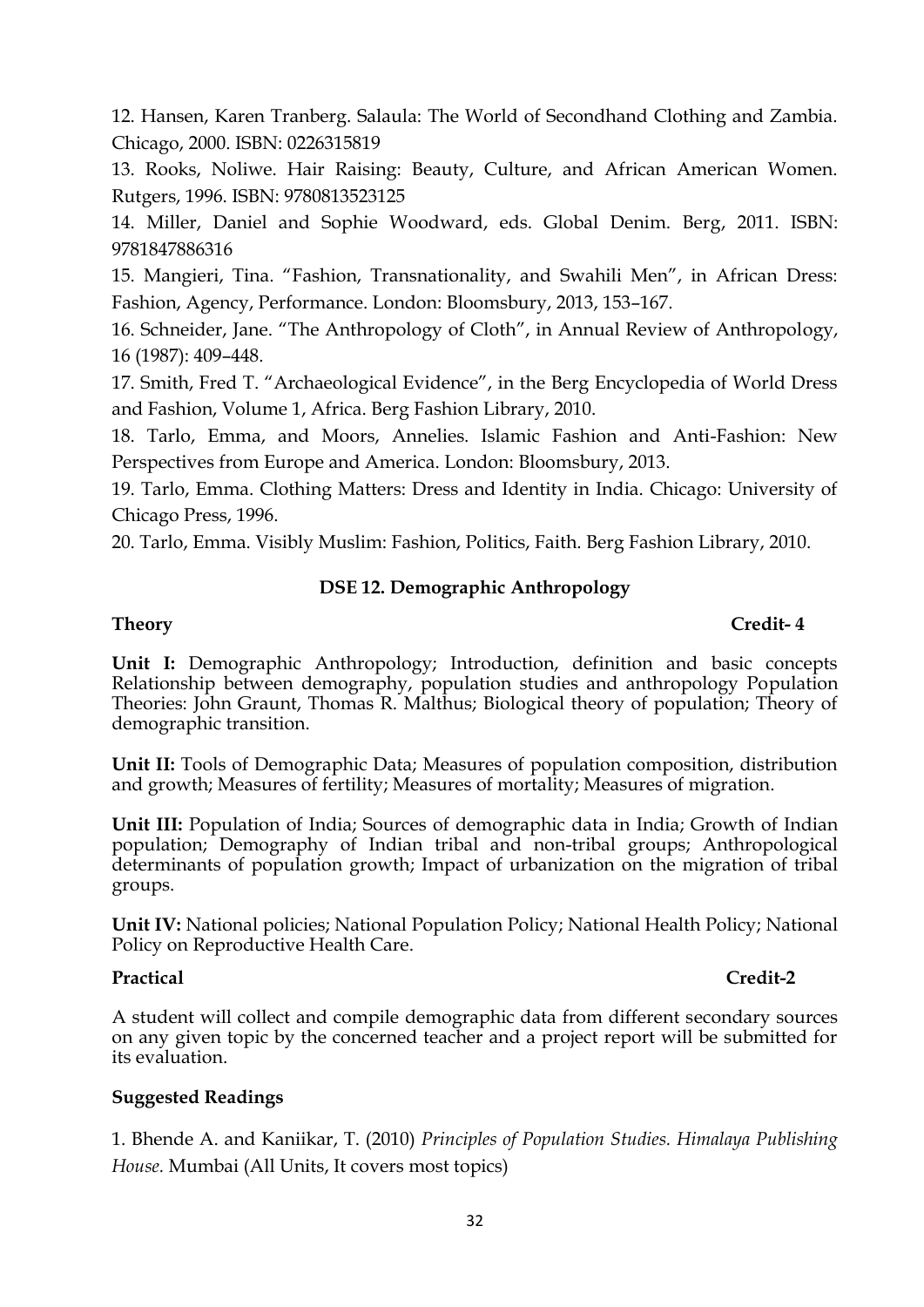2. Caldwell J.C. (2006). *Demographic Transition Theory*. Springer.

3. Census of India (2001,2011), SRS bulletin (2013), NFHS (2006 ), CRS, NSSO ( Can be seen from browsing net)

4. Gautam R.K., Kshatriya, G.K. and Kapoor A.K. (2010) *Population Ecology and Family Planning*. Serials publications*. New* Delhi*.*

5. Howell N. (1986) Demographic Anthropology. Ann. Rev. Anthropol. 15: 219-246

6. Kshatriya G.K*.* (2000). Ecology and health with special reference to Indian tribes*. Human Ecology special volume 9:229-245.*

7. Kshatriya G.K., Rajesh,G. and Kapoor , A.K. (2010) Population Characteristics of Desert Ecology.VDM Verlag Dr. Muller Gmbh and Co., Germany.

8. Misra BD (1982). *An introduction to the study of population. South Asia publ. ltd. New Delhi.*

9. National Population Policy http://populationcommission.nic.in/npp.htm

10. Park K. (2000) *Text book of Preventive and Social Medicine*. Banarsidas Bhanot, Jabalpur.

11. Patra P.K. and Kapoor, A.K. (2009*) Demography And Development Dynamics in a Primitive Tribe of Himalayas.* International Book Distributors, Dehradun

12. Riley N.E. and Mc Carthy, J. (2003) *Demography in the Age of the Postmodern*. Cambridge University press. UK. Pages 1-13 and 32-98

13. Sharma A.K. (1979) Demographic transition: A Determinant of Urbanization*. Social Change* 9: 13-17.

14. Srivastava O.S. (1996) *Demographic and Population Studies*. Vikas Publishing House, India

15. Zubrow E.B.W. (1976) *Demographic anthropology. Quantitative approaches.* University of New Mexico Press, Albuquerque.

16. http://human-nature.com/dm/chap3.html

17. http://biography.yourdictionary.com/john-graunt

18.<http://www.marathon.uwc.edu/geography/demotrans/demtran.htm>

### **DSE 13. Urban Anthropology**

# **Theory**

### **Credit- 4**

**Unit 1 :** Emergence of urban anthropology**;** Introduction, Extension of the anthropological interest in peasants and rural areas, Origins of Cities and Early Sociological Approaches, Urban planning and design

**Unit 2:** Political economy**;** Rural-urban migration, kinship in the city, problems that arise from urbanism, poverty and social stratification

**Unit 3:** Class approach; Culture of Poverty and the Underclass Approach, Comparison between relations function in an urban setting versus function in a rural setting, Race and Class in Urban Ethnography, Urban Dystopia

**Unit 4:** Urban Inequality and Disasters**;** Poverty, extended family for urban natives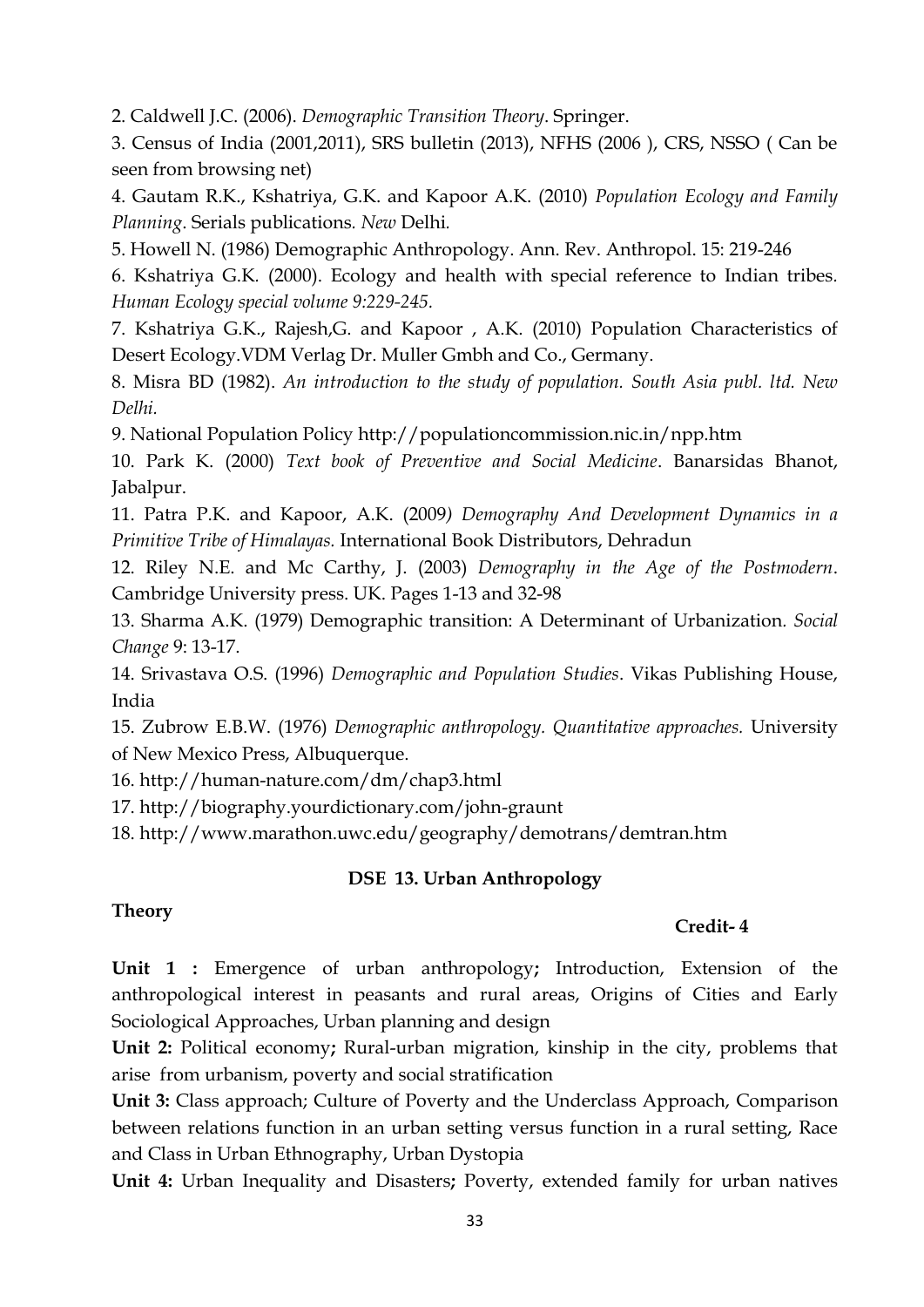versus migrants , Global Cities and the Production of Space, Community study and urban ecology, Urban Space, Postmodern and Hypermodern City; Contemporary urban issues: Suburbs, Exurbs and Urban Decline.

### **Practical Credit-2**

1. Visit city life among business community and appreciate the role of culture with politics and economics.

2. Media-popular culture behaviour

3. Photo shoot in any city life, Creating captions and texts relating to urban anthropology findings.

# **Suggested readings**

1. http://www.oxfordbibliographies.com/

2. Cities, classes and the social order. Anthony Leeds, Roger Sanjek

3. Childe, V. Gordon. 1950. " Urban Revolution." Town Planning Review

4. Low Reader Part V: "The Postmodern City" in Low pp. 317-377;

5. Dear and Flusty ."Anthropological Fieldwork in Cities", "The anthropology of Cities: Some Methodological Issues".

# **DSE 14. Anthropology of Health**

# **Theory**

# **Credit- 4**

**Unit-1:** Defining Health and Illness in Cross-Cultural Perspective; Looking at "health," "illness," and related concepts in Western culture, including sociological "sick role" models, Some important variations in the process of seeking health care Morbidity, Mortality, Epidemiology: Meaning, scope and methods. Epidemiology of common communicable diseases: Malaria, Tuberculosis, Leprosy, Diabetes, Cardiovascular disease and Sexually Transmitted Diseases (STDs), HIV/AIDS.

**Unit – 2:** Women's Health, Sex, Family Planning, and Maternal-Infant Health; Reproductive life, child Birth, Family planning adoption, male dominance, Nursing and early nurture, hyper-menstruation and its corollaries; Chronic Disease, Injury, Stress, and Mental Health; Relationship between mental health, chronic disease, and injury, Understanding Stress and Its Effects Cross-Culturally, Mental Disorders and Related Phenomena, diseases associated with specific sociocultural and environmental contexts: Kuru, osteomalacia, sickle cell anaemia. Adaptations to Health Threats: Genetic Vulnerability and Resistance & Environment, Developmental and Cultural Adaptations to adverse Conditions.

**Unit – 3**: Variations in Health Care Systems: A Comparative Perspective; Health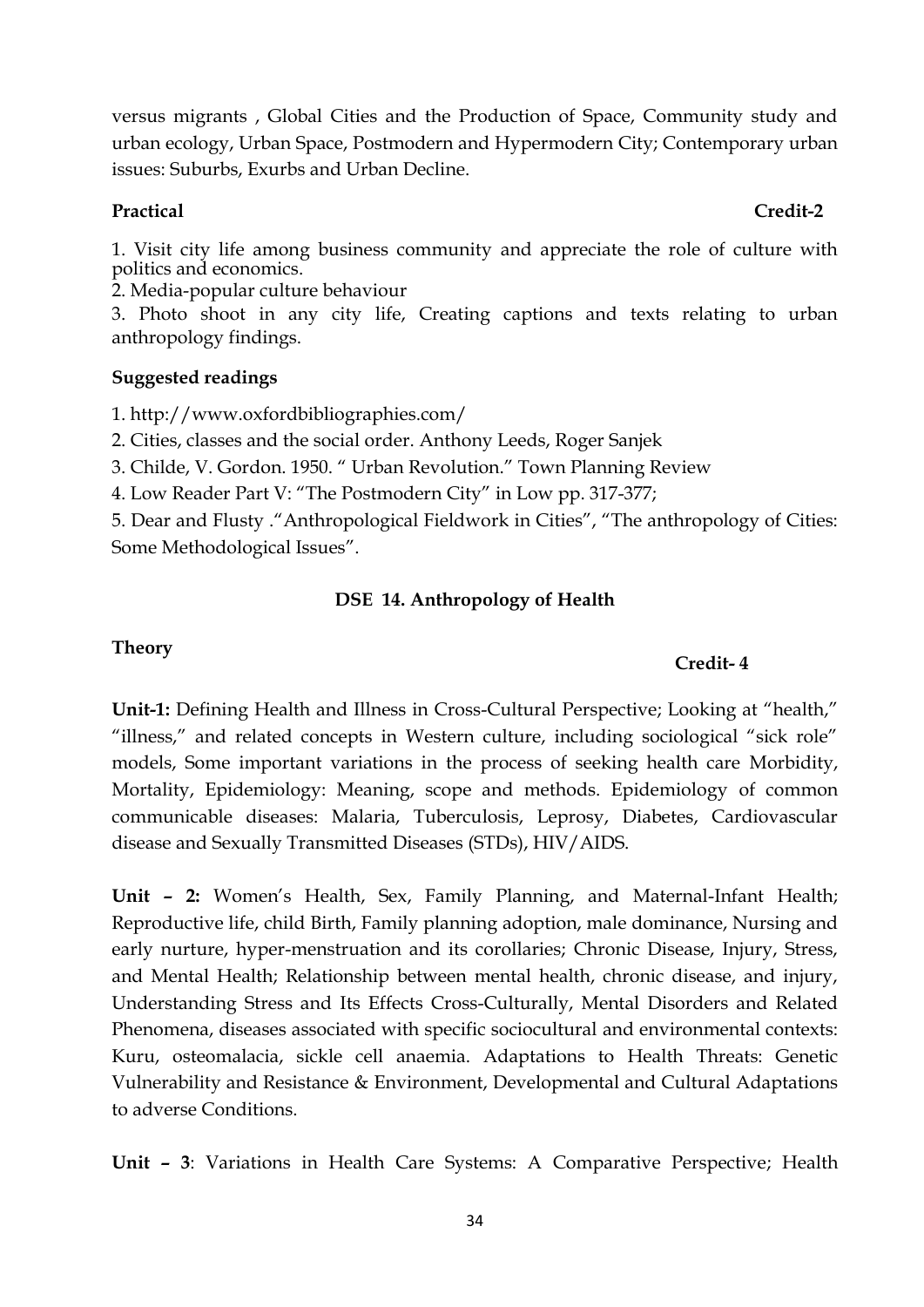promotion and health care delivery programmes; Family welfareprogrammes. Child health and nutrition programmes. Reproductive health awareness; Healing and Healers in Cross-Cultural Perspectives; Shaman, Magic, Witchcraft and Sorcery; Folk healers and alternative medicine: Types of healers and healing, Problems in evaluating efficacy, Sources of dissatisfaction with mainstream medicine.

**Unit – 4**: Legal Aspects & Future Prospects for Health; Rules and regulations of international health policy, Medico- Legal Problems in relation tohealth administration, International health organization / NGOs, Medical Ethics, Critical issues in global health.

# **Practical Credit-2**

1. Make a Schedule on Health and Demography.

2. Calculation of Infant Sex ratio, Fertility rate, Total fertility rate, Mortality rate, Birth rate,crude birth rate, crude death rate, Mortality rate, life expectancy, immigration rate, population growth rate.

3. Identification and Characteristics of Various diseases.

4. Case Studies of Traditional and Modern healers.

# **Suggested Readings**

Rajesh Khanna and A.K. Kapoor. 2007. Ethnic Groups and Health Dimensions. Discovery Publishing House, New Delhi.

Chin, James, M.D., M.P.H. (ed.) 2000. Control of Communicable Diseases Manual. 17th Edition. American Public Health Association. *Anyone interested in field work in less developed areas should own this book for reference.*

Helman, Cecil G. 2001. Culture, Health, and Illness. 4th ed. London: Arnold. *This book is written for health care practitioners and clearly explains the relevance of culture to health.*

Mann, Jonathon M.,et al. (eds.) 1999. Health and Human Rights. New York: Routledge.

Albrecht, Gary L., Ray Fitzparick, and Susan C. Scrimshaw (eds.) 2000. The Handbook of Social Studies in Health and Medicine, SAGE.Publications.

Bannerman, Robert, J. Burton, and Ch'en Wen-Chieh (eds.) 1983. Traditional Medicine and Health Care Coverage. Geneva: World Health Organization.

Chen, Lincoln C. Arthur Kleinman, and Norma C. Ware 1994. Health and Social Change in International Perspective. Harvard University Press.

Coreil, Jeannine and J. Dennis Mull (eds.) 1990. Anthropology and Primary Health Care, Boulder: Westview Press.

Hahn, Robert A. 1999. Anthropology in Public Health. Bridging Differences in Culture and Society. New York: Oxford University Press.

Helman, Cecil G. 1994. Culture, Health, and Illness. 3rd ed. Oxford: Butterworth-Heinemann.

Inhorn, Marcia C. and Peter J. Brown 1997. The Anthropology of Infectious Disease.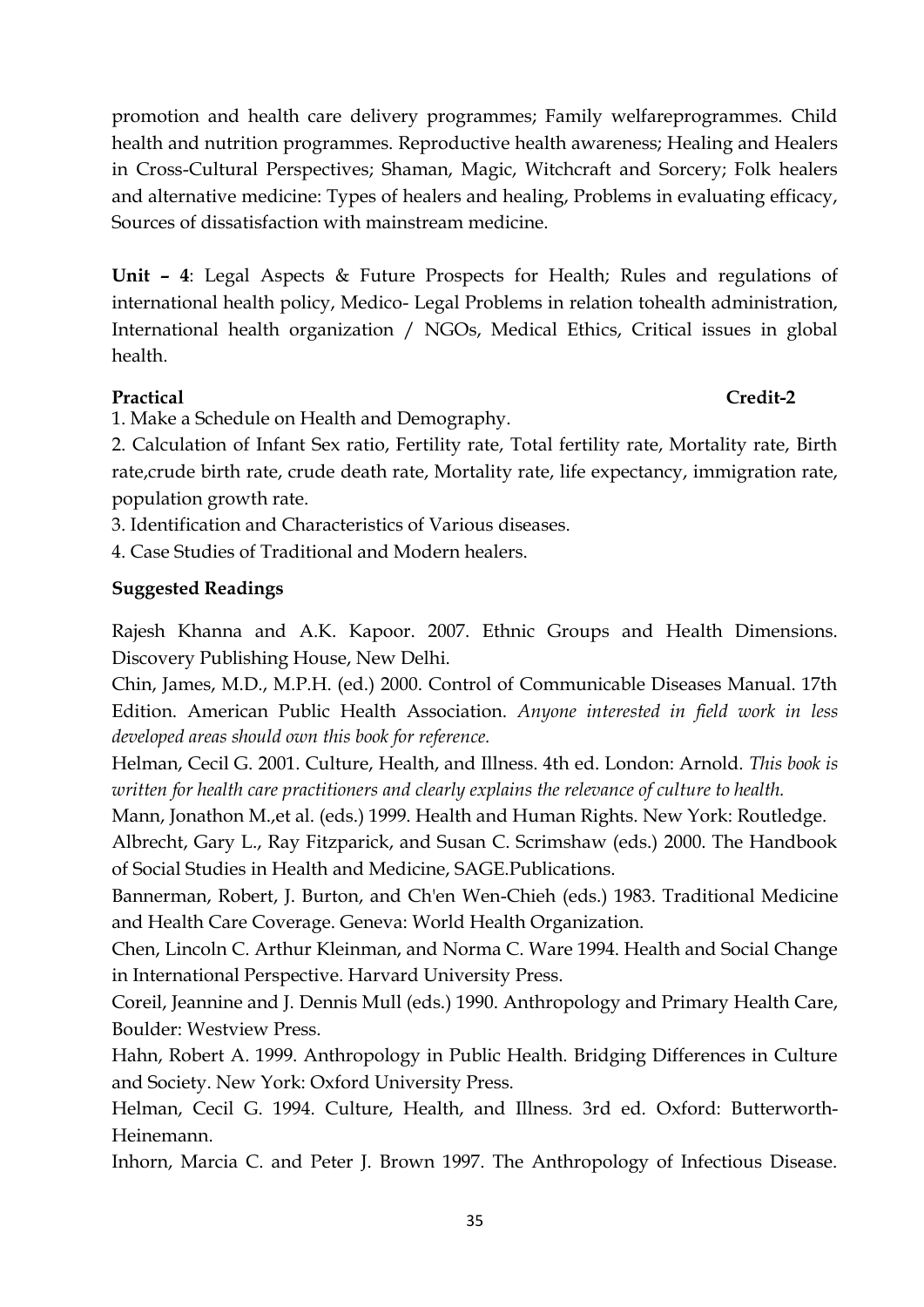International health Perspectives. Gordon and Breach Publishers.

Koop, C. Everett, Clarence E. Pearson, and M. Roy Schwartz (eds.) 2001. Critical Issues in Global Health. San Francisco: Jossey-Bass. A Wiley Company.

Mayer, Kenneth H. and H.F. Pizer (eds.) 2000. The Emergence of AIDS. The Impact on Immunology, Microbiology, and Public Health. Washington, D.C.: American Public Health Association.

Nichter, Mark and Mimi Nichter 1996. Anthropology and International Health. Asian Case Studies. Gordon and Breach Publishers.

Paul, Benjamin D. (ed.) 1955. Health, Culture, and Community. Case Studies of Public Reactions to Health Programs.

Williams, Cicely D., Naomi Baumslag, and Derrick B. Jelliffe 1994. Mother and Child Health. Delivering the Services. 3rd Edition. New York: Oxford University Press Basch, Paul F. Textbook of International Health 1999. New York: Oxford University Press.

Tsui, Amy O., Judith N. Wasserheit, and John G. Haaga (eds.) 1997. Reproductive Health in Developing Countries. Washington, D.C.: National Academy Press.

# **DSE 15. Linguistic Anthropology**

**Unit-1:** Concept and Scope of Linguistic Anthropology; Linguistic Anthropology and other Behavioural Sciences; Universals of Language, Types: Descriptive and Historical Linguistic; Origin and Evolution of Language; Language, Dialect and Idiolects: Definitions and Interrelations; Socio-Linguistics.

**Unit-2:** Language as a System: Phonetic Sub System, Morphophonemic Sub System, Syntactic Sub System and Semantic Sub System; Language and Culture: Cultural Influence on Language and Linguistic; Influence on Culture Sapir–Whorf Hypothesis; Linguistic and Culture Change.

**Unit-3:** Classification of Languages: Typological and Genealogical; Functional study of Languages; India as a Linguistic Area; Standard languages and Nationalism; speech variation and the study of Indian civilization.

**Unit-4:** Languages and the Analysis of Social Laws; Language and Social Structure; Structural Analysis in Linguistics and Anthropology; Language and Communication: Verbal and Non-Verbal (Signs and Symbols); Communication and Sociability; Language and Speech.

# **Practical Credit-2**

**Report writings**  Education policies in India Multilingual Education Tribal Languages

**Theory Credit- 4**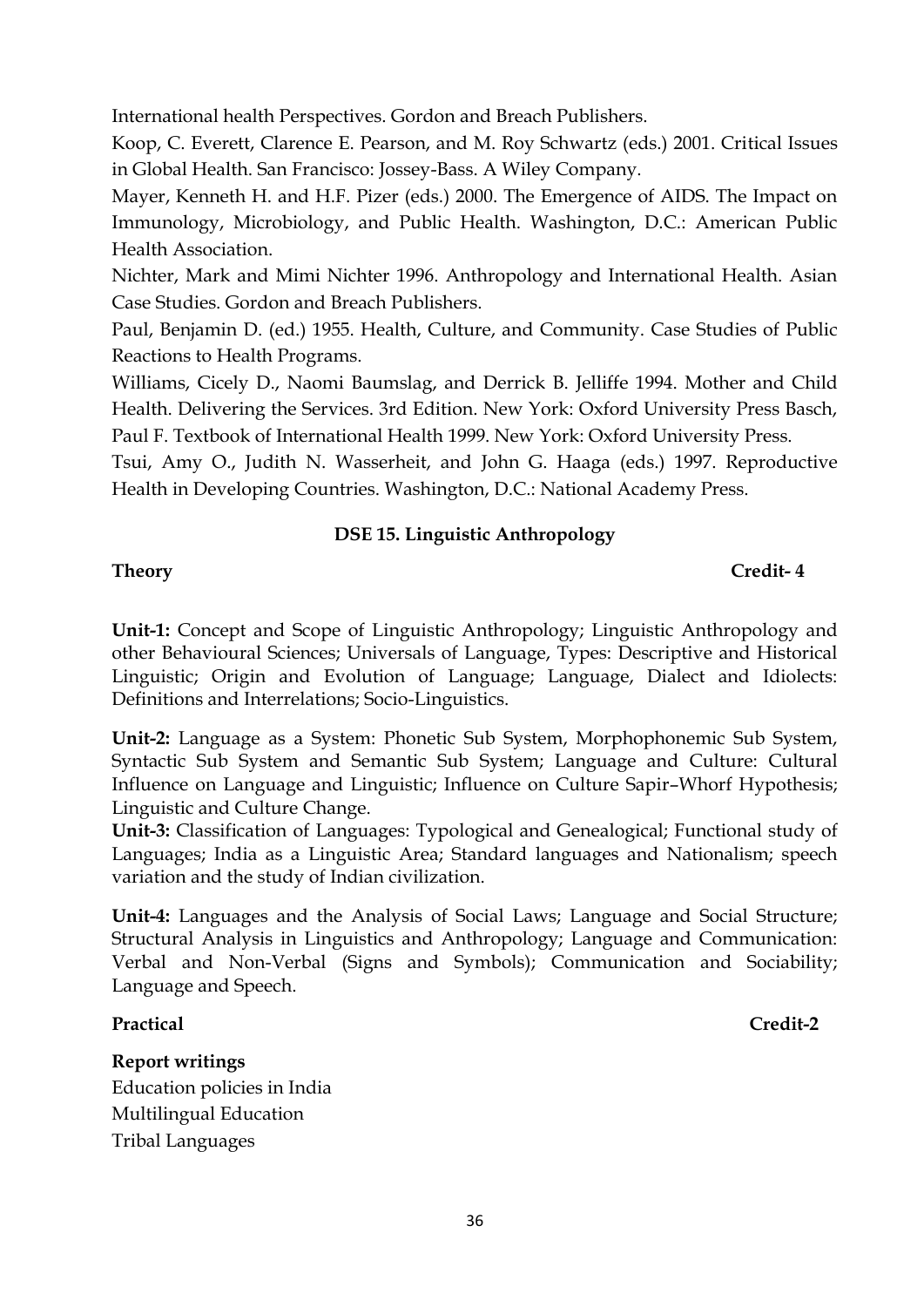### **Suggested Readings**

- 1. Ardver ,E.(ed) Social Anthropology and Language
- 2. Bloomfield, L. Language
- 3. Bright, W. Socio-linguistics
- 4. Burling, R. Man's Many voices-Language in its Cultural Context 5. Gleason, H.A. An Introduction to Descriptive Linguistics
- 6. Gumperz and The Ethnography of Communication Hymas(eds.)
- 7. Hockett,C.F. A Course in Modern Linguistics
- 8. Hoijer, H. (ed) Language in Culture
- 9. Hymes, D.(ed) Language in Culture and Society
- 10. Lehmann, H.P. Historical Linguistics
- 11. Levi Strauss,C. Structural Anthropology (Selected chapters)
- 12. Mishra, K.K. Anthropological Linguistics
- 13. Sapir, E. Language

**Note***: Student will write dissertation on the basis of 20 days Field Work in the nearby locality on any branch of Anthropology in 6th Semester. She/ He will be supervised by one Teacher/ teachers.*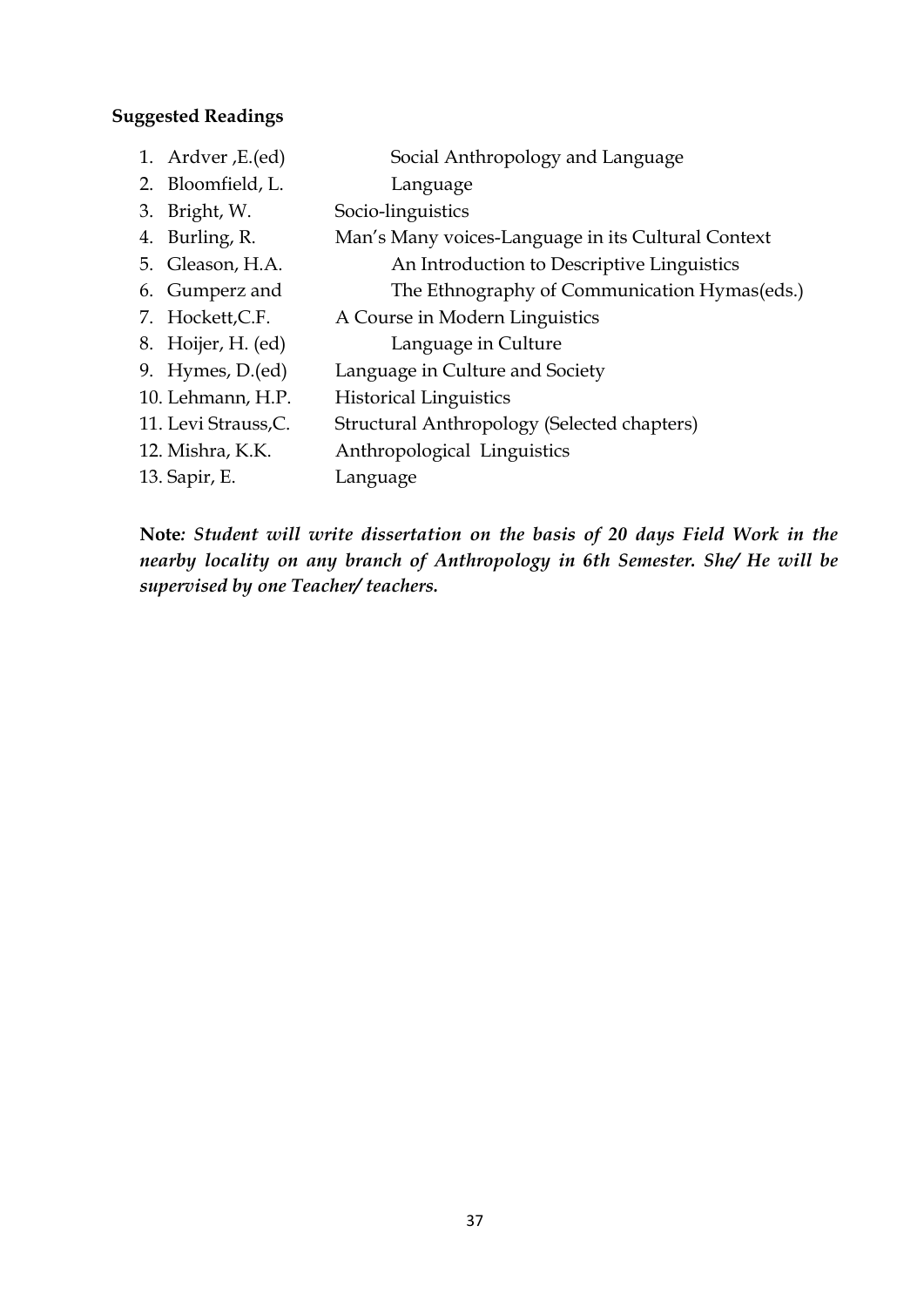**Generic Elective Course (GE)**

### **Credits: Any four papers = Theory +Practical = (4+2)**

**For B.Sc. in Anthropology, a student shall have the option to choose from the following subjects:** Chemistry, Botany, Zoology, Geology, Geography, Bio-Technology, Environmental Science, Psychology, Statistics, Marine Science, BCA

**For B.A. in Anthropology, a student shall have the option to choose from the following subjects:** History, Political Science, Economics, Psychology, Geography, Sociology, Home Science, Sanskrit, Odia, Philosophy, BBA and BBA (Health Care management), Tourism Administration

### **SEC 1. Public health and epidemiology**

### **Theory Credit- 2**

Unit I: Principles of Epidemiology in Public Health: Public health and Anthropology; Overview of epidemiology methods used in research studies to address disease patterns in community and clinic-based populations, distribution and determinants of health-related states or events in specific populations, and strategies to control health problems

Unit II: Environmental Health; Effects of biological, chemical, and physical agents in environment on health (water, air, food and land resources); ecological model of population health; current legal framework, policies, and practices associated with environmental health and intended to improve public health. Psychological, Behavioural, and Social Issues in Public Health: behavioural science theory and methods to understanding and resolving public health problems

Unit III: Management of Health Care Program and Service Organizations; Techniques and procedures for monitoring achievement of a program's objectives, generating evidence of program effectiveness, assessing impacts in public health settings; evaluate framework that leads to evidence-based decision-making in public health.

Unit IV: Epidemiology of disease; Contemporary methods for surveillance, assessment, prevention, and control of infectious and chronic diseases, disabilities, HIV/AIDS; understanding etiology; determining change in trend over time; implementation of control measures

### **Practical Credit-2**

1. Draw appropriate inferences from provided epidemiologic data through statistical analysis

2. Assesses the health status of populations and their related determinants

- 3. Analyzes information relevant to specific public health policy issues
- 4. Development of health promotion model for health problem

### **Suggested reading**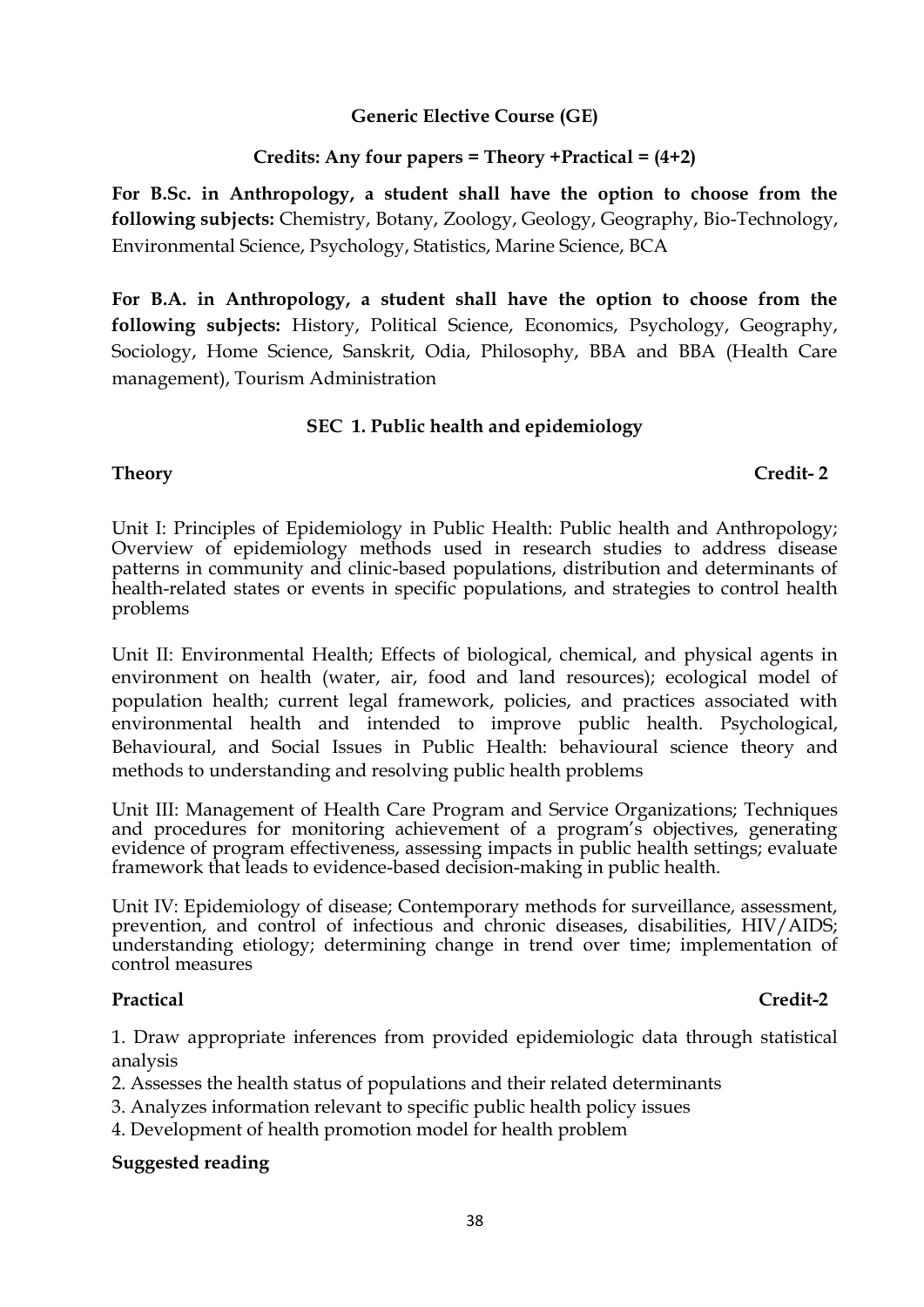1. Gordis L. (2004). Epidemiology. Third edition. Philadelphia: Elsevier Saunders.

2. Remington PL, Brownson RC, and Wegner MV. (2010). Chronic Disease Epidemiology and Control. American Public Health Association.

3. Pagano M and Gauvreau K. (2000). Principles of Biostatistics. Belmont, CA: Wadsworth.

4. Turnock B. (2011). Public health. Jones & Bartlett Publishers.

5. Edberg M. (2013). Essentials of Health Behavior. Social and Behavioral Theory in Public Health. Second Edition, Jones and Bartlett Publishers.

6. Griffith JR and White KR. (2010). The Well-Managed Healthcare Organization. Health Administration Press: Chicago, IL.

7. Kovner AR, McAlearney AS, Neuhauser D. (2013). Health Services Management: Cases, Readings, and Commentary. 10th Ed. Chicago, IL: Health Administration Press.

8. Lee LM. (2010). Principles and Practice of Public Health Surveillance. Oxford University Press

9. Turnock B. (2011). Essentials of Public Health. Jones & Bartlett Publishers

10. Merson M, Black RE, Mills A. (2006). International Public Health: Diseases, Programs, Systems and Policies. Jones & Bartlett Learning.

11. Aschengrau A and Seage GR. (2008). Essentials of Epidemiology in Public Health. Boston, Massachusetts.

# **SEC 2. Business and Corporate Anthropology**

# **Theory Credit-2**

**Unit 1**: History of Business and corporate Anthropology; Subject Matter of Business Anthropology: Organizational Anthropology, Marketing and Consumer Behaviour, Design Anthropology, Globalization and International communication.

**Unit 2:** Applied anthropology in industry; application of the ethnography in business Management: organizational ethnography, stages and advantages of ethnographic approach, ethical issues in ethnographic research.

**Unit 3**: Anthropology and consumer behaviour: cultural meaning to consumer behaviour; Anthropological approach to consumer behaviour: values and consumer behaviour, Heros and consumer behaviour, Rituals and consumer behaviour, Symbols and consumer behaviour.

**Unit 4**: Globalization, Regional Cooperation, and International Business; Cultural dimensions in international business: Hofstede and Ferraro; Cross-cultural Business Etiquette and Sensitivity in international communication

# **Practical**

# **Credit-2**

- 1. Visit a corporate sector and write a short report Case study
- 2. Study of interaction pattern in corporate sector with reference to ethnicity
- 3. Make a schedule on the structure of the corporate/MNC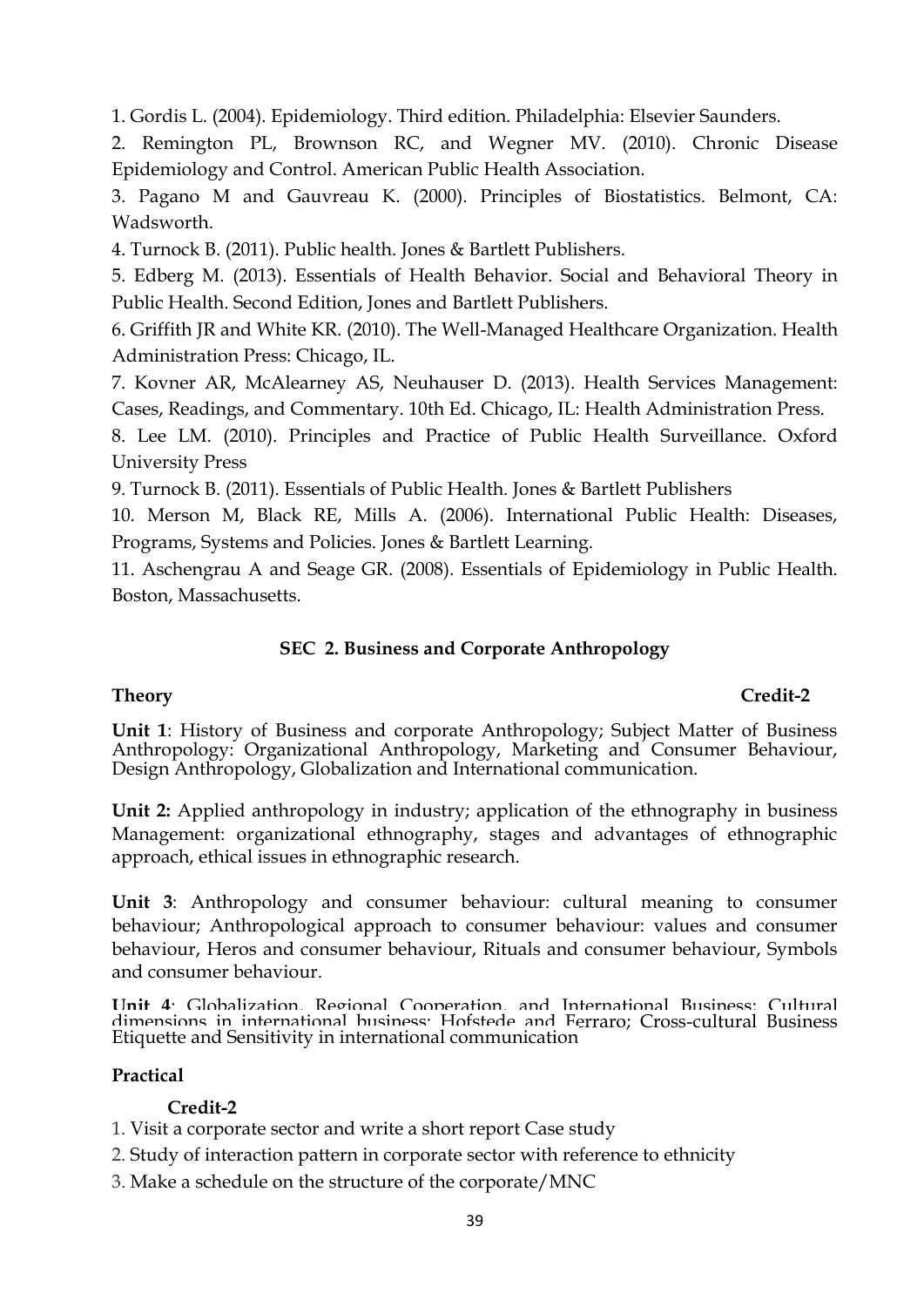4. Make a brief report only on one dimension of the corporate sector and give your assessment

# **Suggested Readings**

1. Jordan, Ann T. Business Anthropology. Waveland Press, Long Grove, Illinois.

2. Whyte, W.F. 1948 Incentives for Productivity: The Case of the Bundy Tubing Company Applied Anthropology 7(2):1-16

3. Gardner, Burleigh B. 1978 Doing Business with Management. In Applied Anthropology in America, Elizabeth M. Eddy and William Partridge (Eds.).New York: Columbia University Press. Pp.245- 260.

4. Handbook of Anthropology in Business by Rita M Denny.

5. Advanced reading in Business Anthropology edited by Robert Guang Tian, Daming Zhu, Alfons van Marrewijk.

### **SEC 3. Media Anthropology**

### **Theory Credit-2**

**Unit 1**: Introduction to Media Anthropology; Audiences, Consumption and Identity Formation: The Social and Material Life of Cinema; Television and the Cultural Politics of Nation, Media as Material Objects.

**Unit 2**: The Cultural Work of Mass Media Production: Producing "Bollywood".

**Unit 3**: Producing Reality – Journalism and Advertising; News as Social Practice; the Local and the Global in Advertising.

**Unit 4**: Small Media: Materiality, Circulation, Everyday Life & Social Transformations; Indigenous Media and Cultural Activism; The Social and Material Lives of Cell Phones; Media as Social Infrastructure – The Case of Facebook; Learning from New Media; The Possibilities & Constraints of YouTube.

### **Practical Credit-2**

1. Visit to Mass Media Company and submit a report on any one dimension.

2. Making a schedule and testing the same in the field with focus on either cinema or television

3. Describe the components of mass media in its different parts

4. Submit a report on the behavioural pattern of media people.

### **Suggested readings**

1.Rothenbuhler, Eric W; Coman, Mihai. Media Anthropology. 2005. California, Sage. 2.Askew, K and R.R. Wilk (Eds.). 2002. The Anthropology of Media- a Reader. Blackwell Publishers Ltd, USA.

3. Brauchler, B and J. Postill (Eds.). 2010. Theorising Media and Practice. Berghahn Books.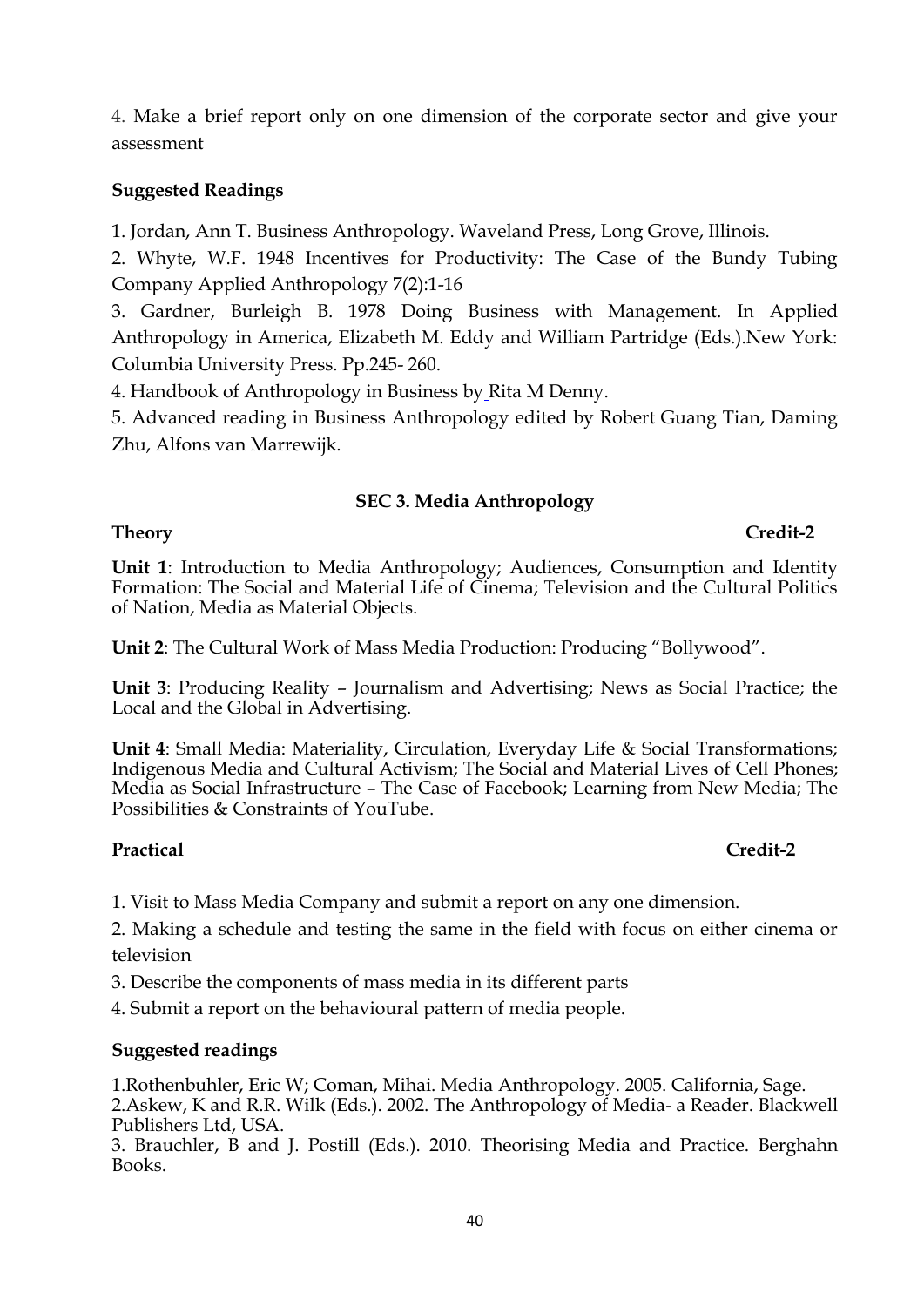# **SEC 4. Tourism Anthropology**

**Unit I:** Tourism- anthropological issues and theoretical concerns, tourist as ethnographer; pilgrimage and Authenticity Issues.

**Unit II:** Interconnections between tourism history and the rise of the socio-cultural study of tourism including temporary migration, colonial exploration, pilgrimage, visiting relatives, imagined and remembered journeys, and tourism.

**Unit III:** understand the implications of tourism as a major mechanism of cross-cultural interaction; role of symbolism, semiotics, and the imagination in tourism; tourism and the commodification of culture or cultural degradation.

**Unit IV:** understand the global and local political economy of contemporary tourism, particularly in relation to international development; explore dynamic relationships between heritage-making enterprises, revival and preservation projects, the international flow of capital; role of museums and other branches of the cultural industries" (including music, art, and food) in tourism economies; tourism and global mobility; Ecotourism and sustainable development.

### **Practical Credit-2**

1. Visit a place, identify a population and write a short report Case study

2. Make a brief report only on one dimension of the tourism sector and give your assessment

# **Suggested Readings**

1. Chambers E. (2000). Native Tours: The Anthropology of Travel and Tourism. Prospect Heights: Waveland.

2. Crick M. (1995). The Anthropologist as Tourist: An Identity in Question. In Lanfant MF, Allcock JB, Bruner EM (eds.)International Tourism: Identity and Change. London: Sage. pp. 205-223.

3. Dann GMS, Nash D and Pearce PL. (1988). Methodology in Tourism Research. Annals of Tourism Research. 15:1-28.

4. Gmelch SB. (2004). Tourists and Tourism: A Reader. Long Grove: Waveland.

5. Graburn NHH. (1977). Tourism: The Sacred Journey. Hosts and Guests: The Anthropology of Tourism. Valene L. Smith, ed. Philadelphia: University of Pennsylvania Press. Pp. 33-47.

6. Dann G. (2002). The Tourist as a Metaphor of the Social World. Wallingford: CAB International.

7. Nash D. (1996). Anthropology of Tourism. New York: Pergamon.

8. Kirshenblatt-Gimblett B.(1998). Destination Culture: Tourism, Museums, and Heritage. University of California Press.

### **Theory Credit-2**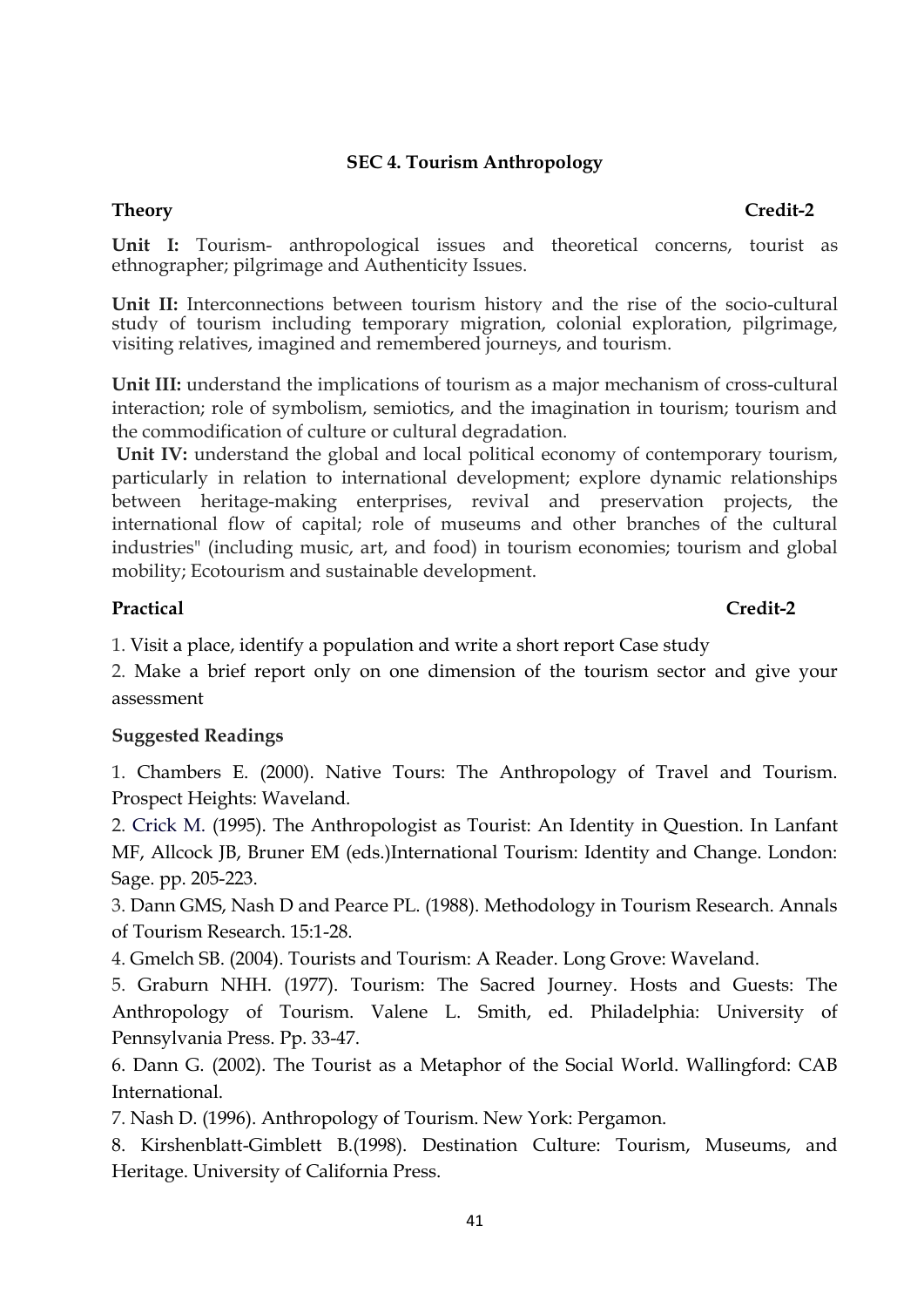9. Lippard LR. (1999). On the Beaten Track: Tourism, Art and Place. New Press.

10.Picard M and Wood R. (1997). Tourism, Ethnicity, and the State in Asian and Pacific Societies.University of Hawai Press.

11. Crick M. (1994). Anthropology and the Study of Tourism: Theoretical and Personal Reflections. In Crick M (eds.). Resplendent Sites, Discordant Voices: Sri Lankans and International Tourism. Chur, Switzerland: Harwood Publishers.

12. Wood R. (1997). Tourism and the State: Ethnic Options and the Construction of Otherness. In Picard and Wood Tourism, Ethnicity and the State in Asian and Pacific Societies. University of Hawai Press. Otherness. In Picard and Wood Tourism, Ethnicity and the State in Asian and Pacific Societies. University of Hawai Press.

13.Richard B. (1992). Alternative Tourism: The Thin Edge of the Wedge. In Valene Smith and Eadington Tourism (eds.). Alternatives: Potentials and Problems in the Development of Tourism . University of Pennsylvania Press.

14.Hitchcock. (1997). Cultural, Economic and Environmental Impacts of Tourism Among the Kalahari. In Chambers E (eds.) Tourism and Culture: An Applied Perspective. SUNY Press.

# **SEC 5. Museology and Cultural Resource Management**

### **Theory Credit-2**

# **Unit-I Museum, Museology and New Museology**

Museum and Museology: Meaning, Definition, Nature and Scope; Classification of Museums in India--National Museum, State Museum, University Museum, Specialized Museums in India.

New Museology: Concept and scope, New Museum Movement

### **Unit-II Museum Administration**, **Acquisition, Display and Documentation:** Museum Administration: Staff

**Acquisition and Arrangement of Specimens:** Modes and ways of Acquisition of Museum Specimens, Principles of Display and Arrangement in Museums (including lighting)

**Documentation and Labels of Museum Specimens:** Methods of Documentation, Documentation of Ethnographic and Archaeological Specimens,

**Unit-III Management of Cultural Resources in Museum (Storage, Security and Conservation)**

**Museum Storage:** Location of the storage, Storage Furniture, Lighting and Ventilation in Storage, Methods of Storage, Visual Storage.

**Security in Museum:** Security Risks of Museum Objects, Preventive Measures.

**Conservation of Cultural Resources in Museum:** Causes of Decay and Deterioration, Care and Handling, Cleaning and Repairing, Packing and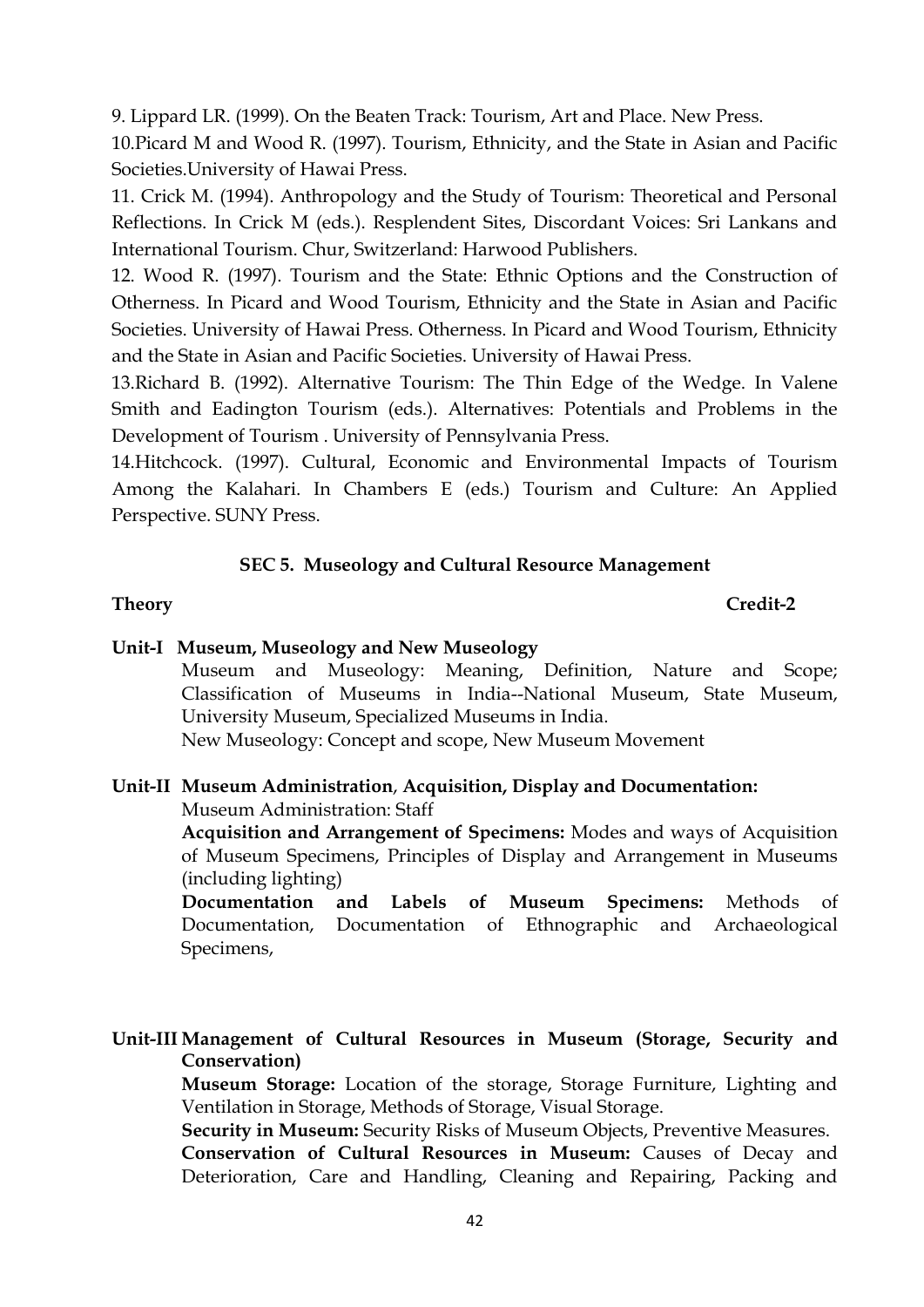Shifting of Museum Objects; Preservation of Organic and Inorganic Objects in Museums.

### **Unit-IV Educational and Extension Activities of Museum**

Museum Education, Tourism and Museums, Travelling Exhibition, Museum Library and Publication, Public Relations, Museum and Communities

# **Practical Credit-2**

- 1. Development of Computer based Documentation; Museum Labels; Dioramas, Models and Charts; Museum Photography.
- 2. Cleaning and Repairing, Packing and Shifting of Museum Objects; Preservation of Organic and Inorganic Objects in Museums.

# **Suggested Readings:**

- 1. Agrawal, O. P. and Shashi Dhawan 1985 Control of Biodeterioration in Museums. National Research Laboratory for Conservation of Cultural Property, Lucknow.
- 2. Agrawal, O. P. and Mandana Barkeshli 1997 Conservation of Books, Manuscripts and Paper Documents. INTACH, Indian Council of Conservation Institutes, Lucknow.
- 3. Aiyappan, A. and S.T. Satyamurti (Ed), 1960, Handbook of Museum Technique, Government Museum, Madras.
- 4. Banerjee, N. R. 1990, Museum and Cultural Heritage in India. Agamkala Prakashan, Delhi.
- 5. Basa, K.K., Md. Rehan, R.K. Gupta 2007, Museology A Comprehensive Bibliography and Webliography, Serial Publications, New Delhi.
- 6. Basa, K. K. 2010 Museums in India: From Colonial Constructs to Post-Colonial Engagements. Jhargram: INCAA Publications
- 7. Behera, B.K. and S.K. Mohanty, 2007, Museology and Museum Management in India, Mayur Publications, Bhubaneswar, Orissa.
- 8. Bhatnagar, A.1999, Museum, Museology and New Museology, Sandeep Prakashan, New Delhi.
- 9. Diwvedi, V. P. and G.N. Pant(Ed) 1980, Museum and Museology: New Horizon, Agam Kala Prakashan, New Delhi.
- 10.Ghoshmaulik, S.K. and K. K. Basa (Ed) 2001, Understanding Heritage: Role of Museum, Academic staff Collage, Utkal University, Bhubaneswar, India.
- 11. Nair, S. M., 1970. Bio-Deteriorations of Museum Materials, Agam Kala Prakashan, New Delhi.

12. Nigam, M. L., 1985 Fundamentals of Museology, Deva Publications, Hyderabad.